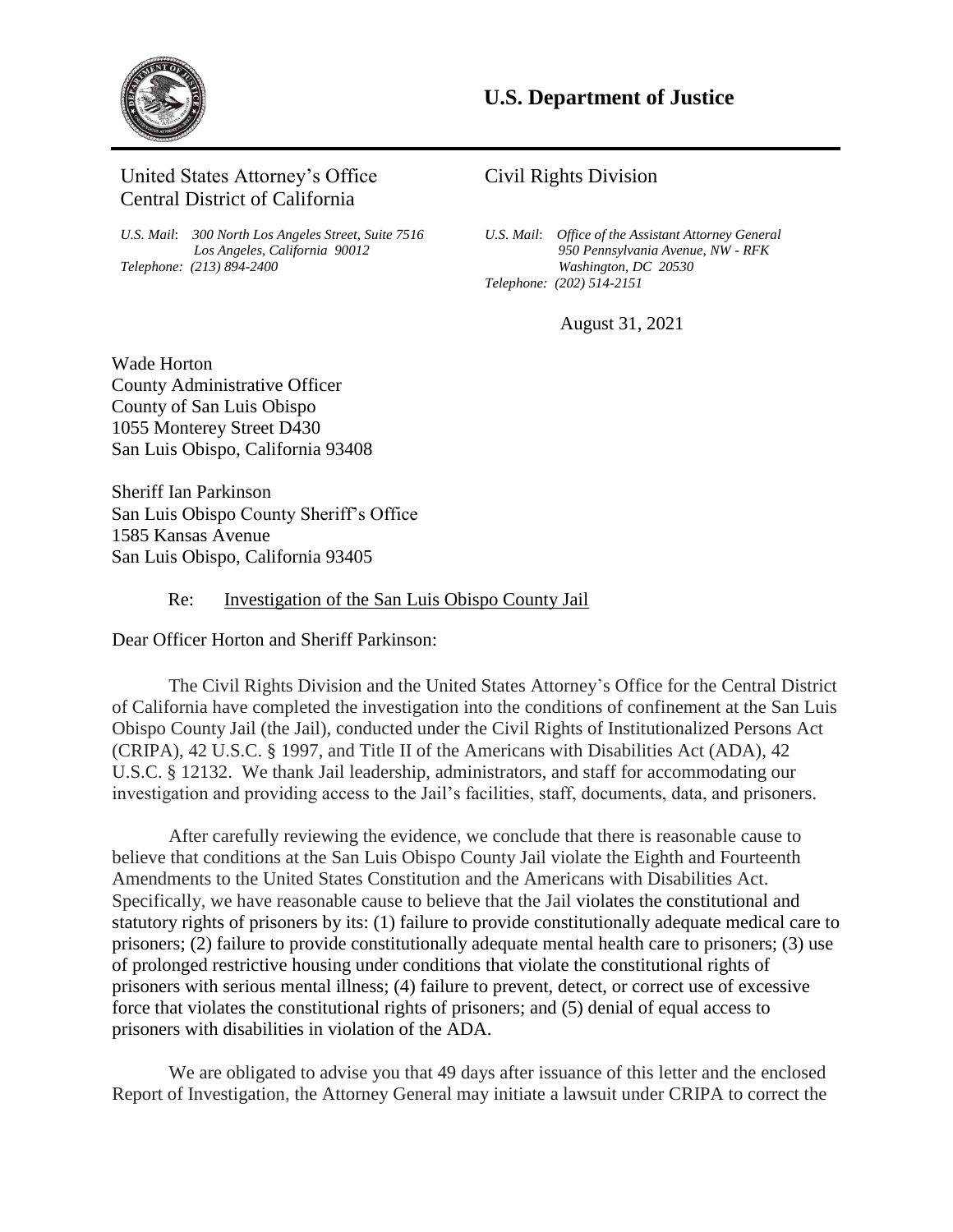alleged conditions we have identified if Jail officials have not satisfactorily addressed them. 42 U.S.C. § 1997b(a)(l). We hope, however, to resolve this matter through a more cooperative approach and look forward to working with the County to address the violations of law we have identified. The lawyers assigned to this investigation will therefore contact San Luis Obispo County Counsel to discuss options for resolving this matter amicably. Please also note that this letter and the Report of Investigation are public documents. They will be posted on the Civil Rights Division's website.

 If you have any questions regarding this correspondence, please call Steven H. Rosenbaum, Chief of the Special Litigation Section, at (202) 616-3244 or Karen Ruckert, Chief, Civil Rights Section, Civil Division, at the U.S. Attorney's Office in the Central District of California, at (213) 894-2879.

Sincerely,

*/s/ Kristen Clarke* 

Kristen Clarke Assistant Attorney General Civil Rights Division

*/s/ Tracy L. Wilkison* 

Tracy L. Wilkison Acting United States Attorney

cc: Rita L. Neal, Esq. San Luis Obispo County Counsel

Encl: Report of Investigation of the San Luis Obispo County Jail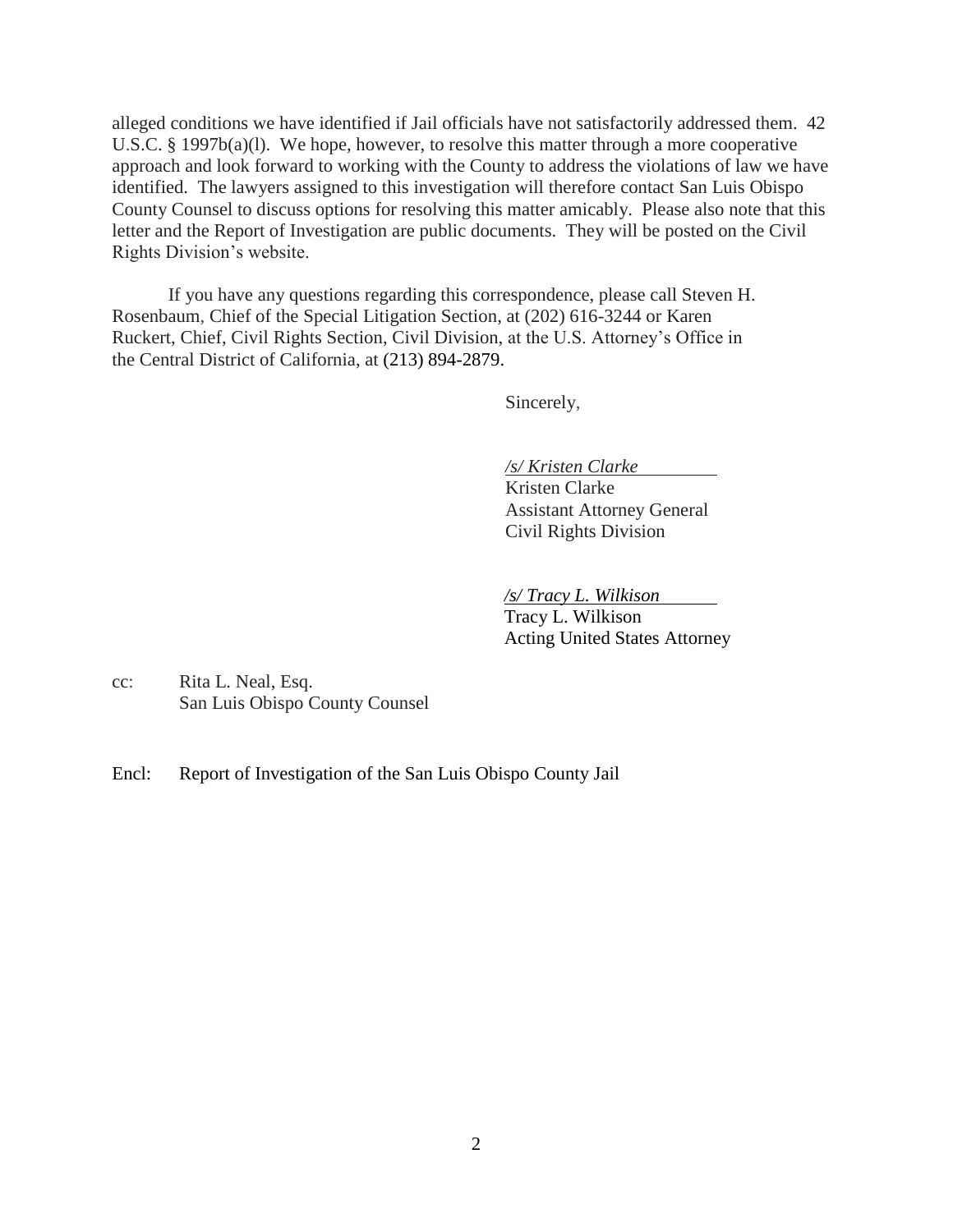# **INVESTIGATION OF THE SAN LUIS OBISPO COUNTY JAIL (SAN LUIS OBISPO, CALIFORNIA)**



United States Department of Justice Civil Rights Division

United States Attorney's Office Central District of California

August 31, 2021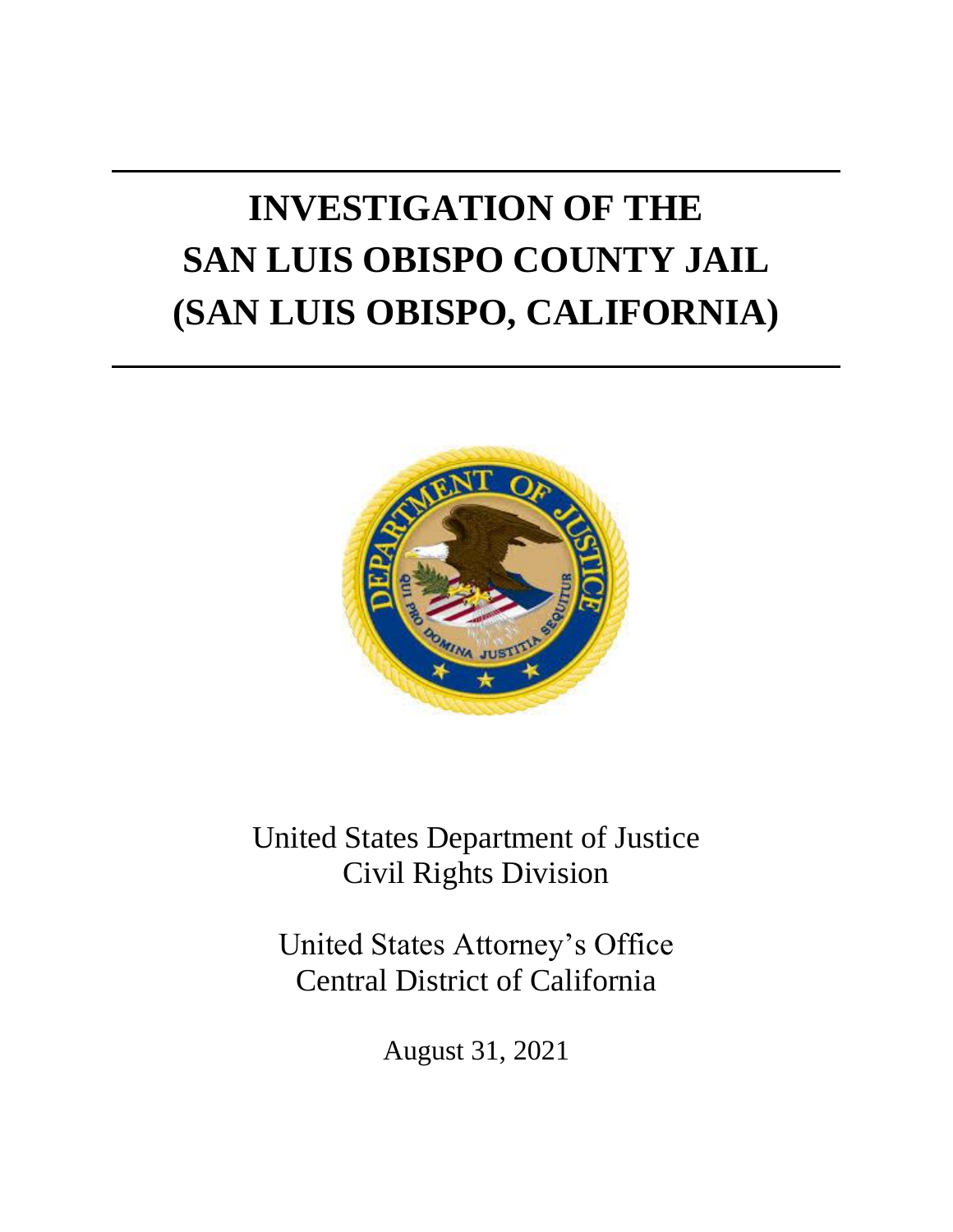# **TABLE OF CONTENTS**

| I.  |                                                                                                     |
|-----|-----------------------------------------------------------------------------------------------------|
| Π.  |                                                                                                     |
|     |                                                                                                     |
|     |                                                                                                     |
|     |                                                                                                     |
|     |                                                                                                     |
|     |                                                                                                     |
|     | A. Medical Care at the Jail Is Inadequate in Violation of Prisoners' Constitutional Rights5         |
|     |                                                                                                     |
|     | 2. Prisoners Are Subjected to a Substantial Risk of Serious Harm as a Result of Inadequate          |
|     | 3. Inadequate Staffing, Monitoring, and Oversight Contribute to Inadequate Medical Care 14          |
|     | 4. Officials at the Jail Knew of the Risk to Prisoner Health and Safety Posed by Inadequate         |
|     |                                                                                                     |
|     | B. Mental Health Care at the Jail Is Inadequate in Violation of Prisoners' Constitutional Rights 18 |
|     | 1. Prisoners at the Jail Have Serious Mental Health Needs Requiring Treatment 19                    |
|     | 2. Prisoners Are Subjected to Serious Harm and the Substantial Risk of Serious Harm as a            |
|     |                                                                                                     |
|     | 3. Inadequate Staffing and Oversight Contribute to Inadequate Mental Health Care 23                 |
|     | 4. Officials at the Jail Knew of the Risk to Prisoner Health and Safety Posed by Inadequate         |
|     |                                                                                                     |
|     | C. The Jail's Use of Prolonged Restrictive Housing Under Current Conditions, Including the          |
|     | Failure to Provide Adequate Medical and Mental Health Care, Violates the Constitutional             |
|     |                                                                                                     |
|     | 1. Prisoners with Serious Mental Illness Are Subjected to a Substantial Risk of Serious Harm        |
|     |                                                                                                     |
|     | 2. Jail Staff Inappropriately Use Isolation and Discipline Against Prisoners with Mental            |
|     |                                                                                                     |
|     | 3. Prisoners with Serious Mental Illness Have Suffered Serious Harm as a Result of the Jail's       |
|     |                                                                                                     |
|     | 4. Officials at the Jail Knew of the Substantial Risk of Serious Harm and Disregarded It 33         |
|     | D. The Jail's Failure to Prevent, Detect, or Correct Excessive and Inappropriate Uses of Force      |
|     | 1. Staff Use Force Regularly Where Unnecessary or to a Greater Degree than Necessary  34            |
|     | 2. The WRAP Is Frequently Used Unnecessarily, and Staff Fail to Document It as a Use of             |
|     |                                                                                                     |
|     | 3. The Jail's Policies, Training, Investigations, and Oversight Fail to Protect Prisoners from      |
|     |                                                                                                     |
|     |                                                                                                     |
| V.  |                                                                                                     |
| VI. |                                                                                                     |
|     |                                                                                                     |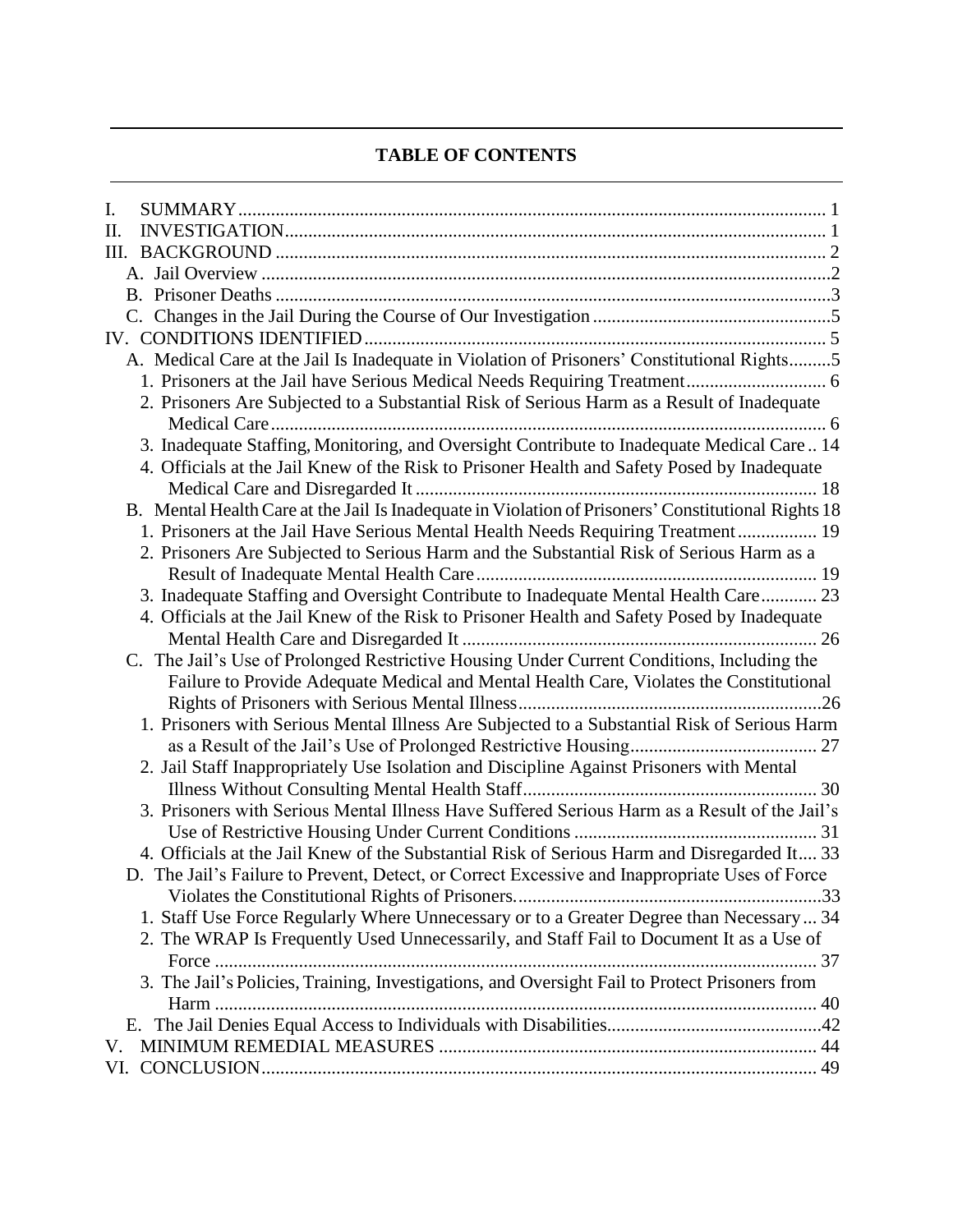#### **I. SUMMARY**

<span id="page-4-0"></span> Americans with Disabilities Act (ADA), 42 U.S.C. § 12132, that there is reasonable cause to believe, based on the totality of the conditions, practices, and incidents discovered at the San Luis Obispo County Jail (the Jail), that: (1) the conditions at the Jail violate the Eighth and Fourteenth Amendments of the Constitution; (2) these violations are pursuant to a pattern or practice of resistance to the full enjoyment of rights protected by the Eighth and Fourteenth Amendments; After an extensive investigation, the United States Department of Justice provides notice, pursuant to the Civil Rights of Institutionalized Persons Act (CRIPA), 42 U.S.C. § 1997b, and the and (3) the conditions at the Jail violate the ADA.

Specifically, the United States provides notice of the following identified conditions:

 **The Jail fails to provide constitutionally adequate medical care to prisoners.** The Jail fails to provide adequate medical assessments, does not timely evaluate or treat prisoners who request medical attention, and fails to provide adequate chronic and specialty care.

 **The Jail fails to provide constitutionally adequate mental health care to prisoners.**  The Jail fails to screen prisoners properly for mental illness; provide adequate treatment, treatment planning, and medication management; and treat and supervise suicidal prisoners appropriately.

 **The Jail's use of prolonged restrictive housing under current conditions violates the constitutional rights of prisoners with serious mental illness.** The Jail subjects prisoners with serious mental illness to prolonged periods of restrictive housing under conditions that place them at a substantial risk of serious harm.

 **The Jail's failure to prevent, detect, or correct use of excessive force violates the constitutional rights of prisoners.** The Jail's deputies use excessive force. The Jail does not provide adequate guidance or training to staff regarding the use of force, deputies do not fully report all uses of force, supervisors do not adequately review or investigate uses of force, and Jail leadership fails to take corrective action to address the use of excessive force.

<span id="page-4-1"></span> **The Jail denies equal access to prisoners with disabilities in violation of the ADA.** The Jail does not provide individuals with mental health disabilities equal access to services, programs, or activities and places them in restrictive housing specifically because they have mental illness.

## **II. INVESTIGATION**

 In October 2018, the Department of Justice notified the County that it had opened a CRIPA investigation into conditions in the Jail. The investigation focused on whether the Jail: (1) violates of prisoners who have mental illness by secluding them in restrictive housing for prolonged periods; or (3) violates the ADA rights of prisoners who have mental illness by denying them access to services, programs, and activities by reason of their disability.<sup>1</sup> The investigation has prisoners' rights to adequate medical and mental health care; (2) violates the constitutional rights

<sup>&</sup>lt;sup>1</sup> The investigation did not consider whether the Jail is physically accessible to individuals with disabilities.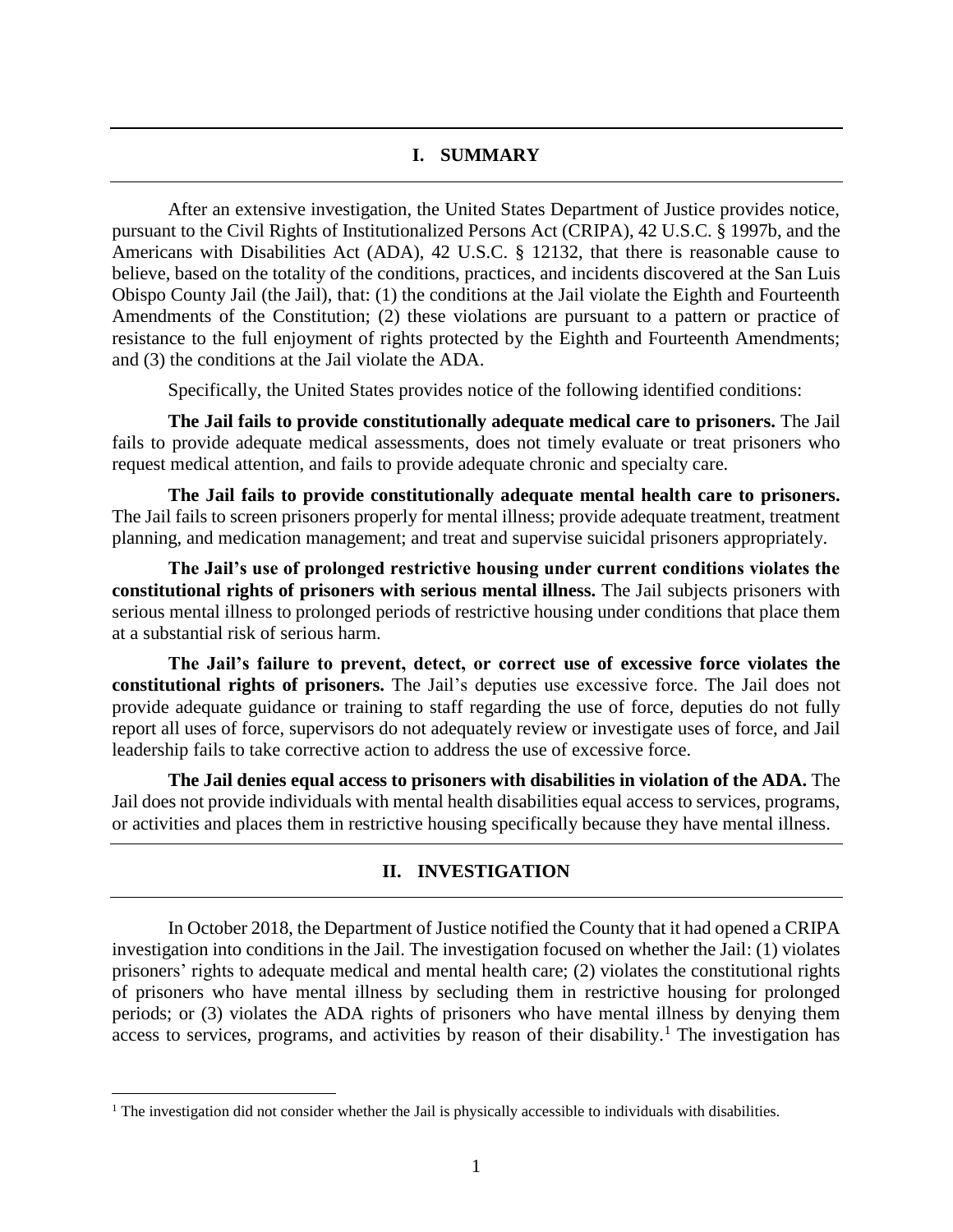been conducted jointly by the Department's Civil Rights Division and the United States Attorney's Office for the Central District of California.

 conducted a brief site visit of the Jail. In January 2019, representatives from the Department overseeing care in correctional settings and serving as court-appointed monitors in corrections cases. In February 2019, the Jail completed a transition from utilizing the County Health Agency In November 2018, representatives from the Department met with County officials and conducted another site visit of the Jail, this time accompanied by two consultants with expertise in correctional medical care and correctional mental health care. Both consultants have experience to Wellpath  $LLC<sup>2</sup>$  (Wellpath), a private contract provider of medical and mental health care services.

 In early August 2019, the Department expanded its CRIPA investigation to include staff This consultant is a former acting sheriff who managed a large jail system and has extensive experience serving as a corrections consultant and court-appointed monitor in other corrections use of force. We retained an additional consultant with expertise in Jail security and operations. cases. In August 2019, representatives from the Department and the medical, mental health, and security and operations consultants conducted a site visit of the Jail.

 prisoners. We observed prisoners in various settings throughout the facility, including in general population and restrictive housing units. We conducted exit conferences with Jail officials upon During our three site visits to the Jail, representatives from the Department and our consultants interviewed administrative staff, security staff, medical and mental health staff, and the conclusion of our visits in order to provide technical assistance.

 We commend the County for its cooperation and diligent efforts to respond to the Department's requests for information and documents. The County provided real-time access to the Jail's current and former electronic health records databases, and policies and procedures, incident reports, prisoner grievances, video recordings, training materials, and thousands of additional documents. Our consultants interviewed Jail staff and prisoners, reviewed documents, and provided their expert opinions and insight to help inform our investigation and its conclusions.

## **III. BACKGROUND**

<span id="page-5-0"></span> Jail's use of restrictive housing for prisoners with serious mental illness violated their constitutional rights. It further examined whether the Jail adequately protects prisoners from harm or risk of harm due to use of excessive force by staff. Finally, it examined whether the Jail violates the Americans with Disabilities Act (ADA) by denying prisoners with disabilities equal access to Our investigation examined medical and mental health care in the Jail, and whether the services, programs, and activities by reason of their disability.

#### <span id="page-5-1"></span>**A. Jail Overview**

 $\overline{a}$ 

 The Jail is located just outside the City of San Luis Obispo in San Luis Obispo County, California (the County). The San Luis Obispo County Sheriff's Office (the Sheriff's Office)

<sup>2</sup> Wellpath LLC is the name of the entity resulting from the merger of Correctional Medical Group Companies and Correct Care Solutions.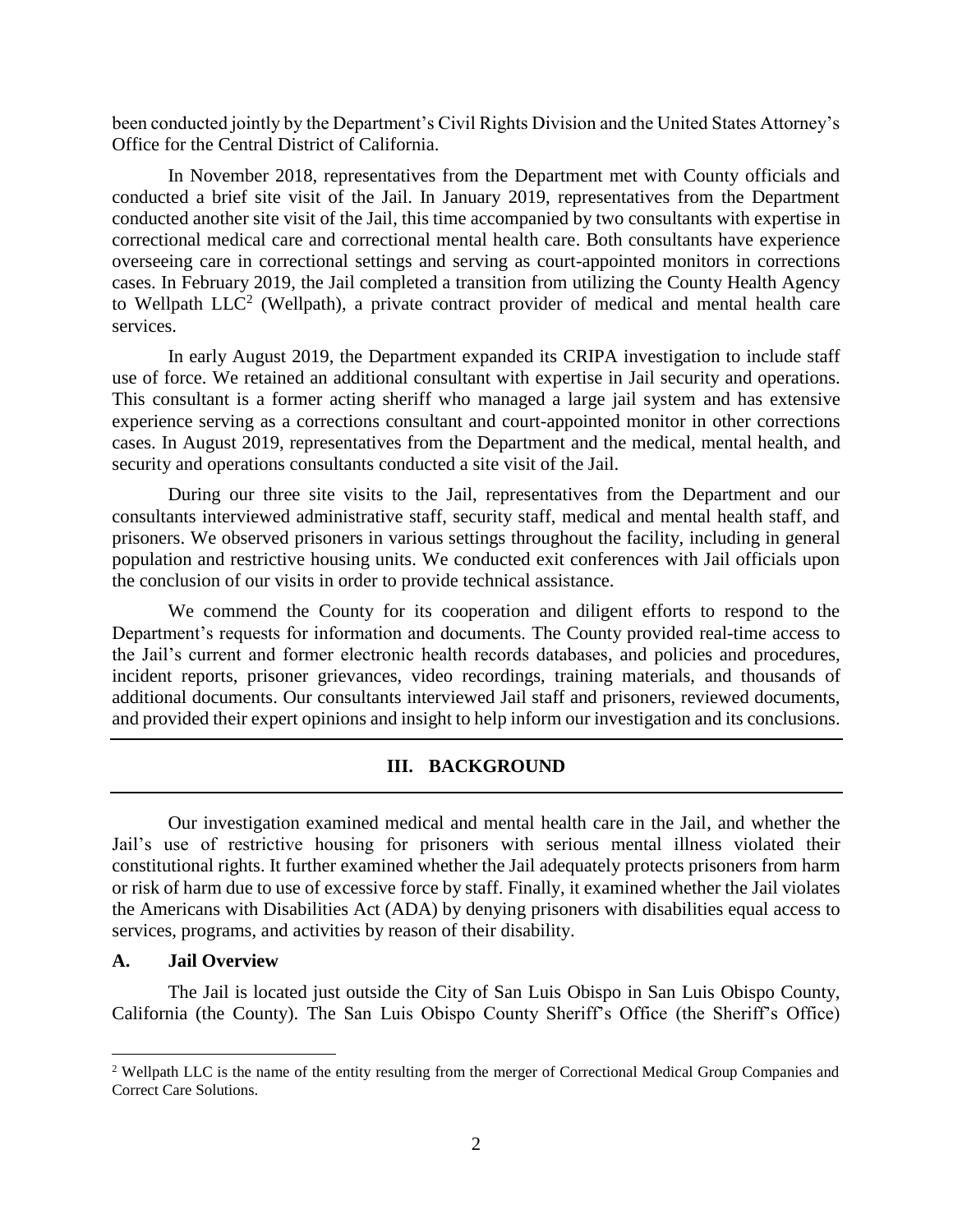farm. Its housing units include general population areas, protective custody areas, and administrative segregation cells. With approximately 540 prisoners at any given time<sup>3</sup> and approximately 11,000 bookings a year, the Jail houses nearly everyone arrested in the County, oversees the Jail. The Jail, which occupies a geographic area of seven acres, includes several facilities including the main jail; the West Housing facility; the Kansas jail; and the male honor including pretrial detainees and sentenced prisoners.

 medication. The Jail has units where it typically houses prisoners with mental illness, many of which keep prisoners isolated in their cells nearly all hours of the day.<sup>4</sup> Jail prisoners who decompensate and are found to be gravely disabled or else a danger to themselves or others are to stand trial are sent to the PHF; a state psychiatric hospital, typically the Atascadero State A significant proportion of the Jail's prisoners are individuals with mental illness. At any point in time, about 39% of the prisoner population is taking some form of psychotropic transferred to the County's Psychiatric Health Facility (PHF). Prisoners found to be incompetent Hospital (ASH); or (since July 2019) the Jail-Based Competency Treatment unit at the Jail.

 Many of the Jail's prisoners also have substance use or co-occurring disorders. In January 2020 alone, the Jail identified at least 103 prisoners as actively withdrawing from the influence of drugs or alcohol. Additionally, the Jail estimated that over 90% of prisoners have substance abuse issues. The Jail's intake and release center (IRC) contains several cells with glass doors and walls known as "sobering cells" where prisoners known to be withdrawing from alcohol or other substances are frequently housed temporarily.

 opened an expanded medical clinic with several exam rooms as well as a dental chair. The Jail Before 2018, the Jail's medical clinic had a single examination room. In 2018, the Jail does not have any specialized medical housing units.

#### <span id="page-6-0"></span>**B. Prisoner Deaths**

 $\overline{a}$ 

 hours strapped to a restraint chair. Before his death, the Sheriff's Office had held AA in isolation for approximately 16 months. In January 2017, a court ordered that AA be involuntarily medicated and that he be sent to a psychiatric facility, yet AA remained in restrictive housing for the next ten repeatedly strike himself in the face and head, Jail custody staff placed him in the restraint chair except for a blanket that sometimes slipped off his lap. Within 40 minutes after being released Between January 2012 and June 2020, sixteen prisoners died while in Jail custody. On January 22, 2017, AA,<sup>5</sup> a 36-year-old man with schizophrenia, died after spending 46 consecutive days without receiving the involuntary medication. On January 20, 2017, after observing AA with his legs and arms shackled. He remained in the restraint chair until January 22, 2017, naked

 $3$  In response to the COVID-19 crisis, the Jail's population temporarily decreased to a range of approximately 350 to 450 prisoners from late March through the end of September 2020. 450 prisoners from late March through the end of September 2020.<br><sup>4</sup> Restrictive housing, elsewhere sometimes referred to as solitary confinement, segregation, or isolation, is any type

 of detention that involves three basic elements: removal from the general prisoner population, whether voluntary or involuntary; placement in a locked room or cell, whether alone or with another prisoner; and inability to leave the room or cell for the vast majority of the day, typically 22 hours or more. *Porter v. Clarke*, 290 F. Supp. 3d 518, 528 (E.D. Va. 2018) (citing U.S. Dep't of Justice, Report and Recommendations Concerning the Use of Restrictive Housing 3 (Jan. 2016)); *see also Disability Rights Mont., Inc. v. Batista*, 930 F.3d 1090, 1094 (9th Cir. 2019) (discussing allegations that prisoners were kept in solitary confinement for 22 to 24 hours a day with restricted privileges).

 $5$  To protect the identity of prisoners, we use coded initials.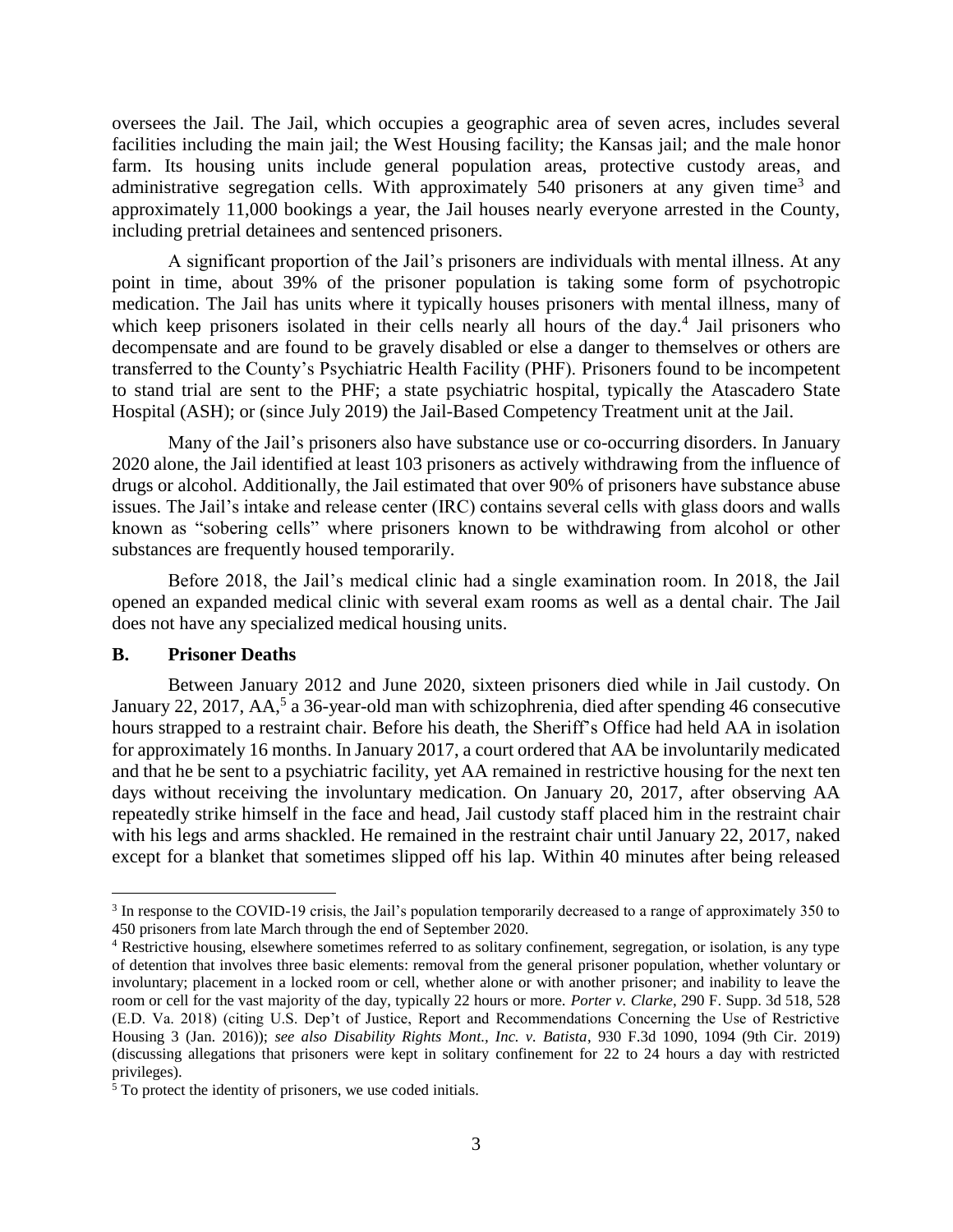from the restraint chair, he died of a pulmonary embolism. Pulmonary emboli result from blood clots that form in the extremities, which can occur as a result of lack of mobility, particularly of large muscle activity. He spent his last minutes writhing on the floor of a cell while deputies watched him through the clear glass cell door.

 In the months following AA's death, the County and Sheriff's Office made several public pronouncements about changes they planned to make "in an effort to prevent a tragedy like [AA's facilities; changes in protocols relating to housing prisoners in safety cells; and training for deputies and medical and mental health staff.<sup>7</sup> The Jail also hired a Chief Medical Officer to oversee all medical and mental health care provided in the Jail, and migrated to an electronic death] from reoccurring."<sup>6</sup> These changes included discontinuing the use of the restraint chair; increasing the speed at which prisoners declared incompetent could be transferred to psychiatric medical records system.

 of these reforms was scheduled to begin. On April 13, 2017, a 60-year-old prisoner named BB, who had hypertension, died of a heart attack in the Jail. The Jail did not give BB a comprehensive medical evaluation when he entered custody, performed no tests or laboratory examinations or left sided chest pain, and yet Jail medical staff refused his requests to be sent to the hospital. After noticing that BB's breathing was abnormal, a deputy walked away and called medical staff, and Still, additional untimely deaths occurred in 2017 and 2018, including after implementation otherwise monitored his condition, and prescribed him with high doses of Ibuprofen, a drug the FDA has warned can lead to heart attacks in people with high blood pressure.<sup>8</sup> On the morning of his death, BB complained of left shoulder and arm pain, numbness and tingling, clamminess, and did not return for five minutes, at which point BB stopped breathing and was unresponsive.

 On November 27, 2017, CC, age 62, died following a pulmonary embolism. CC had was observed eating his own feces, leading the Jail to send him to the PHF. On his return to the Parkinson's disease and experienced auditory hallucinations and paranoia while in the Jail, and Jail, he was kept in isolation for over two weeks. The Jail disregarded his complaints about weight loss and weakness.

 On September 1, 2018, DD, age 48, died by suicide in the Jail. On August 22, 2018, a court ordered that he undergo a mental health evaluation, but one never occurred. The day before DD and suicidal. Jail staff placed him in a suicide resistant cell, and medical staff gave him psychotropic medications by an intramuscular injection. Just five hours later, a licensed psychiatric technician discharged him from the suicide resistant cell. A psychiatrist was consulted by phone but did not evaluate DD in person. After his release from the suicide-resistant cell, DD was moved to an isolation cell with no suicide precautions such as property restrictions. Less than ten hours killed himself, he was found to have tied his socks together and presented as extremely depressed later, DD hanged himself in his cell.<sup>9</sup>

<sup>6</sup> Press Release, County of San Luis Obispo, County Announces \$5 Million Settlement Over Jail Inmate Death (July 27, 2017), [https://www.slocounty.ca.gov/Departments/Administrative-Office/Featured-News/2017/County-Announces-\\$5-](https://www.slocounty.ca.gov/Departments/Administrative-Office/Featured-News/2017/County-Announces-$5-Million-Settlement-Over-Jail-I.aspx) [Million-Settlement-Over-Jail-I.aspx.](https://www.slocounty.ca.gov/Departments/Administrative-Office/Featured-News/2017/County-Announces-$5-Million-Settlement-Over-Jail-I.aspx) 7 *Id.* 

<sup>&</sup>lt;sup>8</sup> Safety Announcement, Federal Drug Administration, FDA Strengthens Warning That Non-Aspiring Nonsteroidal AntiInflammatory Drugs (NSAIDS) Can Cause Heart Attacks or Strokes (July 9, 2015), [https://www.fda.gov/drugs/drug](https://www.fda.gov/drugs/drug-safety-and-availability/fda-drug-safety-communication-fda-strengthens-warning-non-aspirin-nonsteroidal-anti-inflammatory)[inflammatory](https://www.fda.gov/drugs/drug-safety-and-availability/fda-drug-safety-communication-fda-strengthens-warning-non-aspirin-nonsteroidal-anti-inflammatory) (listing ibuprofen as an example of NSAIDS that increase the likelihood of heart attack).<br><sup>9</sup> Three additional prisoners died during the course of our investigation. [safety-and-availability/fda-drug-safety-communication-fda-strengthens-warning-non-aspirin-nonsteroidal-anti-](https://www.fda.gov/drugs/drug-safety-and-availability/fda-drug-safety-communication-fda-strengthens-warning-non-aspirin-nonsteroidal-anti-inflammatory)

<sup>&</sup>lt;sup>9</sup> Three additional prisoners died during the course of our investigation.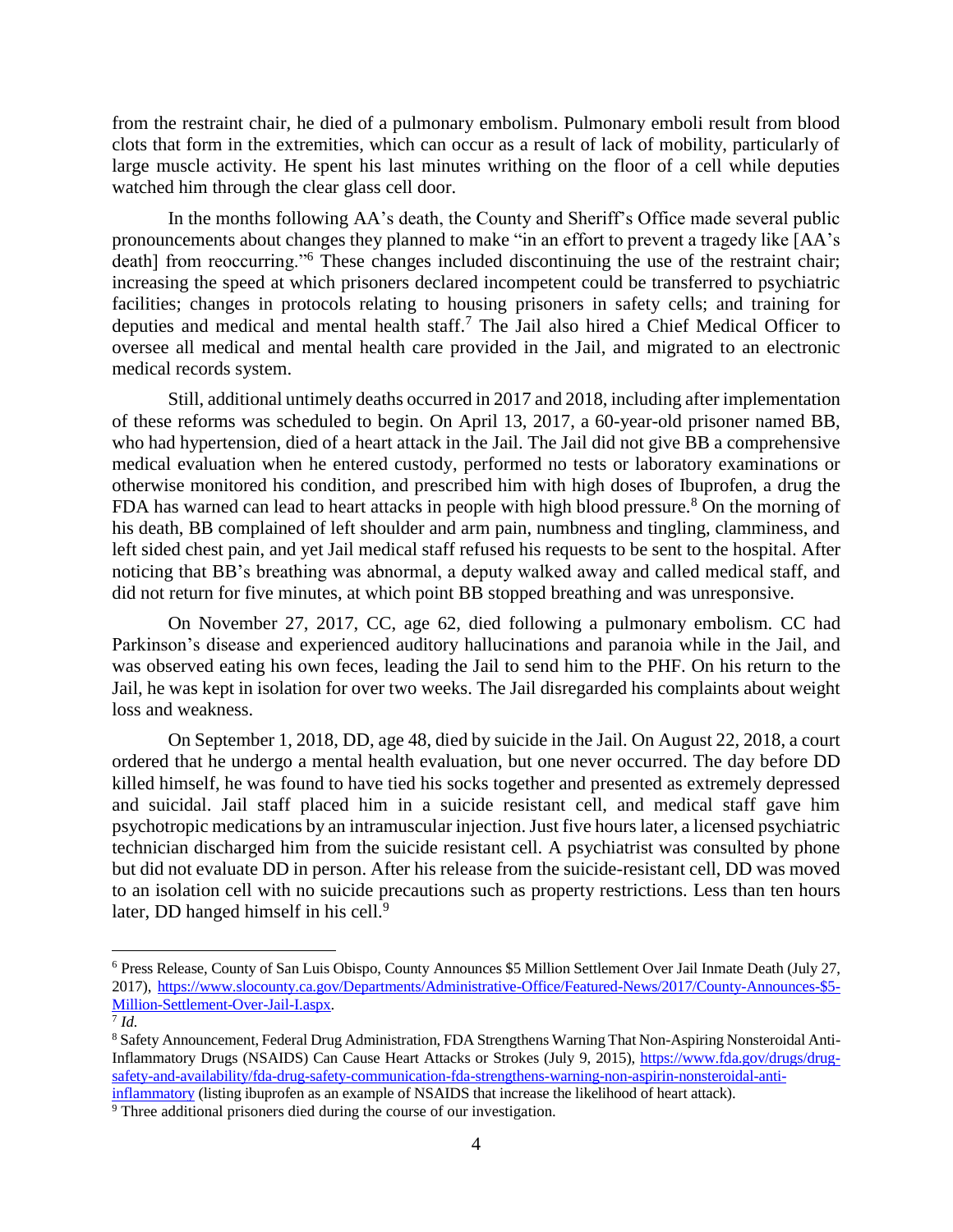#### <span id="page-8-0"></span>**C. Changes in the Jail During the Course of Our Investigation**

 Until February 1, 2019, the County Health Agency was responsible for providing medical and mental health services to prisoners through three different departments: Drug and Alcohol Services, Mental Health Services, and Public Health Services. That changed on February 1, 2019, when a company called Wellpath LLC took over medical and mental health services at the Jail under a contract with the County. Wellpath is the largest provider of correctional healthcare services in the country.

 Shortly afterward, the Jail opened an internal Jail-Based Competency Treatment (JBCT) unit with its own mental health staff for restoring to competency prisoners deemed to be incompetent to stand trial. The County also has taken steps to open a new Behavioral Health Unit to provide In May 2019, the County made large-scale changes to prisoner housing, resulting in the creation of several mental health housing units with specialized staff, programming, and services. additional mental health services to prisoners.

#### **IV. CONDITIONS IDENTIFIED**

## <span id="page-8-2"></span><span id="page-8-1"></span> **A. Medical Care at the Jail Is Inadequate in Violation of Prisoners' Constitutional Rights**

 The Department has reasonable cause to believe that the Jail has engaged in a pattern or practice of failing to provide prisoners with adequate medical care in violation of their constitutional rights. The Jail holds both sentenced prisoners and pretrial detainees, and fails to provide either group with constitutionally adequate medical care. The Eighth Amendment protects conditions violate the Eighth Amendment's prohibition against cruel and unusual punishment where they result from prison officials' deliberate indifference to serious harm, or the substantial sentenced prisoners from cruel and unusual punishment. U.S. Const. amend. VIII. Correctional risk of serious harm, to prisoners. *Farmer v. Brennan*, 511 U.S. 825, 828 (1994). The Eighth Amendment requires that the government provide adequate care to meet prisoners' serious medical needs. *Estelle v. Gamble*, 429 U.S. 97, 103–05 (1976); *see also Parsons v. Ryan*, 754 F.3d 657, 677–78 (9th Cir. 2014).

 care is whether the denial of care was objectively unreasonable. *Gordon v. County of Orange*, 888 1068–69 (9th Cir. 2016) (en banc) (applying the objective standard for pretrial detainees' right to be free from excessive use of force as established by the Supreme Court in *Kingsley v.*  The rights of pretrial detainees are guaranteed by the Fourteenth Amendment, which, the Supreme Court has consistently held, provides protection at least equal to the Eighth Amendment. *Bell v. Wolfish*, 441 U.S. 520, 545 (1979) ("[P]retrial detainees, who have not been convicted of any crimes, retain at least those constitutional rights . . . enjoyed by convicted prisoners."). In the Ninth Circuit, the applicable standard for violation of pretrial detainees' right to adequate medical F.3d 1118, 1124–25 (9th Cir. 2018); *see also Castro v. County of Los Angeles*, 833 F.3d 1060, *Hendrickson*, 576 U.S. 396–97 (2015)).

 enforce the constitutional rights of prisoners whose rights are violated subject to a pattern or practice of unconstitutional conduct or conditions. 42 U.S.C. § 1997. To prove a pattern or practice CRIPA authorizes the Attorney General to investigate and take appropriate action to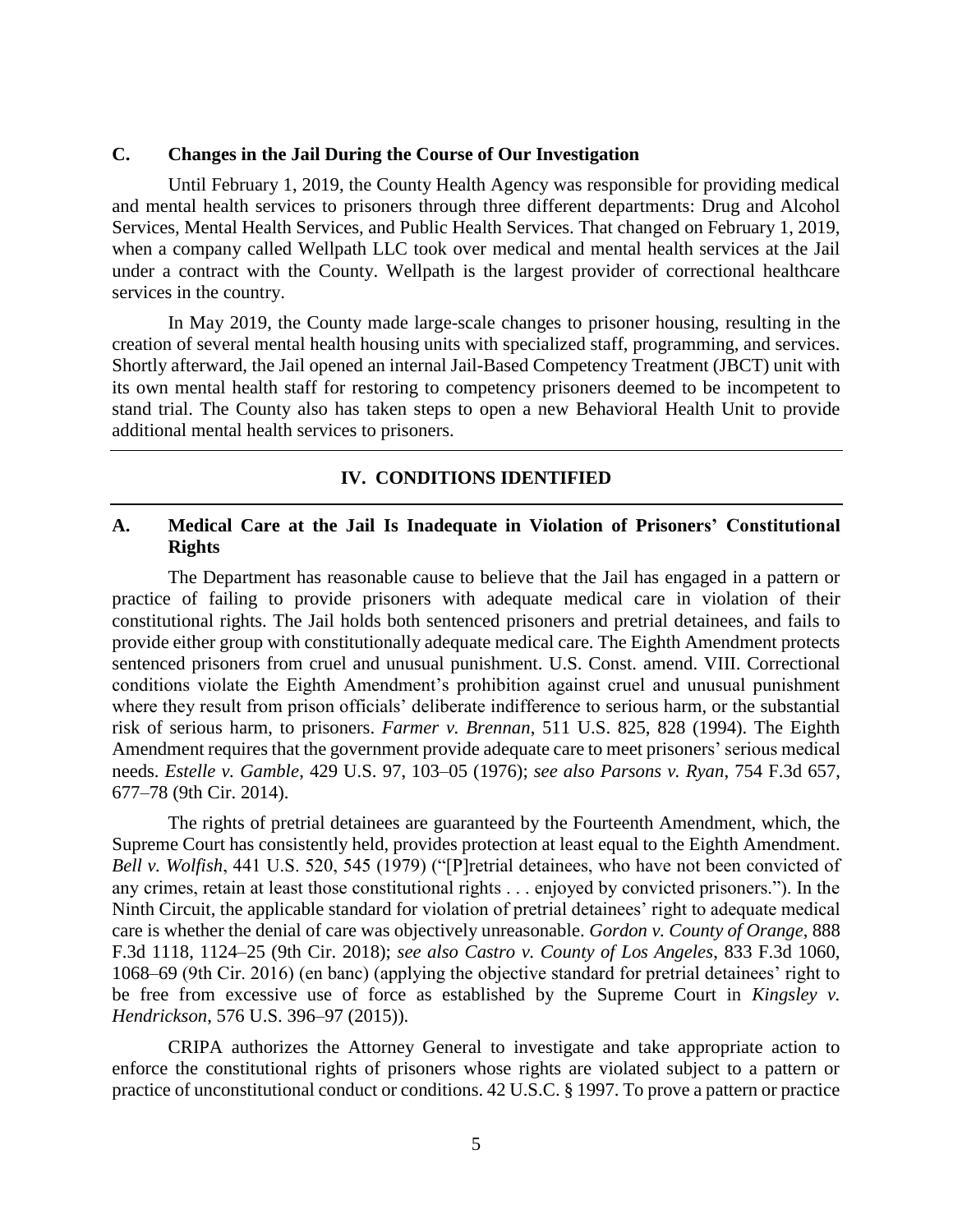of violations, the United States must "establish by a preponderance of the evidence that [] [violating federal law] was . . . the regular rather than the unusual practice." *Int'l Bhd. of Teamsters v. United States*, 431 U.S. 324, 336 (1977); *see also Obrey v. Johnson*, 400 F.3d 691, 694–95 (9th Cir. 2005) (explaining a presumption of discrimination may be established by "'demonstrating the existence of a discriminatory pattern or practice'") (quoting *Cooper v. Fed. Rsrv. Bank of Richmond*, 467 U.S. 867, 875 (1984)). In some sections below, we provide several examples to illustrate the variety of circumstances in which the violations occur, while in others we focus on just one or two examples that demonstrate the nature of the violations we found. The number of examples included in a particular section is not indicative of the number of violations we found. These examples constitute a small subset of the total number of incidents upon which we base our conclusions.

 "[D]enial of medical care is cruel and unusual because, in the worst case, it can result in physical torture, and, even in less serious cases, it can result in pain without any penological purpose." *Rhodes v. Chapman*, 452 U.S. 337, 347 (1981) (citing *Estelle*, 429 U.S. at 103). prisoner may starve if not fed, he or she may suffer or die if not provided adequate medical care. "Prisoners are dependent on the State for food, clothing, and necessary medical care. . . . Just as a A prison that deprives prisoners of basic sustenance, including adequate medical care, is incompatible with the concept of human dignity and has no place in civilized society." *Brown v. Plata*, 563 U.S. 493, 510–11 (2011). A government cannot evade its constitutional obligations to prisoners by contracting with a private party to provide medical care. *West v. Atkins*, 487 U.S. 42, 56 (1988).

#### **1. Prisoners at the Jail have Serious Medical Needs Requiring Treatment**

<span id="page-9-0"></span> Many prisoners at the Jail have serious medical needs that require treatment and place them at substantial risk of serious harm if not adequately addressed. Indications of a serious medical need include "'[t]he existence of an injury that a reasonable doctor or patient would find important and worthy of comment or treatment; the presence of a medical condition that significantly affects an individual's daily activities; or the existence of chronic and substantial pain.'" *Colwell v. Bannister*, 763 F.3d 1060, 1066 (9th Cir. 2014) (quoting *McGuckin*, 974 F.2d at 1059–60). Of the approximately 535 daily prisoners from June 2019 to January 2020, approximately 240 prisoners prisoners who have been assigned a "chronic care" alert for chronic medical needs, such as diabetes, HIV, Hepatitis C, and [hypertension.](https://hypertension.10)<sup>10</sup> The Jail does not have a medical housing unit; hospital's emergency department approximately 285 times; in 2019, the number decreased to each day were on the chronic care list, a list on Wellpath's electronic health system that identifies instead it either temporarily places prisoners with medical concerns in an intake cell for ease of observation or sends prisoners to a local hospital. In 2018, the Jail sent prisoners to the local approximately 216 times.

## **2. Prisoners Are Subjected to a Substantial Risk of Serious Harm as a Result of Inadequate Medical Care**

<span id="page-9-1"></span> The Jail has subjected prisoners to substantial risk of serious harm by failing to provide adequate medical care. Significant delays in care, as well as deficiencies in the care that was provided, have harmed prisoners and placed others at substantial risk of harm. *See Colwell*, 763

 maintaining a list of some prisoners with diabetes, hypertension, serious mental illness, and certain disabilities. However, the list did not include all prisoners in those categories, and the criteria for getting on the list were vague. <sup>10</sup> Before Wellpath took over care, there was no chronic care registry. In December 2017, the Jail had started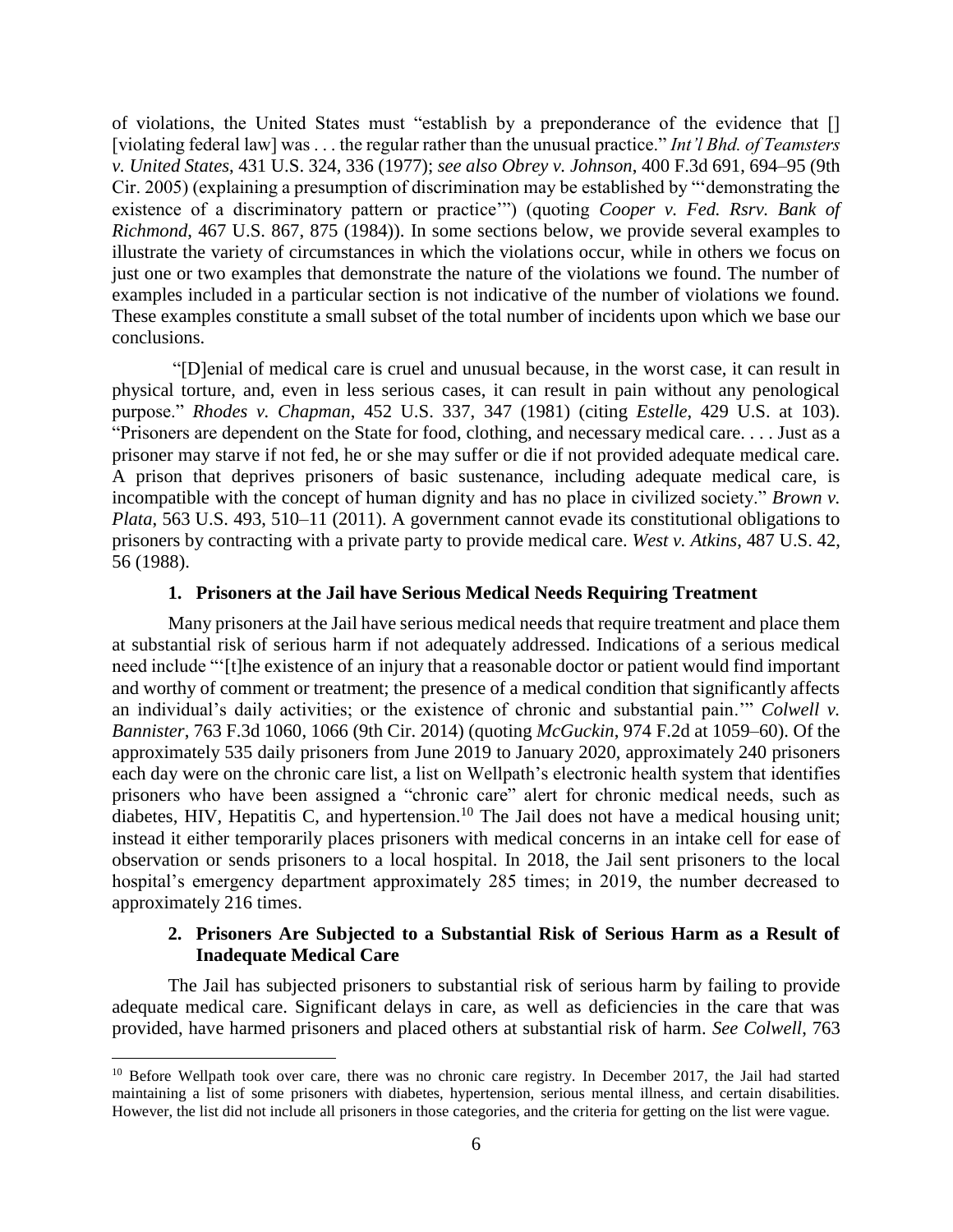F.3d at 1066 ("Indifference 'may appear when prison officials deny, delay or intentionally interfere with medical treatment, or it may be shown by the way in which prison physicians provide medical care.'" (quoting *Hutchinson v. United States*, 838 F.2d 390, 394 (9th Cir. 1988))). The Jail has who report medical problems; and has failed to deliver an acceptable quality of care in several areas, including care for prisoners with serious medical conditions like HIV and hypertension, and care for pregnant women. These deficiencies have resulted in a system of inadequate medical care failed to provide a medical screening system that ensures adequate diagnosis and treatment of serious medical conditions and continuity of care; has failed to ensure access to care for prisoners that violates prisoners' constitutional rights.

#### a. *Deficient Medical Screening and Continuity of Care*

 An essential part of a correctional healthcare system is a functioning medical screening system. The failure of a correctional institution to conduct adequate medical screenings may constitute deliberate indifference to medical needs in violation of the Constitution. *See Gibson v. County of Washoe*, 290 F.3d 1175, 1189 (9th Cir. 2002) (holding that policy that mandated delay in medical screening for certain combative or uncooperative prisoners posed a substantial risk of harm), *overruled on other grounds by Castro v. County of Los Angeles*, 833 F.3d 1060 (9th Cir. 2016) (en banc).

 are actively withdrawing from drugs, the Jail does not provide prompt evaluation and diagnosis by a medical [provider.](https://provider.11)<sup>11</sup> The nursing staff who conduct the screenings sometimes fail to obtain prisoners' medical histories or take appropriate follow-up action—such as making a referral for a *v. Penner*, 439 F.3d 1091, 1098 (9th Cir. 2006) (explaining delay in medical treatment can violate the Eighth Amendment if the "delay was harmful"); *see also M.H. v. County of Alameda*, 62 F. Supp. 3d 1049, 1077–78 (N.D. Cal. 2014) (holding that a jury could find deliberate indifference to initiate the withdrawal protocol or otherwise ensure medical help, despite learning during the When nursing staff learn through initial screenings that prisoners have chronic diseases or medical provider to order laboratory tests or medications—for prisoners flagged as having significant medical conditions such as HIV or hypertension. These lapses and omissions for prisoners with serious medical conditions put prisoners at substantial risk of serious harm. *See Jett*  to the risk of severe alcohol withdrawal where a nurse conducting the initial medical intake failed intake that the prisoner was at risk of alcohol withdrawal).

 The Jail also fails to ensure adequate access to care through its post-admission medical assessments. Current Jail policy requires medical staff to conduct a comprehensive medical them. Medical providers are supposed to review the assessments performed by RNs, but this without a medical provider's supervision, and thus the Jail is likely failing to identify prisoners with significant medical problems. In addition, for prisoners with complex medical issues, the Jail assessment on every prisoner within 14 days after [admission.](https://admission.12)<sup>12</sup> But in practice, prisoners are routinely examined after the 14-day mark, or not at all. In addition, the Jail does not require that a medical provider conduct the assessment, but rather allows registered nurses (RNs) to perform review often occurs weeks or even months after assessment. This is a problem because Jail RNs do not receive adequate training to perform medical histories, physicals, and clinical evaluations

<sup>&</sup>lt;sup>11</sup> The term "medical provider" as used in this document means a physician, physician's assistant, or nurse practitioner.  $12$  Before the transition to Wellpath, policy did not require the Jail to complete health assessments for prisoners: they were merely "recommended" when "appropriate based on an inmate's health condition." This was particularly dangerous because the initial intake screening did not routinely measure vital signs, meaning that medical staff could not determine which prisoners required medical evaluations more urgently than others.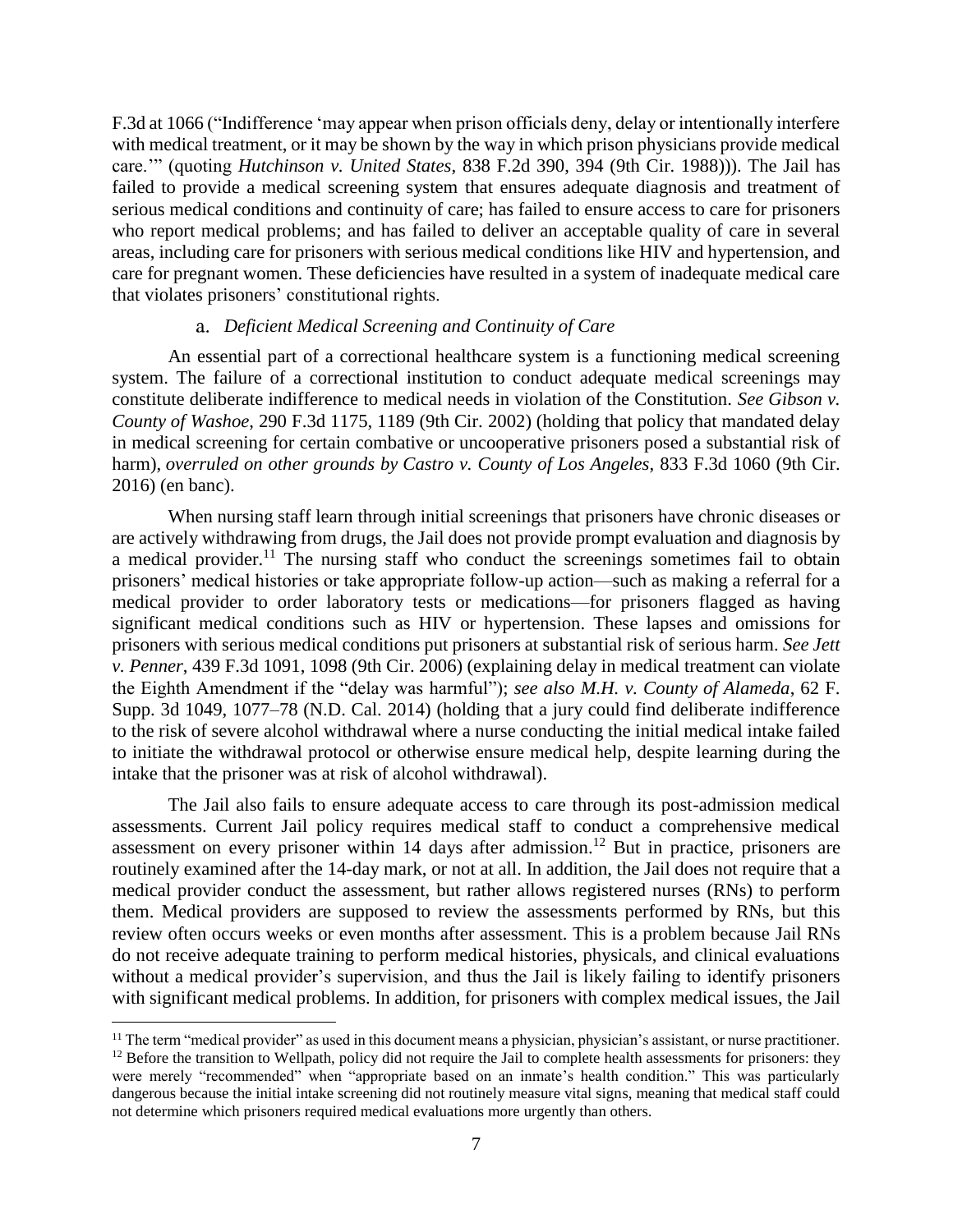has failed to obtain baseline laboratory or diagnostic tests, which should be obtained at the time of admission based on consultation with a provider or standardized protocols.

 These deficiencies in the medical screening and assessment processes create a substantial risk of serious harm to prisoners in the Jail.

## b. *Lack of Access to Care*

 $\overline{a}$ 

 Prisoners at the Jail face numerous difficulties accessing medical care. Neither of the Jail's two channels for prisoners to notify staff about medical concerns—medical request forms and healthcare grievances—function properly. The primary means by which prisoners request medical call slips when they are on the housing [units.](https://units.13)<sup>13</sup> In reviewing sick call slips, medical staff frequently overlook prisoners' concerns, fail to provide prompt care, or fail to provide care at all. In numerous instances, this failure to provide timely responses to prisoner sick call slips has led to harm or care is through a medical request form called a "sick call slip" or "kite." Medical staff gather sick serious risk of harm to prisoners. Examples include the following:

- • EE tested positive for HIV on April 30, 2019 while in the Jail. Labs and tests were ordered, but initially no appointment was ordered with an infectious disease specialist. EE submitted sick call slips on June 3, 2019, June 24, 2019, and July 2, 2019 requesting treatment for his specialist. A specialist did not see him until July 8, 2019, and EE did not begin receiving HIV infection, including medication and an appointment with an infectious disease medication until July 20, 2019—nearly three months after his diagnosis.
- • FF submitted a sick call slip dated April 26, 2019 requesting to see a doctor because of severe pain in his left testicle. He submitted two additional requests before he was seen by a nurse practitioner 10 days after his initial request. The nurse practitioner ordered some tests on May 6, 2019, but did not seek a urology consultation or a radiology study to rule out testicular torsion (an extremely painful condition that can cause loss of blood supply to the testicle and is a surgical emergency). FF submitted another slip on May 13, 2019 complaining about ongoing pain in his left testicle, to which he never received a response before leaving the Jail on May 22, 2019.

 yet the Jail routinely fails to give prisoners grievance forms, or provide them timely, even after repeated requests. Of the few grievances prisoners have completed, a significant proportion raise serious medical issues, including missed or unfilled medications, failure to provide follow-up care, and inability to access care through the sick call slip process. In the vast majority of cases, medical staff determine that prisoners' healthcare grievances are unfounded, and thus that no action is required. When prisoners appeal the dismissal of grievances, Wellpath staff frequently respond by instructing them to file a sick call slip, despite prisoners' frequent complaints that the sick call slip responses to initial grievances and subsequent grievance appeals, but frequently the same staff The Jail's grievance system is the other mechanism for prisoners to report medical issues, process does not work. Wellpath staff stated their practice was to require different staff to handle handle both responses, perhaps preordaining the dismissive response to appeals. Furthermore, in a monthly presentation for the County's Jail leadership about medical and mental health care,

 $<sup>13</sup>$  Before Wellpath took over care, custody staff gathered the sick call slips and reviewed them to ensure they included</sup> a reason for seeking medical attention before forwarding to medical staff. This intruded on the confidentiality of prisoners with respect to their medical history and current medical issues, and may have created a chilling effect on prisoners who did not want custody staff to know about their medical problems.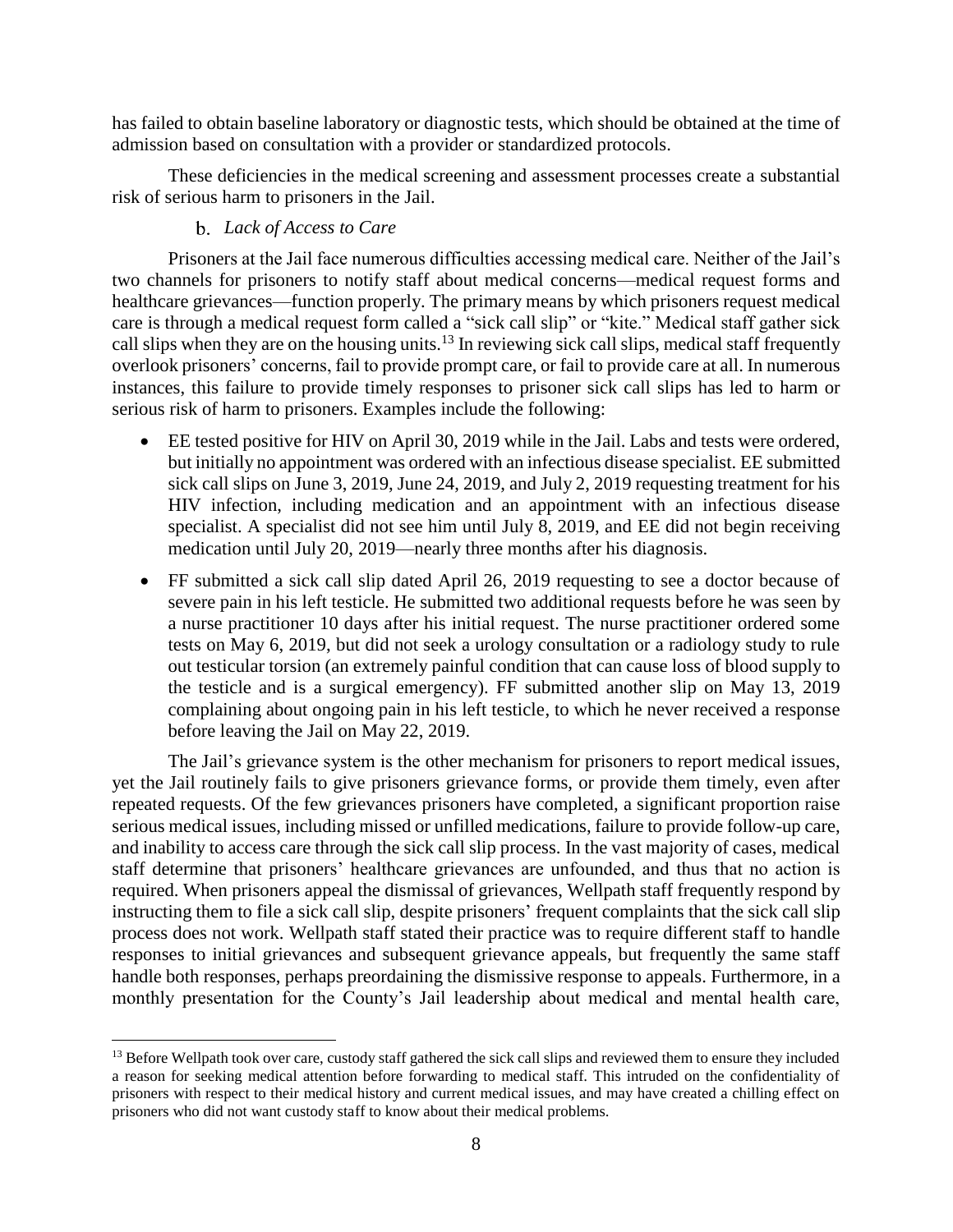slide (see image to the right) with a popular meme, implying that healthcare grievances are a nuisance to seriously prisoner grievances or the grievance Wellpath's Health Services Administrator created a staff. Wellpath and its staff appear not to take process as a mechanism for prisoners to raise legitimate medical concerns. *See Watts v. Aly*, No. 218CV00693JVSMAA, 2020 WL 1224281, at \*7 (C.D. Cal. Jan. 29, 2020).



Specific examples of grievances in which staff took no action or inadequate action on complaints of potentially serious medical concerns include:

- • GG wrote a grievance on March 31, 2019 stating he had been in the Jail for 16 days with no medication for back pain, and that he had not seen a doctor despite having submitted multiple sick call slips. He received a response dated April 3, 2019 stating that he was scheduled for an evaluation. He responded on April 12, 2019 that he still had not seen a doctor, to which medical staff replied he was scheduled to see one. He wrote again on April they would schedule him for an appointment on April 25, 2019. He was finally seen by a nurse practitioner who prescribed him medication for spinal pain on April 30, 2019—a month after submitting his grievance, and more than six weeks without medication for what 22, 2019 that he still had not seen a doctor. Medical staff responded on April 24, 2019 that he described as significant back pain.
- • HH submitted a grievance dated December 9, 2018 (before the Wellpath transition) general surgeon for a consult for surgery. On February 19, 2019 (after the transition), he him for surgery, but that he still had not had it. On February 22, 2019, Wellpath medical staff responded by telling him to submit a kite. HH responded that he already had submitted multiple kites. Wellpath provided a reply on February 28, 2019, which is illegible. HH submitted a response, stating that he could not read Wellpath's latest reply, and noting that complaining about a hernia. Medical staff responded that he was scheduled to meet with a wrote a new grievance complaining that the Jail's previous medical provider had scheduled Wellpath still had not scheduled his surgery. On March 5, 2019, medical staff replied that his hernia was not a medical emergency and that he would be released soon.
- • II submitted a grievance dated February 18, 2019, shortly after the Wellpath transition, complaining that his inhaler, multi-vitamins, and a medication he had been taking for 20 years had all been discontinued. Custody staff denied the grievance because II was grieving multiple things at once.

 The Jail also has blanket rules that exclude certain types of care for most prisoners, even eligible for double mattresses are pregnant prisoners in their third [trimester.](https://trimester.14)<sup>14</sup> Thus, prisoners with conditions such as spinal fusions, scoliosis, or a fractured hip will not be prescribed a double mattress. Medical staff also appear to deny or take away accommodations from prisoners with chronic conditions that might ease their pain, such as chairs, wheelchairs, and special shoes, based those with chronic health conditions who might benefit from them. For example, the only prisoners

<sup>&</sup>lt;sup>14</sup> A single mattress is about two inches thick.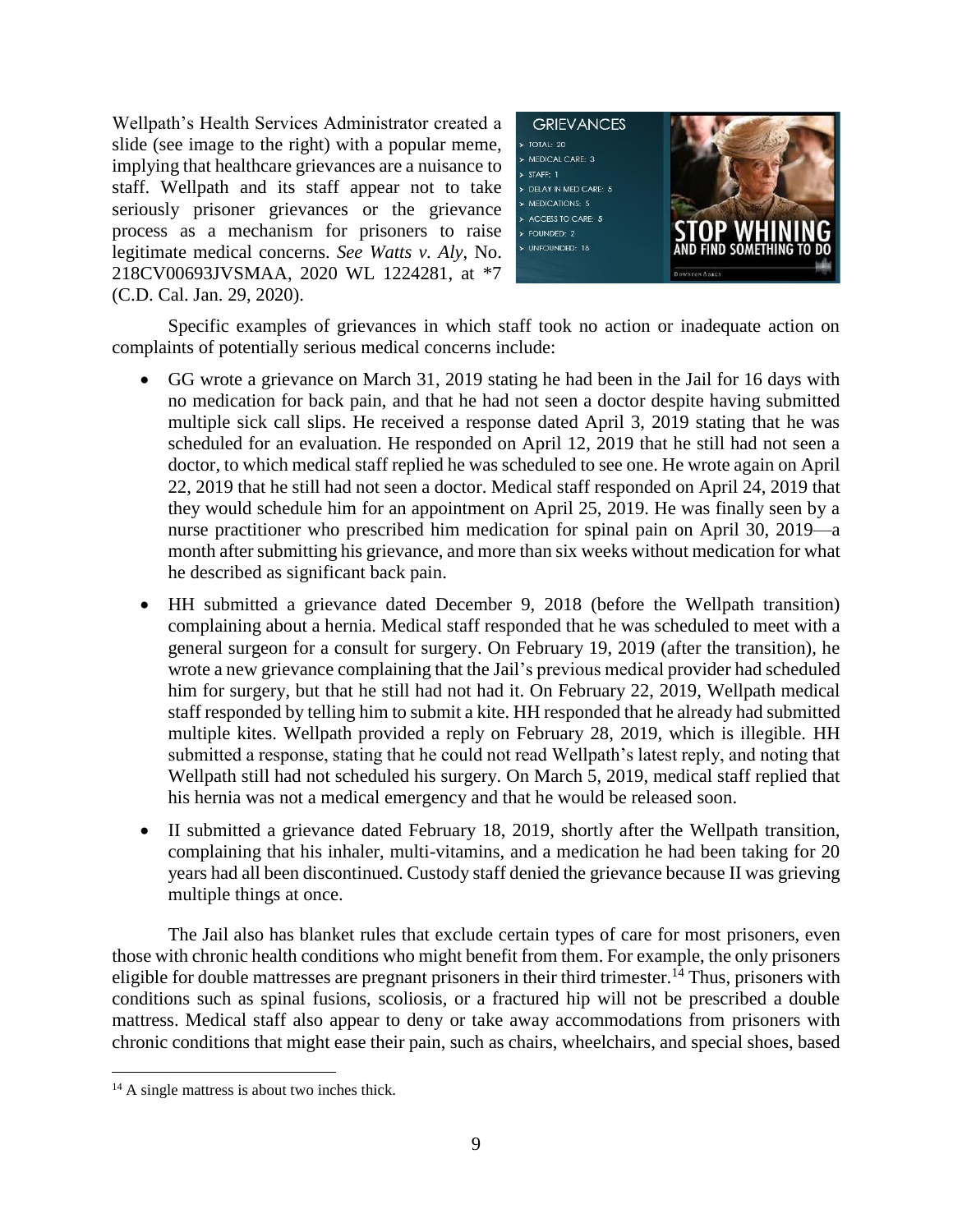on factors that have no relationship with medical need, such as the housing area in which prisoners happen to live. Many accommodations of this type were revoked shortly after Wellpath took over medical care.<sup>15</sup>

 In addition, the Jail fails to ensure adequate access to medical care by failing to provide effective communication to prisoners who are deaf or hard of hearing. Although video remote interpreting equipment may be available, the Jail does not routinely use it or provide in-person interpreters to communicate with these prisoners. Nursing staff told us that they rely on lip-reading to communicate with deaf prisoners, and the medical records we reviewed show they rely on lip- reading or written notes. Lip-reading does not ensure effective communication for many deaf or hard of hearing individuals, either because their English comprehension is limited<sup>16</sup> or because communicate with deaf and hard-of-hearing prisoners may be insufficient to ensure access to medical or mental health care.<sup>17</sup> The Jail's failure to ensure effective communication can significantly endanger prisoner health, particularly for prisoners with serious health conditions. For example, one deaf or hard-of-hearing prisoner who is HIV positive received substandard HIV care in the Jail and had to communicate with Jail staff through written notes, even though he had submitted an ADA request for video remote interpreting services. The medical record indicates they cannot catch many of the words being spoken. Courts have also held that note passing to that communication with the prisoner through notes was [ineffective.](https://ineffective.18)<sup>18</sup>

#### C. *Inadequate Quality of Care*

 $\overline{a}$ 

 The Jail does not provide adequate quality of care to many prisoners—especially those with serious chronic illnesses such as HIV or hypertension, and pregnant women—and therefore violates their constitutional rights.

 for prisoners with HIV are frequently delayed or not provided during the entirety of a prisoner's incarceration, which can cause treatment failure by creating drug resistance, or by failing to keep or receive ineffective combinations of medications. Prisoners with HIV endure very long waits to meet with medical providers concerning HIV treatment, and wait even longer to meet with specialty care providers, if they meet them at all. The Jail often fails to identify individuals who For example, the Jail fails to provide adequate care for prisoners with HIV. Medications viral loads at an undetectable level. Other prisoners are given the wrong dosages for medications

that it did make, but appears to have improved in these areas. that it did make, but appears to have improved in these areas.<br><sup>16</sup> American Sign Language and English are different languages. Therefore, individuals whose primary language is 15 The Jail used to lack an adequate system for *identifying or tracking* individuals with disabilities and accommodations

 American Sign Language—even those born and raised in the United States—may have limited English comprehension.

 <sup>17</sup>*See, e.g.*, *Armstrong v. Brown*, 857 F. Supp. 2d 919, 932 (N.D. Cal. 2012). In *Armstrong*, "[c]lass members with hearing impairments were not provided with sign language interpreters for important medical and mental health care appointments, which impeded or obstructed their access to those services." *Id.* "One parolee with severe hearing loss was provided with a sign language interpreter only once in the seventy-five days he was at the . . . [j]ail, and went to medical appointments on three or four occasions without being provided access to a sign language interpreter." *Id.*; *see also White v. City of Tacoma*, No. C12-5987 RBL, 2014 WL 172037, at \*15 (W.D. Wash. Jan. 15, 2014) (explaining that whether passing notes is a sufficient accommodation in lieu of a sign language interpreter is a fact- specific inquiry that "'will vary in accordance with the method of communication used by the individual; the nature, length, and complexity of the communication involved; and the context in which the communication is taking place"" (quoting 28 C.F.R. § 35.160(b)(2))).

<sup>&</sup>lt;sup>18</sup> For example, a nurse practitioner noted in June 2020 that, during a medical appointment, the prisoner "was only writing on paper to NP and at times only able to receive yes/no responses," and that it was "difficult to obtain h[istory] from [the prisoner]."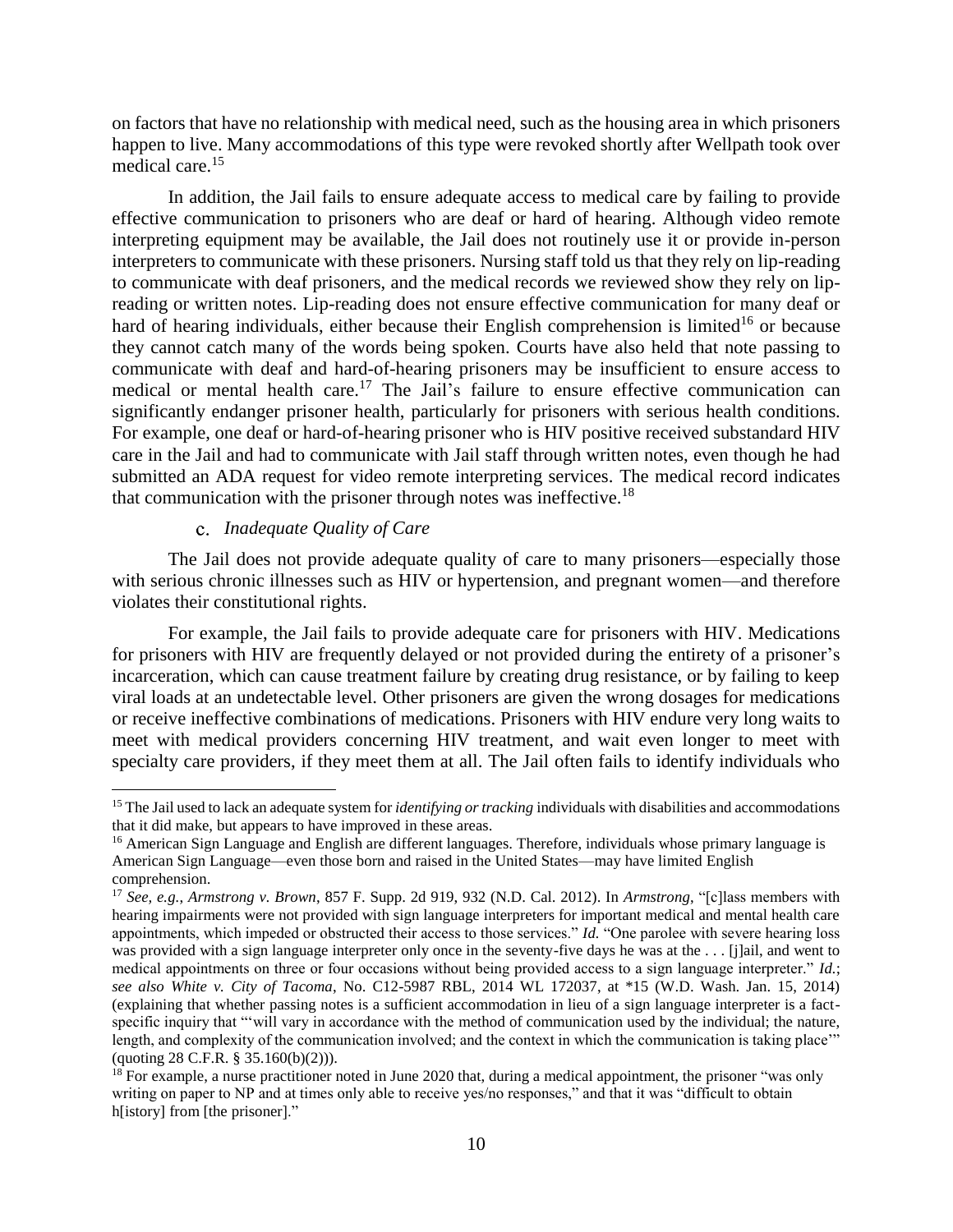are HIV positive, and often fails to determine who should be offered testing. These practices are extremely dangerous for prisoners with high-risk medical conditions. Specific instances in which the Jail placed prisoners at substantial risk of serious harm include the following:

- • JJ, a prisoner with HIV and other serious medical conditions including severe cardiomyopathy and severe bradycardia (both diseases of the heart), received double the recommended dosage of his HIV medications for over two months in 2019, and was not provided appropriate HIV laboratory studies. In addition, the Jail did not schedule regular provider appointments for him as mandated by both Jail policy and professional standards for prisoners with chronic conditions.
- • KK reported he was HIV positive to medical staff at intake in February 2019. Over the next medications in June 2019, and replaced it for nine months with an ineffective drug that can cause drug resistant strains of the virus. Wellpath ordered laboratory studies to monitor the new medication's efficacy but never sent them to the lab. KK submitted a sick call slip asking to discuss his HIV status in July 2019, but a doctor did not see him until six weeks later. In addition, medical staff saw KK for just one chronic care appointment during his sixteen months, the Jail provided HIV medications to KK, but discontinued one of his entire incarceration, and it occurred in March 2020, over a year after his admission.
- • LL, who was admitted to the Jail in April 2019, received no HIV medications during her first week in custody. Then, the Jail began providing her only one of the three medications she had been taking to manage her HIV. This was the only drug she received for the next week before her release, and during that week she did not receive even that drug for three consecutive days. Receiving just one of three HIV medications creates a high likelihood of developing resistance to that medication, which is extremely dangerous.
- MM, admitted in July 2019, reported two weeks after admission that she had been HIV positive for 20 years and provided information about her medication and treatment in the community. The Jail did not begin providing medication until 11 days after she reported her HIV infection. She remained in the Jail for 10 months, during which time the Jail never ordered any tests to measure her viral load.

 and provider staff lack adequate training regarding management of obstetric emergencies, and the Jail fails to ensure timely access to obstetricians. Wellpath's pregnancy policy provides no specific occur at all. One woman was scheduled for an obstetrician consultation in January 2019, but it never occurred in the three months before she was released. Current policy requires that all women should be screened for pregnancy at intake, but this does not reliably happen. This can be very dangerous, particularly for pregnant women with alcohol or substance use disorders or other The Jail also fails to provide adequate medical care for women who are pregnant. Nursing guidance on how soon obstetric appointments should be scheduled after identifying pregnancy, and in fact obstetric consultations for pregnant women in the Jail are frequently delayed or do not serious medical conditions. Two examples that illustrate many of these issues are:

 • NN was placed on an opiate withdrawal protocol at intake in February 2019, but did not receive a pregnancy test as required by policy. Nine days later, she reported abdominal pain and said she had just learned her sexual partner had gonorrhea. She was tested for it, but there was a three-day delay in sending out the labs, and positive results did not come conducted a pregnancy test, which came back positive, but she was not scheduled for an back for five days, when the Jail began treating her for gonorrhea. Two days later, the Jail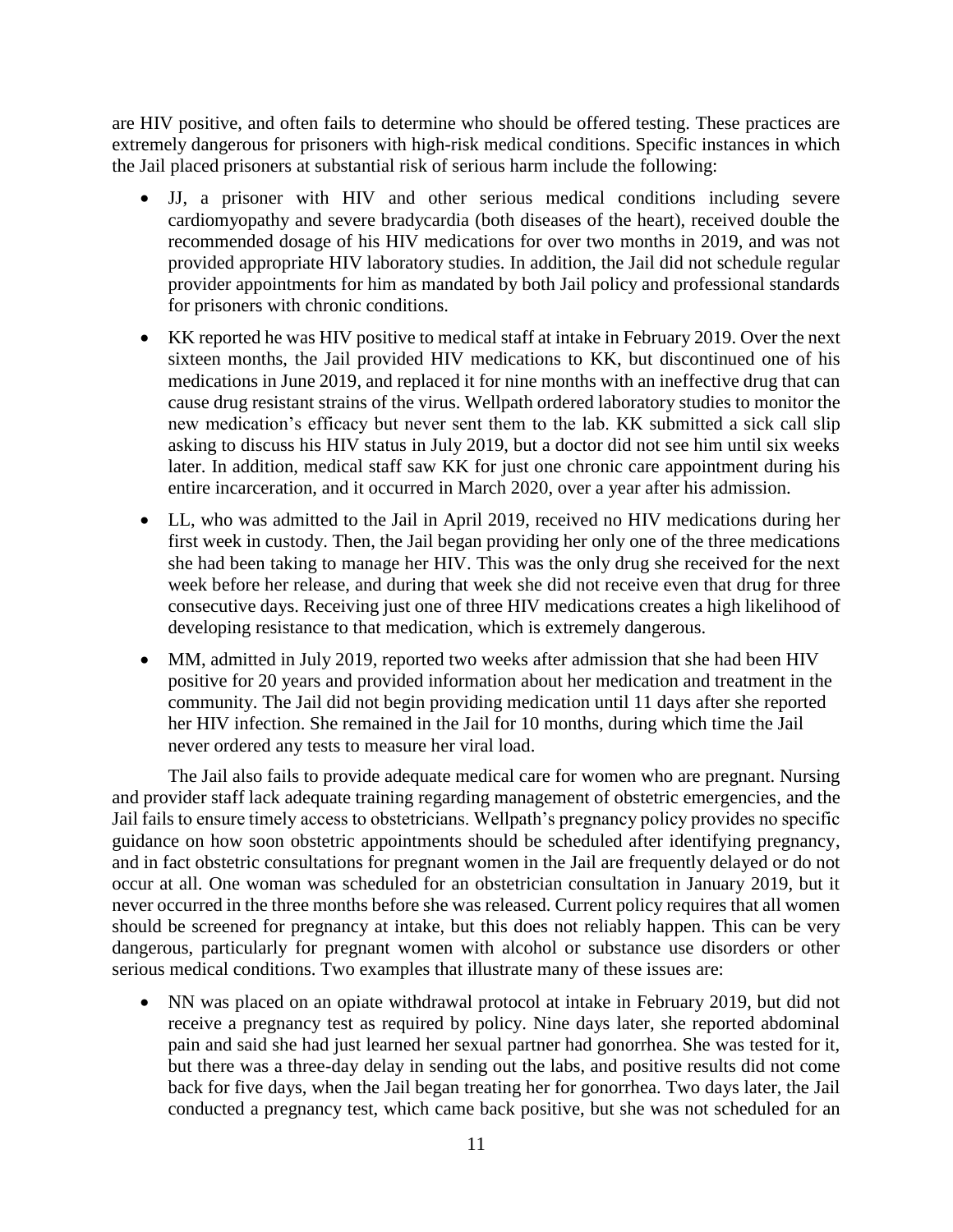obstetrician appointment. Five days later, she reported vaginal bleeding to medical staff, who ordered an obstetric referral two days after that. Her first examination by a medical provider—who was not an obstetrician—was almost a month after admission to the Jail (and ten days after her gonorrhea diagnosis and eight days after learning she was pregnant). returned to the Jail three days after her release, and tested negative for pregnancy at that The provider determined that NN was at high risk of miscarriage, and thus required weekly examinations, ultrasound monitoring, and management by an obstetrician. But the Jail did not refer her to an obstetrician. Instead, she continued to experience vaginal bleeding, for which she was seen periodically by medical staff until her release several weeks later. She time; an obstetrician diagnosed a miscarriage a month later.

 • OO was admitted to the Jail three times in 2019, and was pregnant during all three admissions. She had a history of miscarriages, hypertension, and was in her late 30s. During her second incarceration, she did not receive a pregnancy test at intake, and her pregnancy was not identified until over two weeks later when she complained of nausea, a headache, and missed periods. The Jail sent her to the hospital, but when she returned to until six days later. Because she had a complex pregnancy earlier that year and continued to have significant hypertension, her pregnancy required close monitoring. Instead, there were delays in treatment, including delays in ordering a pregnancy diet even though she the Jail ran out of the medication used to control her blood pressure for a two-day period. After her first obstetrician consultation, she did not have a follow-up obstetrician appointment until nearly a month later, a long period for the number of risks presented. not referred to an obstetrician. She complained of fluid leaking from her vagina and this admission, which lasted more than three weeks, even though she complained of the Jail, no Jail provider examined her. A doctor reviewed her chart and recommended treatment for her hypertension, but the Jail did not begin monitoring her blood pressure had lost four pounds, and delays in visits for an ultrasound and obstetrician consultation. During the three-week obstetrician delay, OO had an elevated blood pressure reading, and During her third incarceration later in the year, she was identified as pregnant at intake, but decreased fetal movement. But no ultrasound or obstetrician consultation occurred during symptoms suggesting fetal distress and even though the Jail knew of her recent miscarriage.

 The Jail also has systematic problems with medication management. This is extremely dangerous to prisoners whose health is threatened by serious medical conditions, and—as noted with respect to patients with HIV infection—increases the risk of developing medication resistance. Medications frequently expire while prisoners are in the Jail, often leading to missed that are not provided on the Jail formulary—a list of pre-approved medications compiled by deny. Even if not outright denied, the exception process can delay a prisoner's receiving the medication, compromising continuity of care and placing prisoners at serious risk of harm. In addition, the Jail does not allow prisoners to hold on to their own inhalers, which unnecessarily puts prisoners with asthma in serious danger, and fails to provide appropriate treatment or medication administration for several days or longer until new medications can be ordered and delivered to the Jail. The delayed medications are often critical for the treatment of serious medical conditions, including HIV, hypertension, and hypothyroidism. If prisoners require medications Wellpath—they must submit a request for an exception, which Wellpath's contract pharmacy can medications for many prisoners with asthma.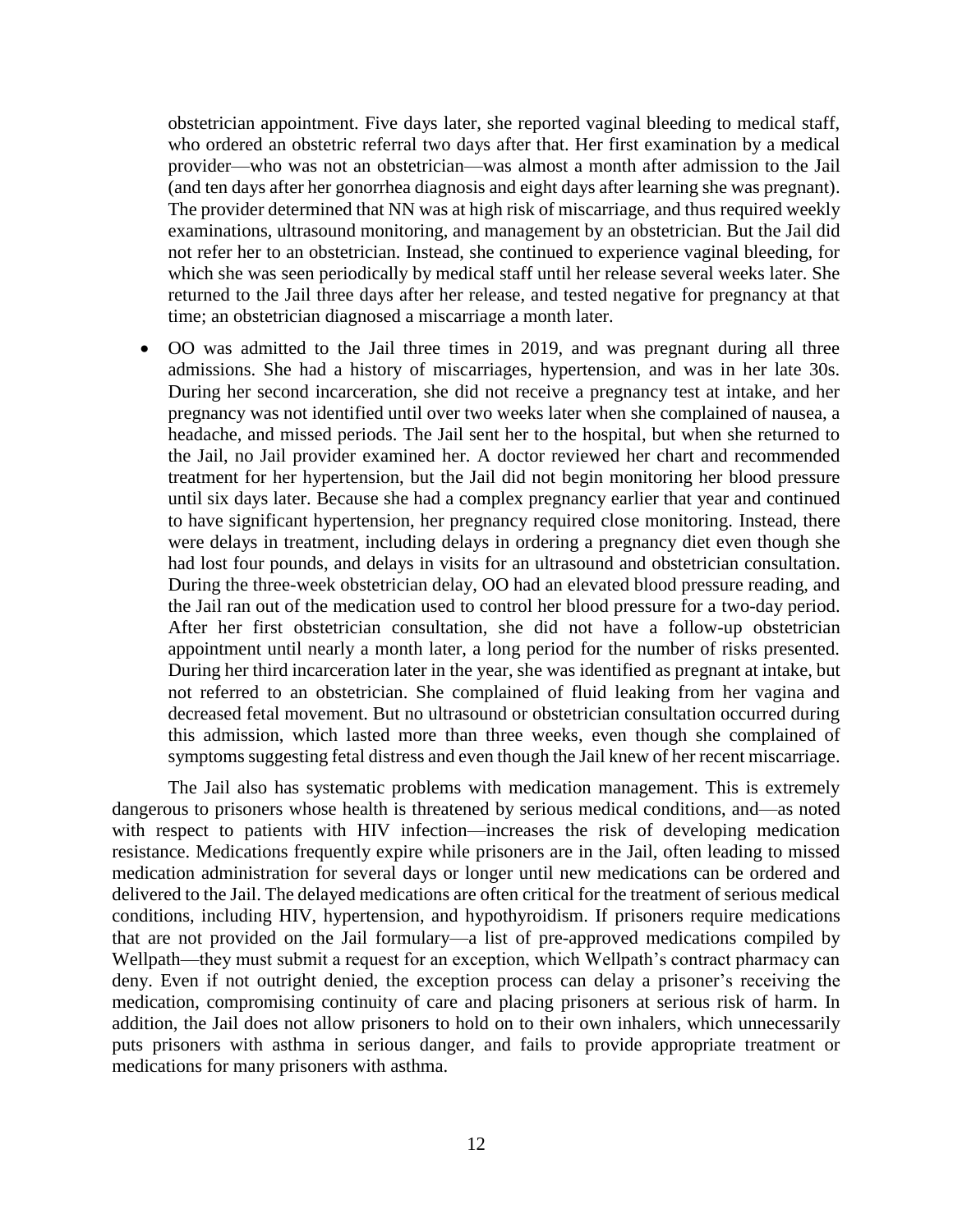Treatment for substance use withdrawal in the Jail has significantly improved following the Wellpath transition and development of withdrawal management protocols. The Jail offers some forms of medication assisted therapy (MAT) for opiate use disorder. However, Wellpath providers are instructed to deny MAT to prisoners if they have a positive urine toxicology test for any opiates. This blanket rule serves no medical purpose and denies withdrawal treatment to prisoners who need it.

 The Jail also fails to provide adequate specialty care to prisoners. Because specialty care complicated pregnancies, these delays create a serious risk of harm for patients. All specialty care appointments, other than with the onsite dentist and optometrist, must be scheduled with offsite providers. As discussed further *infra* Section IV.A.3, security staffing constraints make it difficult to transport prisoners to offsite appointments, meaning that many (if not the majority) of scheduled specialty care appointments must be cancelled or "rescheduled." And even for the onsite dentist, staffing shortages limit the number of prisoners who can be brought to the clinic for appointments in a given day, leading to more delayed care. In addition, the Jail lacks an adequate system for prioritizing among specialties. All types of specialty consultations are assigned the same priority on the Jail's electronic medical record. As discussed in more detail below, the Jail often cancels or reschedules prisoner medical appointments. Thus, the Jail's inability to triage among them to ensure the most critical health needs are addressed first amplifies the dangerousness of the system. appointments often concern very serious medical conditions, including cancer, heart disease, and

 up treatment and care. Although laboratory services are readily available under contracts between the Jail and the nearby Sierra Vista Hospital and LabCorp, Wellpath does not have a practice of obtaining baseline laboratory studies for individuals with chronic diseases, such as HIV, Hepatitis C, hypertension, and heart disease. These serious conditions require routine labs to ensure adequate care. Similar to what we observed for specialty care appointments, laboratory draws and other tests are frequently "rescheduled" for no discernable or documented reason, resulting in very long often they are incomplete or inappropriate and important follow-up is absent, which is a There are also significant delays in ancillary services and other failures to provide followdelays or the failure to perform tests or deliver follow-up care entirely. When tests are ordered, particularly dangerous practice for HIV-positive prisoners.

 Wellpath also refuses treatment for chronic conditions when prisoners are purportedly scheduled to be released soon, even though many of them have release dates weeks or months away or requested treatment months earlier. Specific examples of these deficiencies include the following:

- PP was admitted to the Jail in early 2018 and Jail staff became aware that he had Hepatitis C in January 2019. Nine months later, the Jail considered whether to provide him treatment, but opted against it because he would be released *the following July, nine months after that*, even though Hepatitis C treatment is completed in eight to 12 weeks. PP received no treatment for Hepatitis C before his release in June 2020.
- • FF, a prisoner with severe heart disease and hypothyroidism, was in the Jail for a five- month period between 2019 and 2020. Despite being aware of his heart disease, medical arrhythmia (an irregular heartbeat) or a chest X-ray to evaluate the size of his heart, and staff did not obtain indicated tests, including an electrocardiogram to evaluate his cancelled an appropriately scheduled cardiology consultation. In addition, despite prescribing medication for his hypothyroidism, medical staff never ordered thyroid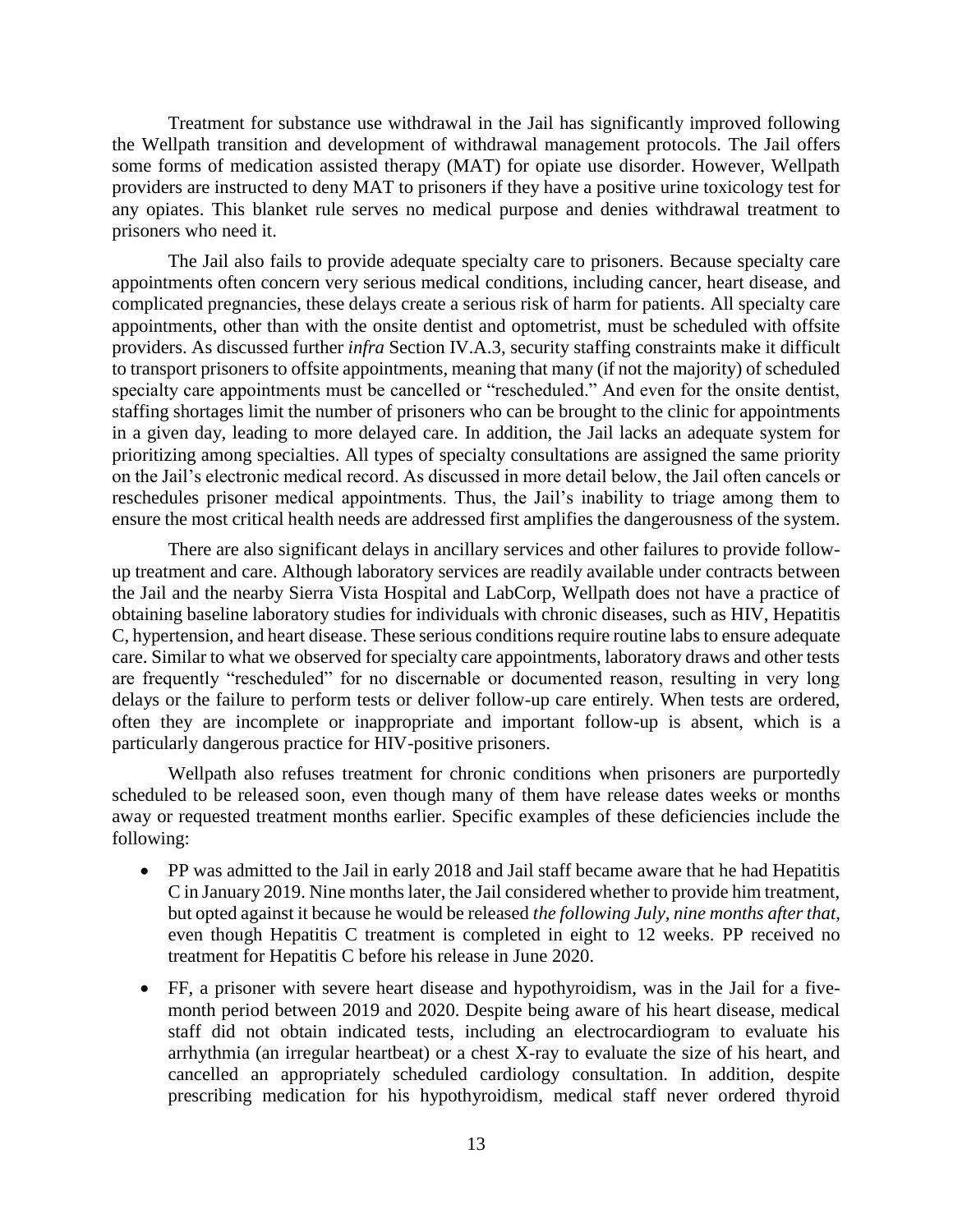laboratory tests, and failed to monitor his response to thyroid medication, which is very dangerous for someone with concurrent heart disease.

- • QQ was incarcerated for a nine-month period between 2019 and 2020. He began requesting treatment for Hepatitis C in October 2019. Wellpath did not respond to this request for less than 12 weeks away. QQ was released as scheduled but returned to the Jail a week after his release. He still had not received treatment for Hepatitis C by June 2020, eight treatment until February 2020, when it refused treatment because QQ's release date was months after he initially requested it.
- • RR entered custody in early 2017. On June 3, 2019, he complained of abdominal discomfort, nausea, dizziness, and dark stools for five days. A nurse evaluated his vital signs and found RR had an elevated pulse and blood pressure, but no further physical examination was conducted, no labs were ordered, and no treatment provided. On June 4, decreased hemoglobin count (lost blood) and increased liver enzymes. However, a medical provider did not examine him, and the Jail did not send him to the emergency room. Five more days passed in which staff provided no additional laboratory studies, took no vital was twice the normal rate, and he complained of chest pain and shortness of breath. Instead of sending him to the emergency room, the nurse practitioner determined, without consulted with a different nurse practitioner and sent him to the emergency room. The hospital determined that RR had lost almost half his blood volume, and had to intubate and he complained of continued bleeding in his stool. Labs were ordered, which showed a signs, and performed no examinations. On June 10, RR began vomiting blood. His pulse evaluating RR in person, to draw labs and monitor him. Sixteen hours later, medical staff sedate him to keep him alive. He remained in critical condition for five days.

## **3. Inadequate Staffing, Monitoring, and Oversight Contribute to Inadequate Medical Care**

<span id="page-17-0"></span> Wellpath fails to provide adequate staffing to prevent delays in medical care that place numbers and using expert testimony to conclude that insufficient numbers of clinical and weekday (and lower nurse staffing on weekends). Staffing levels provided under Wellpath's contract with the County are higher than before the [transition.](https://transition.20) 20 However, there are unresolved inconsistencies in the work hours reported, and thus it is difficult to determine how many actual service hours have been [provided.](https://provided.21)<sup>21</sup> No matter the actual number of service hours, as illustrated prisoners at substantial risk of serious harm. *See Brown*, 563 U.S. at 517–22 (examining staffing correctional staff resulted in delays in medical and mental health treatment). Before the transition to Wellpath, the Jail had inadequate medical staffing, with one physician three hours per day, and between six and seven registered nurses and a similar number of licensed vocational nurses<sup>19</sup> per

<sup>&</sup>lt;sup>19</sup> In California, a licensed vocational nurse is akin to a licensed practical nurse in other states.<br><sup>20</sup> Wellpath's contract with the County requires a full-time health services administrator; 16 hours per week for a medical director (physician), which is a 0.4 full time equivalent (FTE) position; 56 hours per week for a non- psychiatric nurse practitioner or physician assistant (1.4 FTE); 336 hours for registered nurses (8.4 FTE); and 168 hours for licensed vocational nurses (4.2 FTE).

<sup>&</sup>lt;sup>21</sup> For instance, one specific nurse practitioner reported working 578.5 hours in July 2019 and 414.5 hours in August 2019, which is the equivalent of an average 18.7 and 13.4 hours per *calendar* day in July and August 2019, respectively. During an August 2019 interview, that nurse practitioner stated that she had been working about 50 hours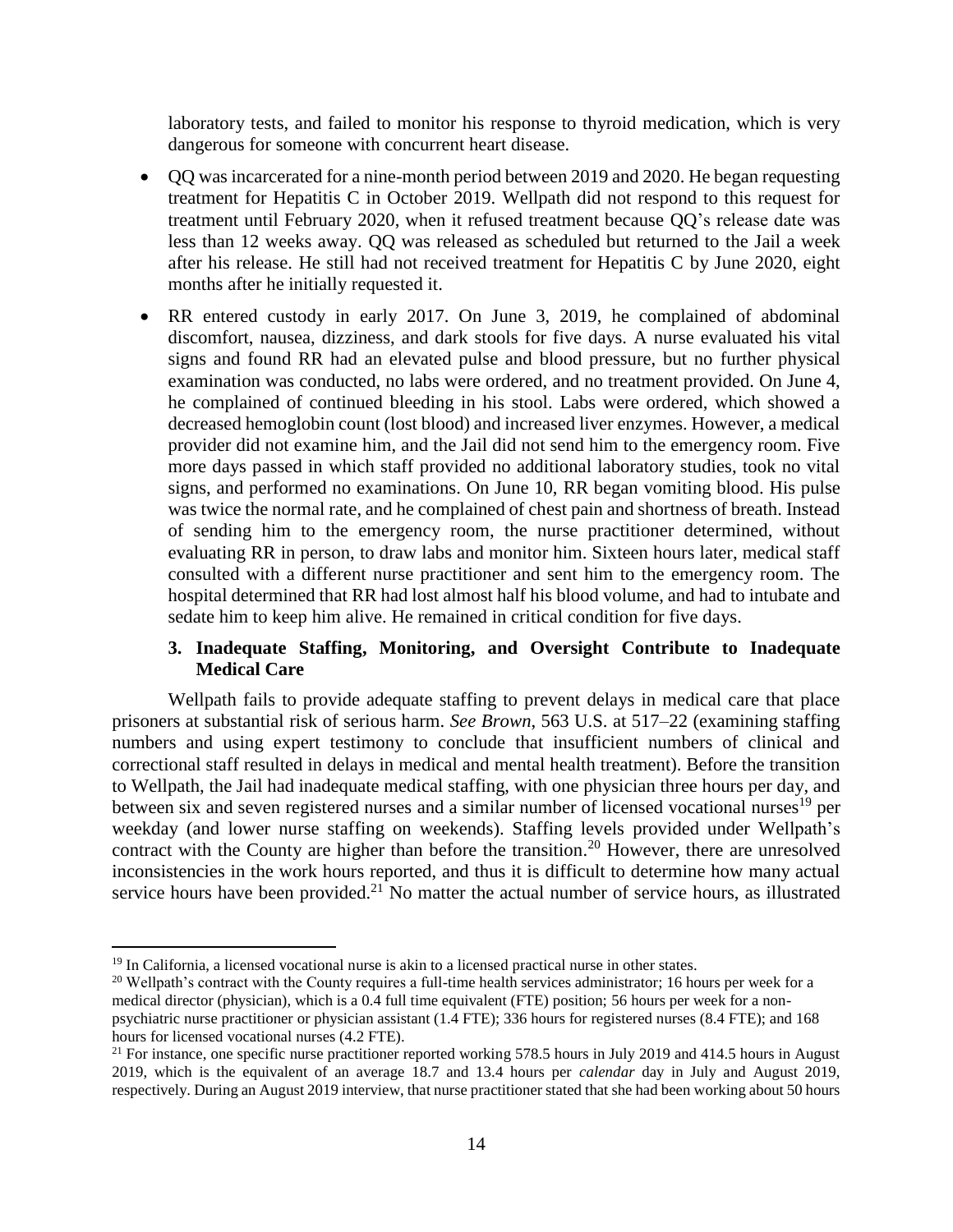above and below, existing staffing appears inadequate to ensure timely access to various types of care.

 The Jail is not performing timely medical assessments for all prisoners. For example, as discussed *supra* Section IV.A.2.a, some prisoners who are at the Jail for more than two weeks leave without ever undergoing the 14-day medical evaluation, and many are evaluated well after two weeks. There are also delays in access to provider sick call and nurse sick call.

 Based on the volume of cancelled and rescheduled medical appointments, even after the Wellpath transition, the Jail is not providing adequate access to specialty care.<sup>22</sup> For the 196 scheduled eye appointments from March to June 2019, only 27 occurred—38 were cancelled, 106 beginning of each day he worked at the Jail, he would select which patients to see from a list of prisoners needing a dental appointment and reschedule the rest.<sup>24</sup> Based on a review of approximately half of the patients seen by the dentist from August 2019 to December 2019, prisoners who requested dental care due to pain waited 27 days, on average, to be seen; the dentist reported to us that, but for custody staffing issues, he could see about twice as many patients a day. Delays also occurred for specialty consultations, including pregnant women's access to obstetric consultations as discussed *supra* Section IV.A.2.c. Specialty care was often rescheduled repeatedly, and sometimes the prisoner was released from the Jail without receiving the were rescheduled, and 24 were [pending.](https://pending.23)<sup>23</sup> For dental care, the Jail's dentist reported that, at the consultation. Examples of these delays include:

 • SS entered custody in May 2019 and within two days complained of an infection in her eye. She was given eye drops but not seen by a doctor. In early June, she submitted sick call slips stating her contact lens had "ripped" and was stuck in her eye, and that her vision was impaired. Medical staff gave her a saline fluid to wash out the lens. She asked to see the eye doctor again, reporting ongoing discomfort and that the lens remained stuck. Wellpath scheduled her for an optometrist appointment the next week, which was rescheduled approximately 14 times over the course of two [weeks.](https://weeks.25)<sup>25</sup> When SS was seen, a nurse noted that SS's right eye had swollen and was draining pus, and that her left eye was sending her to a specialist, Wellpath arranged an appointment with another optometrist four days later, who made a similar diagnosis and also requested an emergency referral to a corneal specialist, noting it should happen within two days. SS was released five days later without having seen a corneal specialist. About two weeks later, she returned to the "rescheduled" to an unspecified date. Wellpath records show the appointment was pink and in pain. A nurse practitioner ordered antibiotics. Over five weeks after her initial request, SS saw an optometrist, who diagnosed a central corneal ulcer and ordered hourly antibiotics as well as an emergency consultation with a corneal specialist. But instead of

 per week, which is substantially less. DOJ was unable, despite requests, to get a more accurate accounting from Wellpath.

 $22$  Similar issues with cancelled and rescheduled medical appointments quite possibly existed pre-Wellpath as well. However, the sick call lists were shredded each day, and there was no way to reconstruct the data.

 $2<sup>23</sup>$  Despite the low rate of successful appointments, access to optometry care under Wellpath is better than it was in the period before the transition for which we have data. During that period, between just one and four prisoners were seen a month, with no prisoners being seen from October 2017 until the end of February 2018. seen a month, with no prisoners being seen from October 2017 until the end of February 2018.<br><sup>24</sup> With Wellpath, there was a dentist on site twice a week as of August 2019. Before Wellpath, an offsite dentist

 provided dental care through a van that came to the Jail. In 2018, the dentist provided care for 10 full days and seven half days.

 $25$  Each time it was rescheduled to the following day.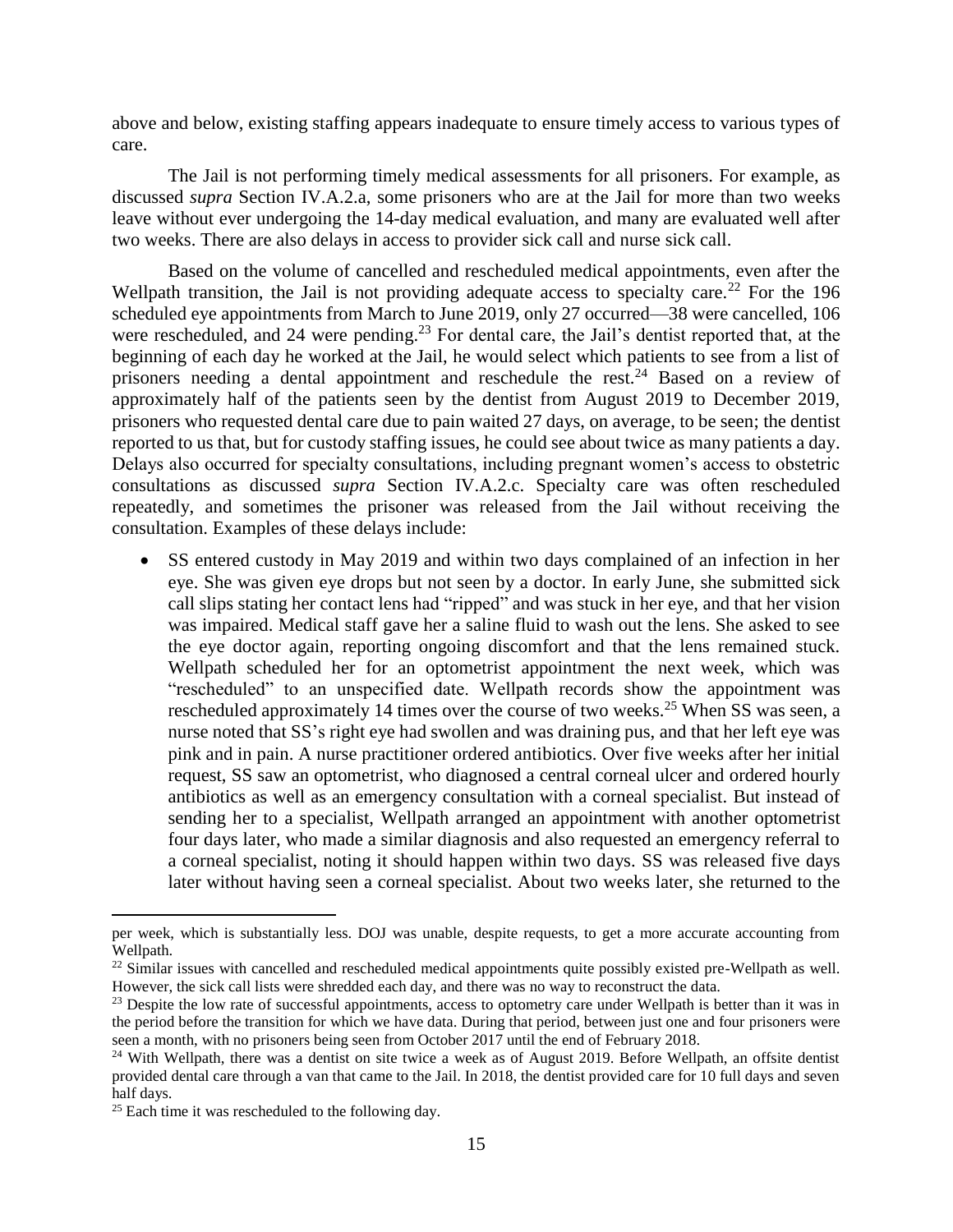in her eye. Wellpath made an appointment but then "rescheduled" it twice, and it never Jail for a period of over two months. She asked to see the optometrist because of the ulcer happened before her release.

- • TT, who had anemia, complained of abdomen pain and black stools. Wellpath referred him the colonoscopy until 11 days later. The colonoscopy was scheduled for 16 days after the to a gastroenterologist who recommended an urgent colonoscopy. Wellpath did not order order was made, but TT was discharged before he obtained that urgent colonoscopy.
- • UU, whose chronic conditions include hypertension and bilateral hip osteoarthritis, entered custody in December 2018. He was prescribed and received Naproxen for his hip pain. On January 30, 2019, shortly before the transition to Wellpath as the Jail health provider, X- rays of his pelvis and hips demonstrated severe degenerative changes in both hips. Wellpath cancelled his Naproxen prescription and gave him no pain medication for 16 days. He then received three doses over a two-day period in February before Wellpath stopped it again. He received no pain medications for another two weeks, when Wellpath began giving him a different pain medication. UU repeatedly complained that the new medication caused rashes, that he was in constant pain that was not responsive to his medication, and that he had a worsening gait. Nearly six months after UU entered custody, following months of requests and only after custody staff reported to medical staff that his gait had worsened, a nurse practitioner prescribed him a cane. During the eight months of UU's incarceration, the Jail never referred him to a physical therapist, which was indicated for his condition.
- • VV was booked at the Jail twice in 2019. VV suffers from ankylosing spondylitis—a where there is a complete fusion of the bones and spine, turning the spinal column into one long bone. During both incarcerations, he did not receive any specialty consultation. The first incarceration began in March 2019 and lasted four months. At intake, VV informed medical staff of his condition and prescriptions, and signed an authorization for the Jail to perform an initial medical evaluation, and did not prescribe him medication. For nearly two months, VV was in lockdown, where he did not receive any specialty medical care or medication. After he was released from lockdown, he was prescribed ibuprofen, and 10 days later saw a nurse practitioner who did not prescribe any medication. He then informed custody staff that he intended to start a hunger strike because he did not receive pain medication, which led to a doctor prescribing a pain medication a day after reviewing his chart but no medication to slow disease progression. Nor did the doctor refer him to a specialist. The Jail did not evaluate him again before his release about one month later. During his second incarceration, which lasted approximately one month, he never received painful, progressive type of arthritis that primarily affects the spine—in an advanced stage obtain his outside medical records. However, Jail medical staff did not do so, did not any pain medication or specialty care.

 During interviews in August 2019, medical and dental staff stated that they could have been seeing many more patients during a given shift than they were, if not for delays in custody staff transporting prisoners to and from the medical clinic. Similarly, medical staff reported that they often needed to reschedule offsite medical appointments due to the unavailability of custody has resulted in prisoners missing their appointments or having their appointments delayed. Thus, staff. Lack of staff to transport prisoners to the medical clinic and to outside medical appointments both medical and custody staffing issues contribute to delayed medical care.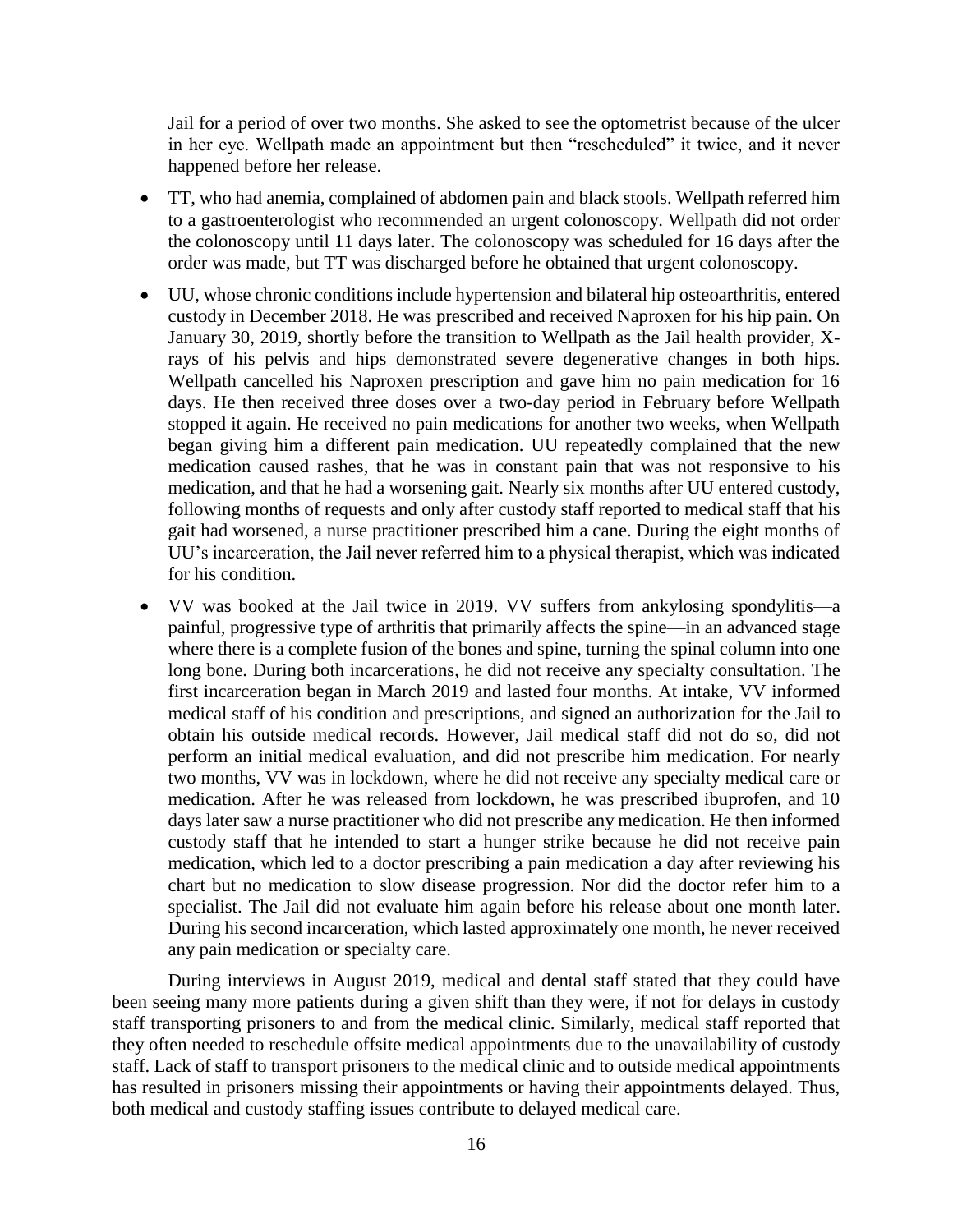Both before and after the Wellpath transition in February 2019, the Jail has also had problems recruiting and retaining medical staff. From February 2019 through August 2019, three patients, the Medical Director is responsible for the Jail's medical program, including participating in quality oversight meetings and providing oversight and supervision regarding the performance its Medical Director shortly before our August 2019 Jail visit. However, medical staff did not know oversight responsibilities including approving leave requests, was the only person identified by many healthcare providers—including a doctor, a nurse practitioner, and a dentist—as their direct supervisor. Indeed, the new Medical Director in August 2019—who had previously served as Medical Director for a number of months—reported to DOJ that he was not aware he had any supervisory responsibilities, instead believing his only duty was to provide patient care. Thus, he consistent, onsite medical leadership to provide necessary contemporaneous supervision. To that different individuals occupied the Medical Director position at the Jail. In addition to seeing of medical staff and the quality of medical records. The Jail went through one of these changes in of the recent change, and some did not know or were apparently mistaken about who their supervisors were. The Health Services Administrator, a registered nurse with administrative explained he did not conduct meetings, provide leadership to medical staff, or conduct chart reviews. In August 2019, the County's Chief Medical Officer acknowledged the need for end, in February 2020, the County and Wellpath amended their contract to add a full-time Director of Nursing to provide additional supervision for nursing staff.

 In addition, the Jail does not have monitoring systems in place to identify and address deficiencies in its medical care. Before Wellpath, the Jail did not conduct any analysis of the quality of care that it provides. Neither physicians nor the Director of Nursing did chart audits or chart reviews, which are necessary elements of an adequate quality assurance program that measures quality of care and identifies deficiencies to be addressed and improved. Before failed to include a meaningful analysis into causal factors or systemic issues. The Jail provided no 1258 (N.D. Cal. 1995) ("'[A] primary component of a minimally acceptable correctional health care system is the implementation of procedures to review the quality of medical care being Wellpath, the Jail did not conduct critical incident reviews, and when prisoners died, death reviews evidence that Wellpath has corrected these deficiencies. *See Madrid v. Gomez*, 889 F. Supp. 1146, provided.'" (quoting *Lightfoot v. Walker*, 486 F. Supp. 504, 517–18 (S.D. Ill. 1980))).

 Services Administrator completes a series of audits every month, but none of them appears to involve a review of prisoner charts to evaluate medical care. Instead, the audits are generic and administrative in nature, and fail to aggregate or analyze available data—including through the sick call and grievance processes, as well as sentinel events such as health crises that require hospitalization—to identify potential deficiencies. One such audit of five out of nine prisoners with HIV in July 2019 determined care was 91% compliant based on five criteria. But three prisoners with HIV discussed *supra* Section IV.A.2.c, JJ, KK, and MM, were in custody during that month Wellpath does not routinely analyze the quality of care that it provides. Wellpath's Health and received inadequate care at that time.

Although a County employee, the Jail's Chief Medical Officer,<sup>26</sup> monitors the Jail's contract with Wellpath to ensure that quality of care is adequate, there is no mechanism for the County to remedy deficiencies in Wellpath's care; any limited oversight the County does have is

 Wellpath employee, the Chief Medical Officer does not make and is not responsible for making decisions about care at the Jail. Instead, her role is limited to overseeing and evaluating Wellpath's care on behalf of the County. <sup>26</sup> This position is not to be confused with the Jail's Medical Director, a Wellpath position. Because she is not a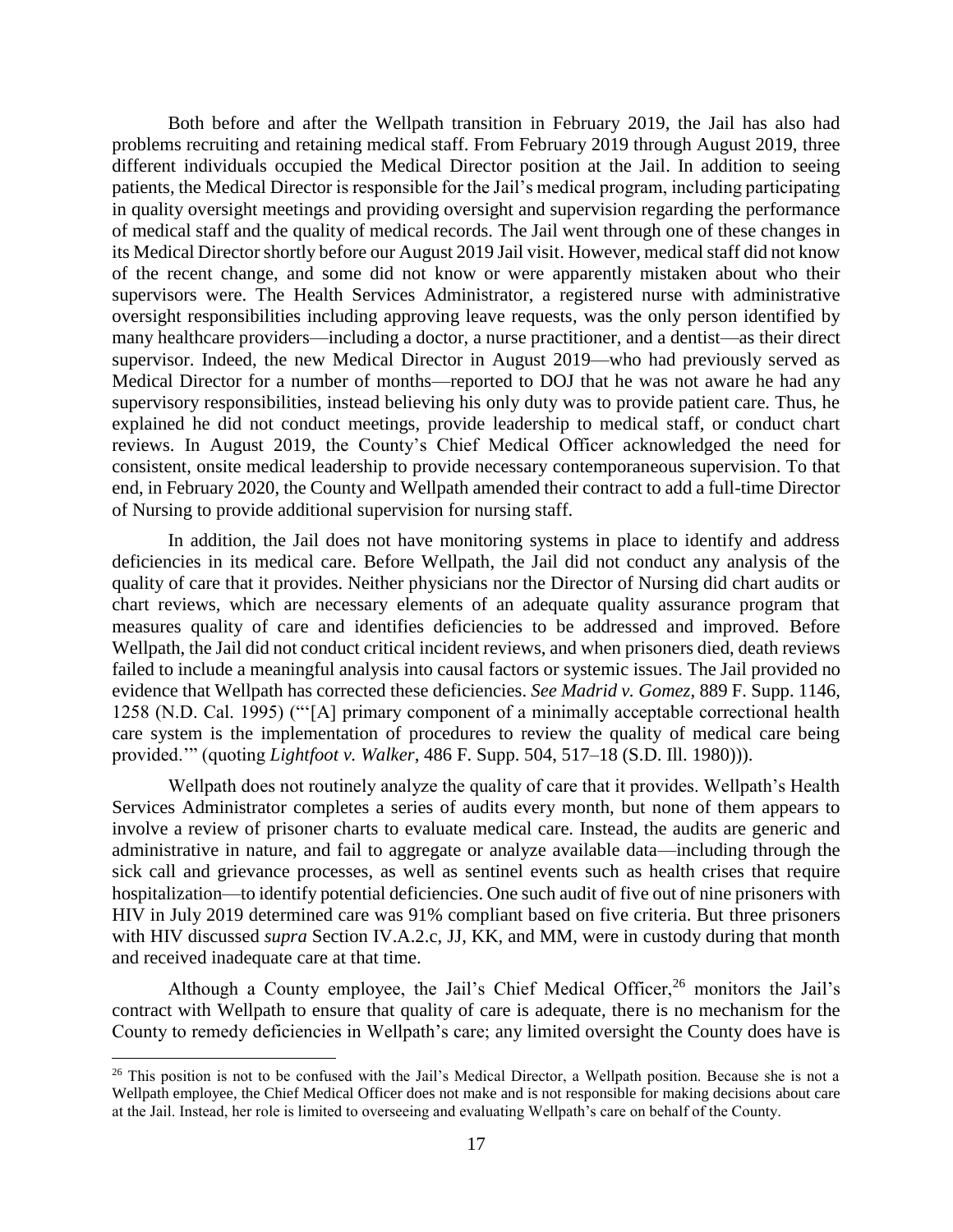ad hoc and not systemic. The Chief Medical Officer admitted that she cannot tell Wellpath what to do and instead will bring issues, including acute patient issues that she learns about from third parties, to Wellpath's attention. When such situations arise, she will conduct a chart review and investigate the quality of care; if a problem becomes evident, she will bring it to Wellpath's attention. Although she appears to have done a good job problem-solving issues in individual cases, she does not have access to all Wellpath reports and data, so she has a limited ability to intervene on quality of care issues. Without more direct and systemic oversight, and also without the ability to obligate Wellpath to take specific actions, the County cannot adequately monitor or correct deficiencies in Wellpath's care.

#### **4. Officials at the Jail Knew of the Risk to Prisoner Health and Safety Posed by Inadequate Medical Care and Disregarded It**

<span id="page-21-0"></span> failed to address them adequately. By disregarding the obvious risks to prisoner health and safety, officials at the Jail evince a deliberate indifference to prisoners' constitutional rights to adequate  medical care. *See Hope v. Pelzer*, 536 U.S. 730, 736–38 (2002) (disregarding obvious risk to prisoner health and safety constitutes deliberate indifference); *see also Toguchi v. Chung*, 391 F.3d 1051, 1057 (9th Cir. 2004) ("A prison official acts with 'deliberate indifference . . . only if the [prison official] knows of and disregards an excessive risk to inmate health and safety.'" Officials at the Jail have been aware of the deficiencies in medical care for years and have (alterations in original) (quoting *Gibson*, 290 F.3d at 1187)).

 Jail officials have been aware of the harm caused to prisoners due to inadequate medical to evaluate the medical and mental health care at the Jail. For example, the Jail hired the chief medical officer for the San Diego County Sheriff's Department to conduct an audit of the Jail's health care. Although the Jail added the Chief Medical Officer position (as discussed above) and incident reviews, or to implement other oversight mechanisms to ensure prisoners receive adequate medical care for the reasons outlined *supra* Section IV.A.3. Therefore, the Jail has disregarded treatment and lack of access to care at least since the 2017 death of AA, which caused the County medical and mental health services, which identified the need for centralized oversight of prisoner switched medical providers two years after AA's death, medical care under Wellpath has not significantly improved for the reasons outlined *supra* Sections IV.A.2 and IV.A.3. Moreover, both pre- and post-Wellpath, the Jail has failed to conduct chart reviews, peer reviews, or critical obvious risks to health and safety in violation of prisoners' constitutional rights. *See Hope*, 536 U.S. at 736–38; *Toguchi*, 391 F.3d at 1057.

## <span id="page-21-1"></span> **B. Mental Health Care at the Jail Is Inadequate in Violation of Prisoners' Constitutional Rights**

 The Department has reasonable cause to believe that the Jail has engaged in a pattern or practice of failing to provide prisoners with adequate mental health care in violation of their Eighth and Fourteenth Amendment rights. The Eighth Amendment's prohibition against cruel and 290 F.3d at 1187 (holding that the "duty to provide medical care encompasses detainees' psychiatric needs"); *see also Bowring v. Godwin*, 551 F.2d 44, 47 (4th Cir. 1977) (noting "no underlying distinction between the right to medical care for physical ills and its psychological or psychiatric counterpart"). As with medical care, deprivations of mental health care violate the Eighth Amendment if they are sufficiently serious and the prison official was deliberately unusual punishment requires jails to provide prisoners with adequate mental health care. *Gibson*, indifferent to prisoner health or safety. *Wilson v. Seiter*, 501 U.S. 294, 298–99 (1991).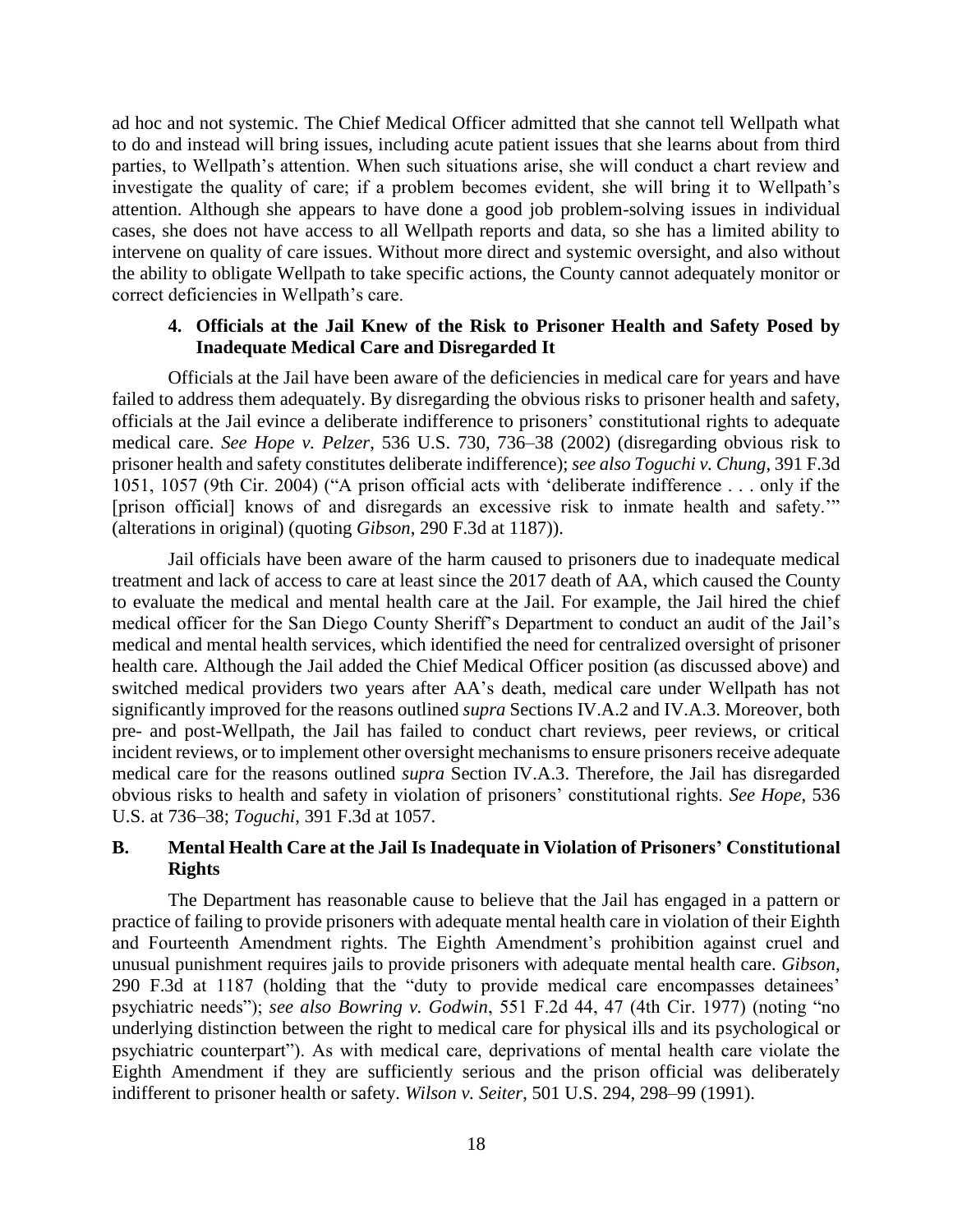#### **1. Prisoners at the Jail Have Serious Mental Health Needs Requiring Treatment**

<span id="page-22-0"></span> The Jail has large numbers of prisoners receiving some form of mental health treatment, State and Community Corrections, the Jail identified approximately 39% of its prisoners in 2018 had assumed care, the Jail identified approximately 27% of its population in those reports. Of the approximately 535 daily prisoners from June 2019 to January 2020, Wellpath identified including prisoners with serious mental [illness.](https://illness.27)<sup>27</sup> In its monthly reports to California's Board of as taking psychotropic medication for mental illness; from February to April 2019, after Wellpath approximately 81 prisoners, or 15% of the daily population, as having a serious mental illness.  $28$ 

## **2. Prisoners Are Subjected to Serious Harm and the Substantial Risk of Serious Harm as a Result of Inadequate Mental Health Care**

<span id="page-22-1"></span>The Jail's inadequate mental health care causes serious harm to prisoners with mental illness or places them at substantial risk of serious harm.

### a. *Inadequate Screening and Treatment Planning for Prisoners with Mental Illness*

 The Jail does not adequately screen prisoners for mental illness at intake. *See Coleman v. Wilson*, 912 F. Supp. 1282, 1305 (E.D. Cal. 1995) (concluding that the Constitution requires a systematic screening program). Registered nurses should screen all prisoners who enter custody for mental illness, but the Jail fails to screen a significant proportion of them. In addition, the initial screenings are sometimes clinically inadequate, for instance failing to flag prisoners as requiring mental health treatment even if they had a history of suicide attempts or mental health treatment in the community or during a prior stay in the Jail. $^{29}$ 

 significant delay. The quality of the mental health assessments is inconsistent, with some clinicians failing to capture information relevant to treatment planning and suicide risk assessment. The mental health assessments often fail to note diagnoses in the electronic health record or provide a often fail to make referrals for appropriate follow-up care, including for prisoners who require Post-intake mental health assessments are also inadequate, and sometimes occur after rationale for creating certain mental health alerts, thus impeding other clinicians from providing informed, appropriate follow-up treatment. In addition, clinicians conducting the assessments substance-use treatment or psychiatric evaluations.

 $27$  Neither the Jail nor Wellpath policies consistently define this term, although Wellpath provides a definition of prisoners with "**severe** mental illness" (emphasis added). They do not consistently apply any definition in identifying, assessing, or treating prisoners with serious mental illness. When we use the term "serious mental illness," we are referring to a mental, behavioral, or emotional disorder (excluding developmental and substance use disorders) resulting in serious functional impairment, which substantially interferes with or limits one or more major life activities. Examples of serious mental illness include major depressive disorder, schizophrenia, and bipolar disorder. activities. Examples of serious mental illness include major depressive disorder, schizophrenia, and bipolar disorder.<br><sup>28</sup> In October 2019, it appears that Wellpath changed its criteria for how it tabulated prisoners with illness. The number of prisoners with serious mental illness nearly doubled—from daily numbers of between 49 and 66, to between 103 and 128 (from October 2019 through January 2020)—but there does not appear to have been a significant change in the types or numbers of prisoners.

 $^{29}$  In one example reviewed, a prisoner who returned to the Jail roughly one week after release was not flagged as requiring mental health treatment even though he had been receiving mental health treatment before his release.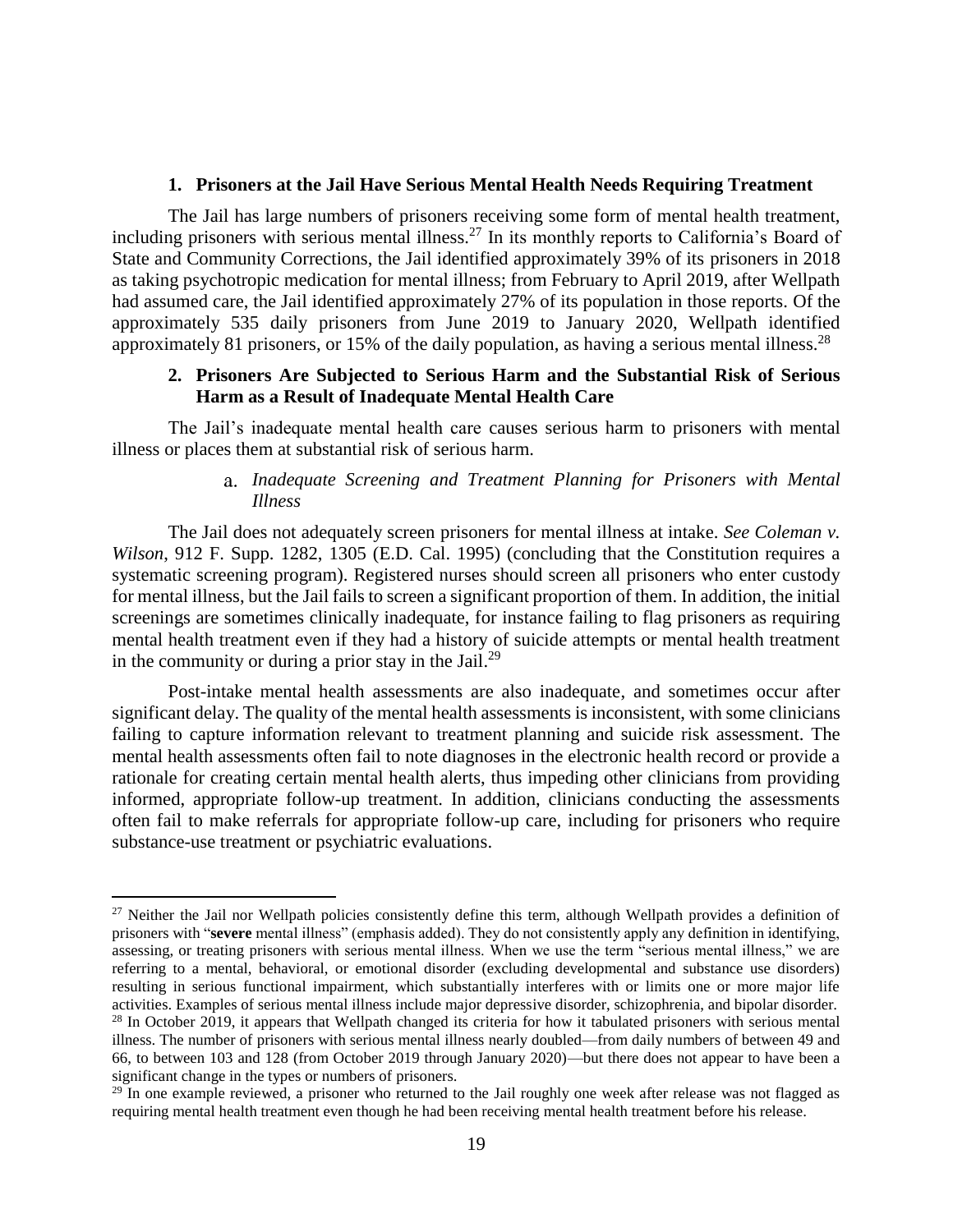The Jail also fails to provide adequate treatment plans for prisoners with mental health needs. Treatment plans should include prisoners' diagnoses, suicide risk and protective factors, treatment goals, treatment interventions including therapy or psychiatric care, and any other illness, even those with serious mental illness. Psychiatrists will provide basic treatment plans limited to medication management, but they are often inadequate because they do not consistently The failure to provide adequate, centralized treatment plans that provide clarity with respect to specialized needs that affect mental health. As the Jail's mental health program manager acknowledged, the Jail does not provide centralized treatment plans for most prisoners with mental contain clinically relevant laboratory assessments necessary to monitor side effects of medication. Psychiatric assessments do not consistently address areas of concern outside of medication such as safety risk, substance use disorders, or need for psychotherapy. Furthermore, psychiatrist notes frequently conflict with other mental health clinicians' notes, including with respect to diagnoses. basics such as diagnoses can lead to inappropriate treatment and place prisoners at risk of decompensation.

#### b. *Inadequate Follow-Up Treatment, Psychotherapy, and Medication Management*

 The Jail fails to provide adequate follow-up mental health care and psychotherapy to prisoners when necessary. Wellpath in fact seems to discourage routine follow-up mental health care. Clinicians told us that they were discouraged from providing scheduled psychotherapy services to prisoners, and instead were encouraged to tell prisoners to submit sick call requests each time they wanted to be seen.<sup>30</sup> In addition, some psychotherapy services are primarily reserved for prisoners with long sentences, excluding most prisoners with mental illness at the Jail. records with Jail ones to ensure that treatment provided at hospitals is continued at the Jail. By failing to provide needed psychotherapy, counseling, and other follow-up mental health treatment, For prisoners who return to the Jail from the psychiatric hospital, the Jail fails to integrate hospital the Jail fails to provide adequate quality of care to prisoners with mental illness.

 less frequently than it did before the transition to Wellpath, psychiatric providers still prescribe Psychiatric providers fail to order a full set of timely laboratory studies to screen for underlying medical issues or for side effects. This is particularly dangerous because antipsychotic and mood stabilizing medications may increase risk for serious medical conditions including diabetes and heart disease, as well as death. The Jail also fails to provide a consent process for psychotropic medication, failing to apprise prisoners of health risks associated with such medication and thus Psychiatric staff fail to manage prisoners' medications appropriately. Although it happens multiple antipsychotics for prisoners without appropriate clinical justification, which can be dangerous because of increased risk for medication side effects and medication interactions. preventing them from making informed decisions about their care.

 In addition, there are often significant delays in providing psychotropic medications to have deemed medications clinically appropriate or necessary, prisoners continue to have difficulty obtaining certain psychotropic medications that are not on the Jail's pre-approved medication list prisoners with serious mental illness. A significant proportion of initial psychiatric evaluations occur more than 14 days after prisoners arrive at the Jail, and prisoners with serious mental illness are not appropriately expedited for urgent or emergent referrals. In addition, even where providers

 try to see patients week after week, but then she "got corrected" and was told to focus on "here-and-now" help only,  $30$  The mental health program manager, for example, informed us that when she started working at the Jail, she would unless follow-up were clinically necessary.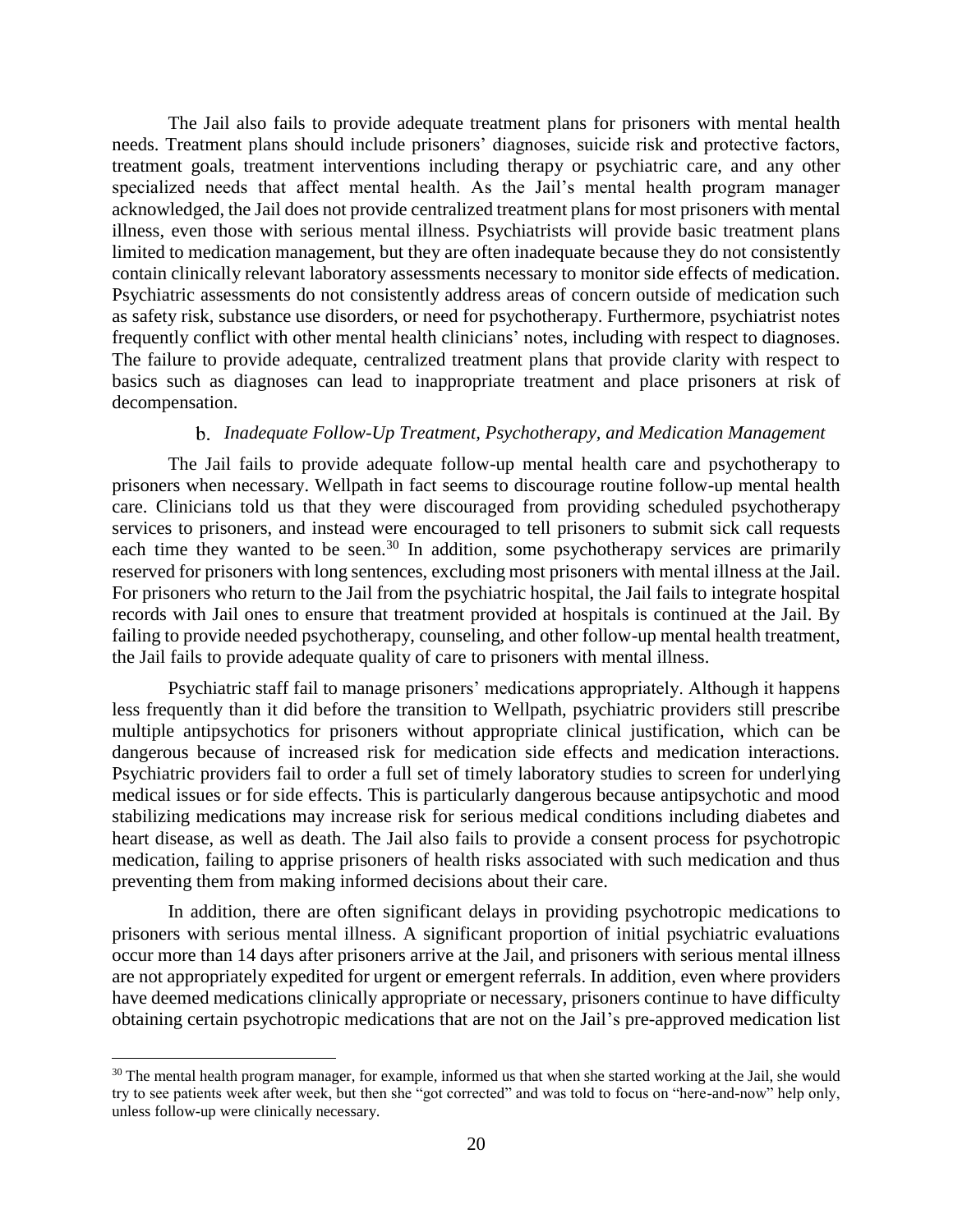medications runs out, there are also frequent delays in refilling the medications. Examples of or else experience significant delays in obtaining them. When supply of certain psychotropic significant psychotropic medication delays and irregularities include the following:

- • WW, a prisoner with serious mental illness, entered custody in April 2019. Although his father informed mental health staff that WW had attempted suicide a month and a half before entering custody and had been taking psychotropic medications, and although custody staff asked mental health staff to evaluate him due to his bizarre behavior, Jail psychiatric staff did not assess him for medication until three months after he entered the Jail. During this three-month period, his mental health deteriorated to the point he was "floridly psychotic," speaking in a "word salad" with "statements that did not make sense" and exhibiting signs of paranoia; as a result, he was placed in a safety cell.<sup>31</sup> He began time he decompensated—experiencing auditory hallucinations, reporting suicidal receiving psychotropic medications in July 2019. However, he stopped receiving one of those medications for a two-month period between August and October 2019, during which thoughts, and exhibiting strange behaviors including rocking back and forth and talking to himself—and was again placed in a safety cell.
- • XX, who has unspecified schizoaffective disorder, entered custody in April 2019. A few days later, he met with mental health staff, who noted that he had a wound on his forehead and that his behavior was bizarre. The next day, another mental health clinician made a note to "SEE TODAY no psych meds on board." However, XX did not receive his initial did not begin receiving psychotropic medication until three weeks after entering custody, psychiatric evaluation for another 10 days, over two weeks after entering custody. And he during which time he decompensated, experiencing auditory and visual hallucinations.
- frequently unkempt, not eating, and that a strong odor was coming from her cell; mental 2019, she went to the County's Psychiatric Health Facility (PHF), but when she returned to the Jail in early April, Jail mental health staff did not continue her on the medication she signs of mental health deterioration, describing her as "hyperverbal," "grandiose about her • YY was in restrictive housing throughout February 2019, and Wellpath staff noted she was health staff noted during one evaluation that she had stopped eating and drinking. In March had been taking at the PHF. When mental health staff evaluated her weeks later, they noted competence," and exhibiting "persecutory delusions" and "total lack of insight."
- In March 2019, ZZ cut his own neck with a metal object in an intake cell and was sent to the PHF for being a danger to himself. Upon his return to the Jail, it took eight days for an offsite psychiatrist to complete an evaluation via tele-psychiatry. The psychiatrist ordered psychotropic medications, but ZZ did not receive them for five days. During that time, a clinician noted that ZZ "presented with anxious affect, tearful-mood-anxious and depressed," exhibited "[p]ressured speech," and articulated apparent delusions.
- was acting bizarrely. Mental health staff noted that AB had previously been hospitalized at a safety cell. The next day after consulting the primary care nurse practitioner, but not the psychiatric nurse practitioner or tele-psychiatrist, a "psych tech" administered a high one-In August 2019, AB entered the Jail, and custody staff alerted mental health staff that AB Atascadero State Hospital due to his mental illness and recommended that he be placed in time dosage of an anti-psychotic that could have caused an overdose. Symptoms of an

 $31$  A safety cell is stripped of all furniture and any comforts in order to minimize any means for prisoners to harm themselves. For more discussion of these stark cells, see *infra* Section IV.B.2.c.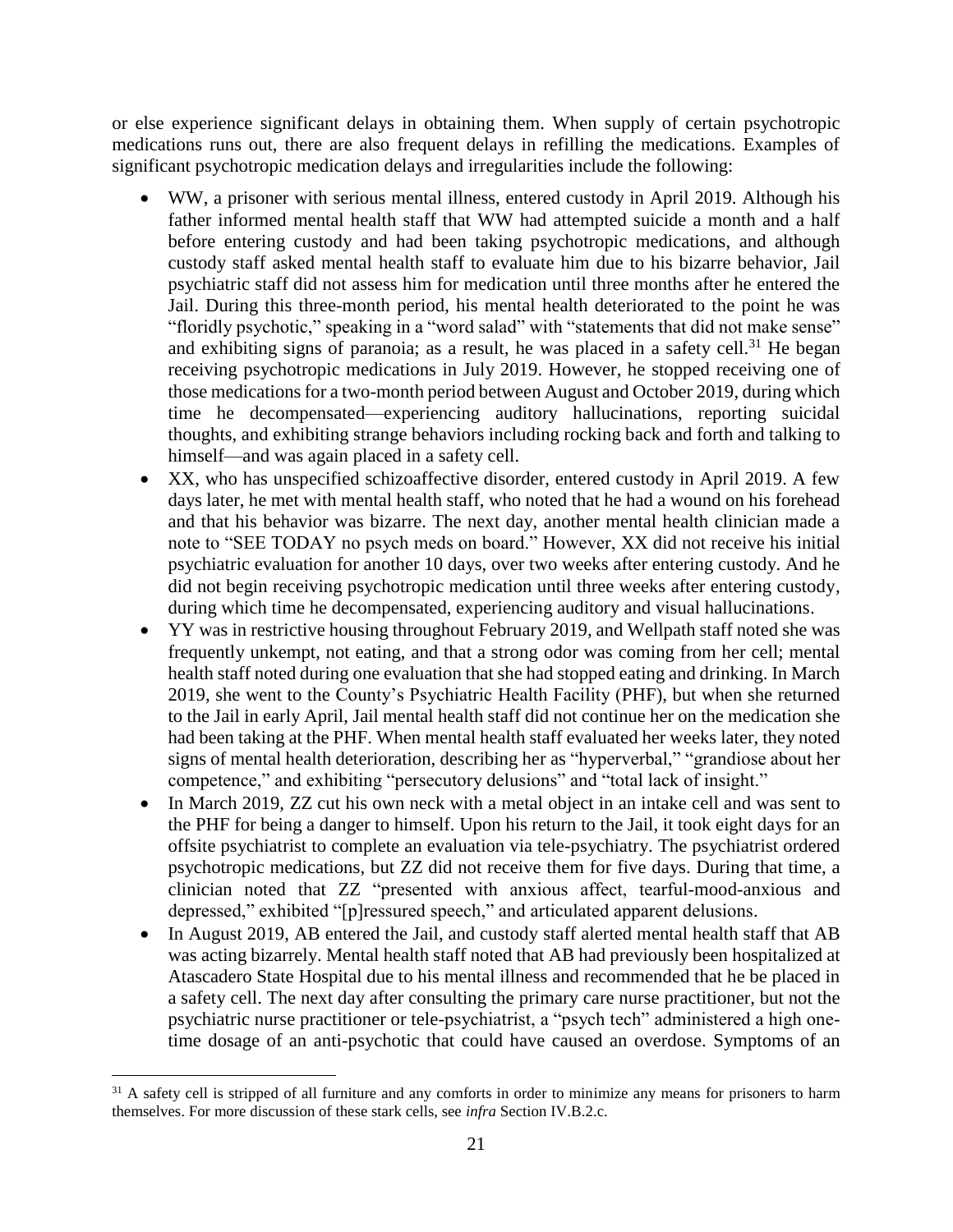sedation, including sleeping several hours in the middle of the day, refusing to wake up for mental health staff, and lethargy. Despite this, there was no indication that he was physically evaluated. A psychiatric nurse practitioner did not evaluate him until seven days overdose from this antipsychotic include sedation and agitation. AB exhibited signs of later.

#### C. *Inadequate Treatment and Supervision of Suicidal Prisoners*

 harm and the substantial risk of serious harm. One of the most critical components of a minimally analyze the number of suicide threats or self-inflicted injury incidents. The Jail also does not appear The Jail's suicide prevention procedures suffer from serious deficiencies, which cause adequate mental health treatment program is the "identification, treatment and supervision of inmates with suicidal tendencies." *Ruiz v. Estelle*, 503 F. Supp. 1265, 1339 (S.D. Tex. 1980), *aff'd in part and rev'd in part on other grounds*, 679 F.2d 1115 (5th Cir. 1982); *see also Coleman*, 912 F. Supp. at 1298 n.10. However, the Jail also does not appear systemically to track, aggregate, or to comply with an internal policy requiring debriefings after suicide attempts.

 who have decompensated to the point of becoming a danger to themselves, are placed in a "safety cell" (see image to the right)—a cell that does not have a bed, toilet, sink, or water and which has a grate in the floor for prisoners to relieve themselves. They have a solid door with only a port for delivering meals. Prisoners are not allowed to bring any clothing or other items into the safety cells, nor are they permitted any blankets, sheets, bedding, or mattress. Instead, they are only issued a Currently, prisoners who are acutely suicidal, or suicide-resistant smock.

 $\overline{a}$ 



 Custody staff, typically in consultation with mental health staff, make the decision to place Acutely suicidal prisoners and prisoners who are a danger to themselves can be housed in a safety prisoners in safety cells. Mental health staff can also recommend placing prisoners in safety cells. cell for up to 48 [hours.](https://hours.32)<sup>32</sup>

 Prisoners in safety cells are assessed by mental health staff speaking through the food port. Suicide evaluations are required by policy both before placing and before removing a prisoner from a safety cell. Although Wellpath has a form to measure suicide risk for prisoners in safety mental health staff. Before Wellpath, decisions to remove a prisoner from a safety cell typically involved a Licensed Marriage and Family Therapist (LMFT) or Licensed Psychiatric Technician (LPT) providing an onsite evaluation and discussing findings over the phone with an on-call Because the quality of the assessments vary, prisoners may be released from a safety cell despite cells, the form is not always used, and the completeness and quality of the assessment varies across psychiatrist; now an LPT or LMFT can approve removal without consultation with a psychiatrist. ongoing risk of suicide.

 been in a safety cell for 18 days straight in the weeks before his death.  $32$  Before the Jail's reforms in the wake of AA's death, prisoners could be housed in a safety cell indefinitely. AA had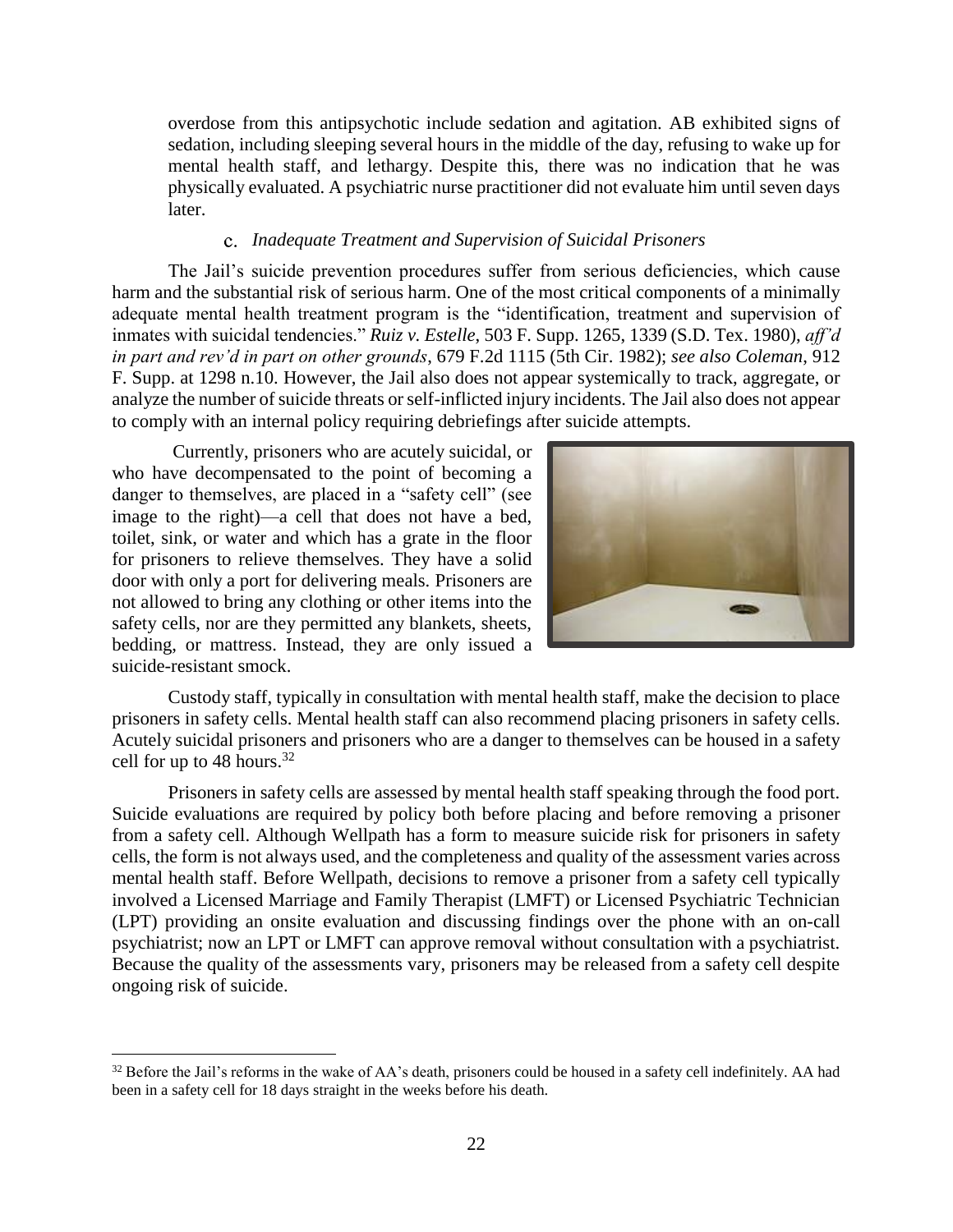practice, about two-thirds of prisoners are seen within 24 hours after release from safety [cells.](https://cells.33)<sup>33</sup> These follow-ups are typically conducted by LMFTs who do not conduct structured suicide risk assessments. Thus, although prisoners are seen by mental health staff following release from safety cells, the inconsistent quality of pre-release assessments and inconsistent follow-up places The Jail schedules follow-up safety checks of prisoners recently released from safety cells that are supposed to occur within 24 hours, but those follow-ups frequently do not occur. In prisoners at risk of serious harm.

 needs related to heightened suicide risk in order to reduce the risk of future suicide attempts. Wellpath does not consistently create these medical alerts for prisoners placed in safety cells due Wellpath's medical record system has the capability to create alerts for prisoners who have a risk of suicide, which assist staff in identifying and appropriately categorizing prisoners with to suicidal behavior. This creates a risk that staff who are not familiar with the prisoner may not be aware of that history.

 Moreover, the Jail has a practice of transitioning prisoners from a safety cell directly to restrictive housing, where prisoners remain locked in their cells for the vast majority of the day and night, and have limited or no access to programming and activities or other long-term care. As discussed *infra* Section IV.C.1, the isolation and harsh conditions in restrictive housing are especially harmful to prisoners who have serious mental illness. On August 30, 2018, during a during the interview, he was anxious, rocking, and made little eye contact. The psychiatrist, via phone, ordered a sedative for anxiety and an antidepressant. The next day, DD was placed in a safety cell for suicidal thoughts and agreed to take an antipsychotic medication. An LPT conducted an assessment, and a psychiatrist on call made the decision to release him from the safety cell because he denied suicidal thoughts and said he was feeling better. At 2:05 am on September 1, he was released from the safety cell and custody staff placed him alone in a cell without suicide precautions, such as property restrictions, where deputies could not observe him directly or by live mental health sick call with an LPT, DD was observed curled in a fetal position on the floor, and video. The plan was to conduct a follow-up in 24 hours. However, at 11:45 a.m., he died after hanging himself in his cell using a piece of bed sheet that he tied to the top bunk.

 meaningful, ongoing therapeutic support. The described failures in suicide risk assessment, follow-An adequate suicide prevention program should regularly assess suicide risk and provide up, monitoring, and treatment result in deficient medical care for prisoners.

#### **3. Inadequate Staffing and Oversight Contribute to Inadequate Mental Health Care**

<span id="page-26-0"></span> The Jail lacks adequate mental health staffing to treat prisoners with mental health needs. individualized manner those treatable inmates suffering from serious mental disorders'" (quoting  *Balla v. Idaho State Bd. of Corr.*, 595 F. Supp. 1558, 1577 (D. Idaho 1984))); *see also Brown*, 563 U.S. at 521 (noting that mental health treatment can be impeded by lack of adequate correctional Courts have held that having enough mental health professionals is an essential part of any adequate mental health program. *Coleman*, 912 F. Supp. at 1306 (constitutionally adequate mental health care requires "mental health staff in 'sufficient numbers to identify and treat in an staff, who are required to "escort prisoners to medical facilities or bring medical staff to the prisoners").

 one-third of prisoners were seen within 24 hours. <sup>33</sup> Before Wellpath, policy only required that the prisoner be seen at the next available psychiatric sick call. Only about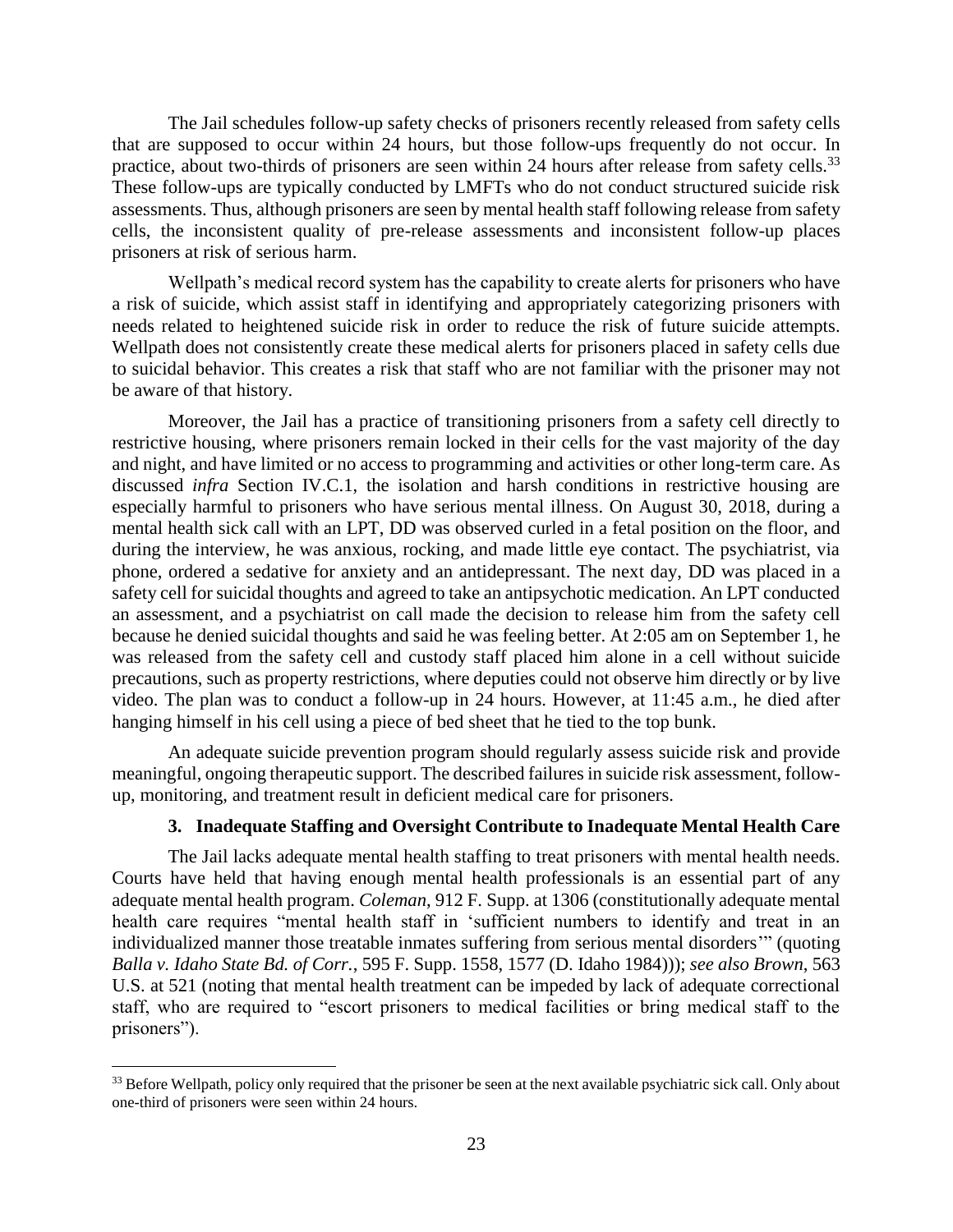The Jail lacks adequate psychiatrist coverage. As of August 2019, Wellpath staffed the Jail with a psychiatrist for just 24 hours a week, the equivalent of 0.6 FTE, for an average of 100 or spent treating prisoners in the JBCT program. This left just 16 hours (0.4 FTE) for all other prisoners with mental health needs at the Jail. Wellpath appears to be aware that its psychiatric coverage is inadequate. The onsite Health Services Administrator told us that she assigned the psychiatrist 50% more patients per day than the psychiatrist felt comfortable seeing. Although there is a psychiatric nurse practitioner who, as of August 2019, worked at the Jail 16 hours a week illness, and medical records reflect that her meetings with those prisoners were limited to emergencies or limited follow-up evaluations. The psychiatric nurse practitioner also told us her psychiatric nurse practitioner said that previously she sometimes had as many as 30 patients on her list per day even though she could only see between 10 and 12. She also reported that she did not review laboratory results that they ordered for patients on anti-psychotics to monitor potentially many prisoners experience delays in receiving psychotropic medications due to these staffing more prisoners with serious mental illness. In addition, eight hours of that psychiatrist's time were (0.4 FTE), she acknowledged that her caseload mostly excluded prisoners with serious mental caseload had sometimes been difficult to manage—a challenge the psychiatrist also reported. The adverse side effects, placing prisoners at serious risk of harm. As discussed *supra* Section IV.B.2.b, deficiencies.

 needs. As first observed in August 2019 and confirmed as recently as March 2021, the Jail had just three LMFTs on staff, which was not enough to meet the needs of the prisoner population; they addition to their other duties. The Jail also had a full-time psychologist and a social worker, but Staffing of other mental health positions is also too low to meet prisoners' mental health had insufficient time to provide the contractually-required psychotherapy services at the Jail in they were reserved for the Jail's JBCT program.

 As discussed *infra* Section IV.C.1, the Jail houses many prisoners with mental illness in custody staff stand nearby, typically within view and sometimes within hearing distance of staff and other prisoners. This impairs the confidentiality of mental health communications, and has a on cell-side evaluations appears to be related to staffing constraints that make escorting prisoners restrictive housing cells. Mental health evaluations and limited visits from mental health staff frequently occur cell-side, with the clinician speaking to the prisoner through the cell door while chilling effect on prisoners that compromises care, placing prisoners at risk of harm. The reliance from their cells for healthcare evaluations a challenge.

 The Jail lacks adequate supervision and oversight of mental health care. There is no individual onsite responsible for overseeing all aspects of mental health care. During our August supervise the psychiatrist, the psychiatric nurse practitioner, or the psychologist in charge of the JBCT program, but emails we obtained between her and the psychiatrist suggest otherwise. The problem because their responsibilities, including checking vitals and administering medication, 2019 site visit, the mental health program manager informed us that she supervised several categories of mental health staff, including LMFTs and LPTs. She told us that she did not clinically mental health program manager's supervision of the LPTs—and possibly the psychiatrist—is a were not within the scope of the mental health program manager's license. Mental health providers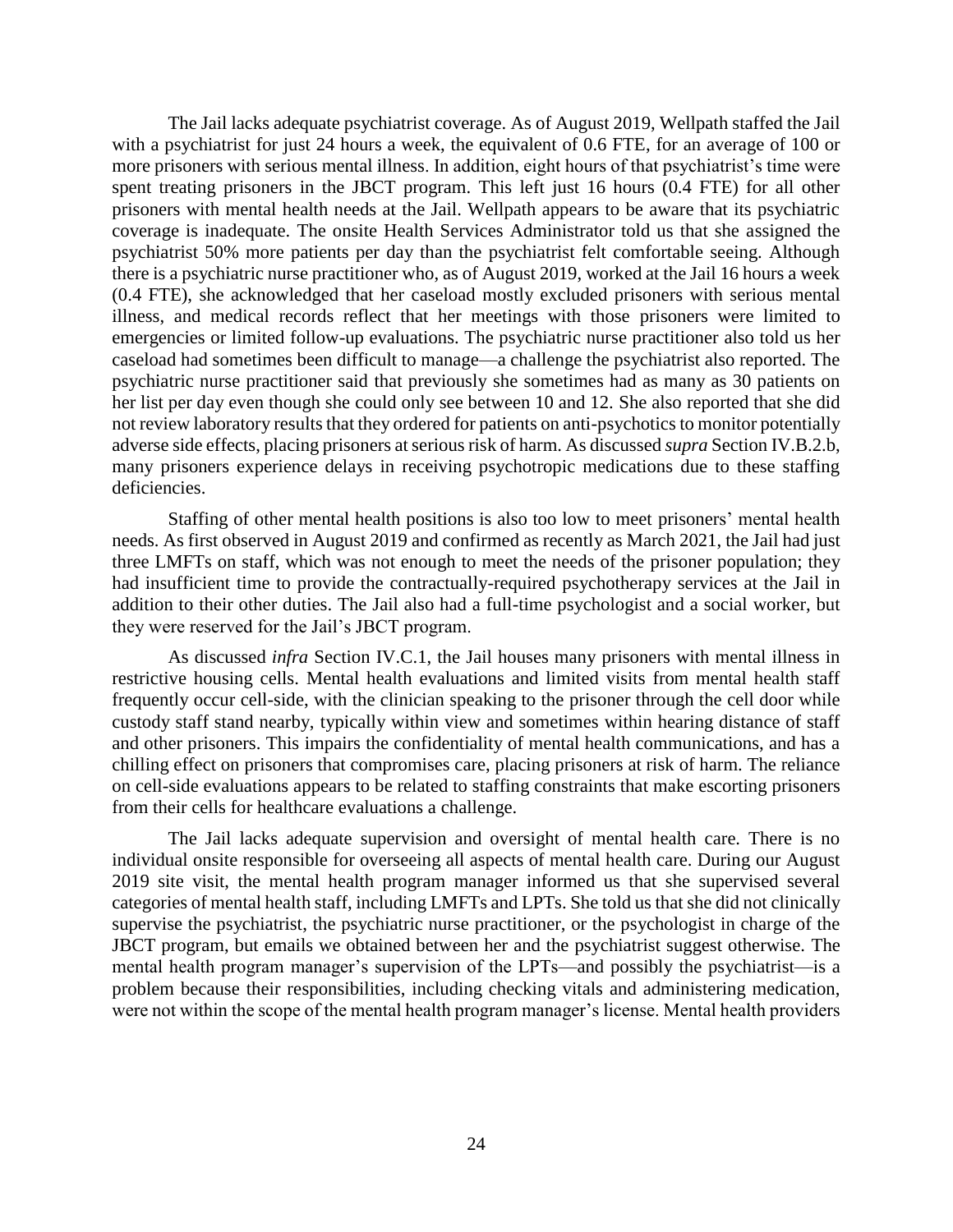$RN$  who told us that she did not closely scrutinize mental health care at the Jail.<sup>35</sup> As a result, there and staff also expressed confusion about who supervised them.<sup>34</sup> In addition, the mental health program manager's own supervisor, the onsite Wellpath Health Services Administrator, was an were no qualified staff onsite responsible for supervising the activities of the psychiatrists, the psychiatric nurse practitioner, or the medical work of the LPTs.

 decisions or setting policies on matters that are plainly outside their licensure, putting prisoners at risk of significant harm. For instance, a nurse practitioner without specific training in psychotropic medications prescribed one prisoner a dangerously high dosage of a psychotropic medication he had not taken in months without any consultation with a [psychiatrist.](https://psychiatrist.36)<sup>36</sup> This was never flagged by Wellpath staff.<sup>37</sup> Further, the onsite psychiatrist reported receiving pressure from other Wellpath staff to prescribe involuntary medications in circumstances she felt were inappropriate. A acknowledged trying to make the psychiatrist change her medication practices because they The lack of clear supervisory structure and training results in some staff making treatment psychologist and an LCSW, both of whom lacked the ability to prescribe medications, disagreed with them. In addition, onsite Wellpath staff including the HSA and a psychologist drafted policies concerning the administration of involuntary psychotropic medication without consulting the onsite psychiatrist or psychiatrists from Wellpath's corporate [offices.](https://offices.38)<sup>38</sup>

 The Jail also lacks adequate quality assurance and quality improvement systems for mental health care. In the event of a prisoner death or other critical incident such as a serious suicide attempt, there is no practice of holding morbidity and mortality reviews with mental health clinicians or administrators who work at the Jail. Although meetings occur at the Wellpath County. These corporate morbidity and mortality reviews may capture policy issues, but would miss nuanced risks or problems that are site [specific.](https://specific.39)<sup>39</sup> The Jail also does not systematically track corporate level, they have minimal participation from onsite staff and no participation from the suicide attempts or other incidents involving self-directed violence,<sup>40</sup> and appears not to comply

Jail did not have to get their approval on the policy.

<sup>&</sup>lt;sup>34</sup> Based on her emails, the psychiatrist—who resigned the week before our August 2019 site visit—seemed to regard Wellpath's offsite corporate psychiatrists as her supervisors. The psychiatric nurse practitioner and the psychologist both told us their supervisor was the Wellpath Health Services Administrator (HSA), even though the HSA was an RN and neither psychotherapy nor psychotropic medications were within the scope of her licensure.

<sup>&</sup>lt;sup>35</sup> The Health Services Administrator told us her supervision was limited to approving the mental health program manager's vacations, handling semi-annual personnel evaluations, and helping the mental health program manager gather data.

 decompensating and she felt it was an emergency. The LPT told us she went to the nurse practitioner instead of contacting the on-call psychiatrist because she believed the former would be better at making judgment calls than the latter, who was offsite and unfamiliar with the patients. latter, who was offsite and unfamiliar with the patients.<br><sup>37</sup> When DOJ brought this issue to the attention of Wellpath's regional medical director, his response was that the <sup>36</sup> An LPT consulted with the nurse practitioner and advised her to prescribe the medication because the prisoner was

 nurse practitioner should have contacted an on-call psychiatrist. However, he acknowledged that there were likely policy and training issues at play, and that additional instruction regarding the on-call psychiatrist might be needed.<br><sup>38</sup> When the psychiatrist brought this to the attention of Wellpath's corporate psychiatrists, they i <sup>38</sup> When the psychiatrist brought this to the attention of Wellpath's corporate psychiatrists, they informed her that the

 $39$  Before the transition to Wellpath, the County held morbidity and mortality reviews apart from the Jail for individuals on the County mental health caseload. The September 2018 suicide of DD was discussed during one of these reviews. Yet this review failed to include a summary of events, a root cause analysis of the suicide, or action steps to identify deficiencies or make improvements to care, hindering the Jail from averting similar suicides in the future. deficiencies or make improvements to care, hindering the Jail from averting similar suicides in the future.<br><sup>40</sup> Although the Jail produced a list of suicide attempts and other critical incidents between February 2019 and

 2019, it was missing a self-harm incident and an apparent suicide attempt that we knew about from the same period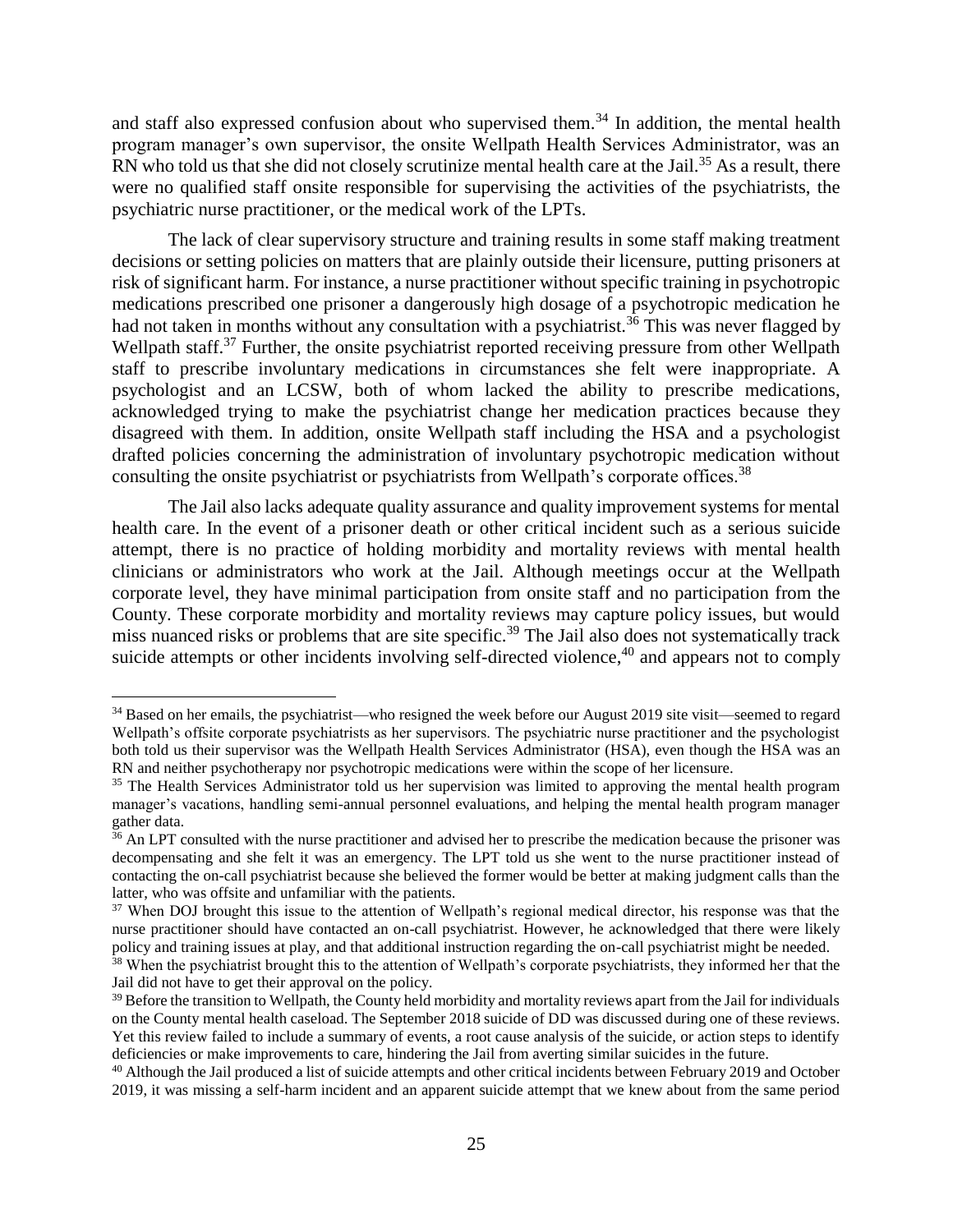manager informed us that she did no systematic chart reviews, and she was aware of no quality mental health treatment was not covered by her licensure, she said she examines only the completion and timeliness of patient evaluations. The Jail does not systematically track data that are essential to assess the quality of mental health treatment, including monitoring of laboratory testing of antipsychotic and mood-stabilizing medications, tracking and analysis of self-injurious behavior incidents, monitoring potentially harmful side effects of medication, or uses of force and with an internal policy requiring debriefings after suicide attempts. The mental health program assurance or minimal quality improvement meetings or processes. The Health Services Administrator sometimes conducts a "loose audit" of the notes of mental health staff, but since restraints on prisoners with mental illness.

## **4. Officials at the Jail Knew of the Risk to Prisoner Health and Safety Posed by Inadequate Mental Health Care and Disregarded It**

<span id="page-29-0"></span> After the tragic death of AA in January 2017, the Jail made significant changes regarding some of the systemic inadequacies in its mental health system. These changes included improving Jail safety cell policies, improving protocols to admit decompensated prisoners at the PHF, and improving communication between mental health staff and custody. The County also reevaluated its mental health system, and ultimately contracted with Wellpath, which led to some improvements described *supra* Section III.C. These were important changes.

 However, other systemic inadequacies, including inadequate psychotherapy and care, have not been addressed systemically. The Jail's failure to take adequate steps to eliminate (citing *Estelle*, 429 U.S. at 104–05). In response to concerns raised during our site visits, the Jail revamped its housing structure so that fewer prisoners with mental illness would be in restrictive housing and began using a standardized suicide risk assessment. However, as discussed *supra*  Section IV.B.2.c, the standardized assessment is not always used, staff assessments still vary in quality and completeness, and the assessments are not tracked or analyzed. In addition to to the point that they are placed in restraints, housed in a safety cell, or sent to the PHF remains a significant concern to prisoner health and safety as further described *infra* Sections IV.C.3 and medication administration, subjecting prisoners with mental illness to isolation as described *infra*  Section IV.C, and insufficient supervisory oversight of mental health staff resulting in inadequate these risks evinces deliberate indifference to prisoner health and safety. *See Farmer*, 511 U.S. at 837 (a prison official is liable under the Eighth Amendment if he "knows of and disregards an excessive risk to inmate health or safety"); *Hope*, 536 U.S. at 738–41; *Smith*, 589 F.3d at 738–39 inadequate suicide risk assessments, inadequate treatment that allows prisoners to decompensate IV.D.1.

## <span id="page-29-1"></span> **C. The Jail's Use of Prolonged Restrictive Housing Under Current Conditions, Including the Failure to Provide Adequate Medical and Mental Health Care, Violates the Constitutional Rights of Prisoners with Serious Mental Illness**

 including the duration of restrictive housing and the failure to provide adequate medical and mental substantial risk of serious harm. Thus, there is reasonable cause to believe that the Jail's use of The Jail's pattern or practice of using restrictive housing under current conditions health care—subjects prisoners with serious mental illness to serious harm and places them at

 be reliable. Furthermore, the Jail did not identify and produce information about two August 2018 suicide attempts until after we repeatedly pointed out that the Sheriff's Office referred to them in a September 2018 press release. from other documents produced by the County, and otherwise contained far too few incidents for a jail of its size to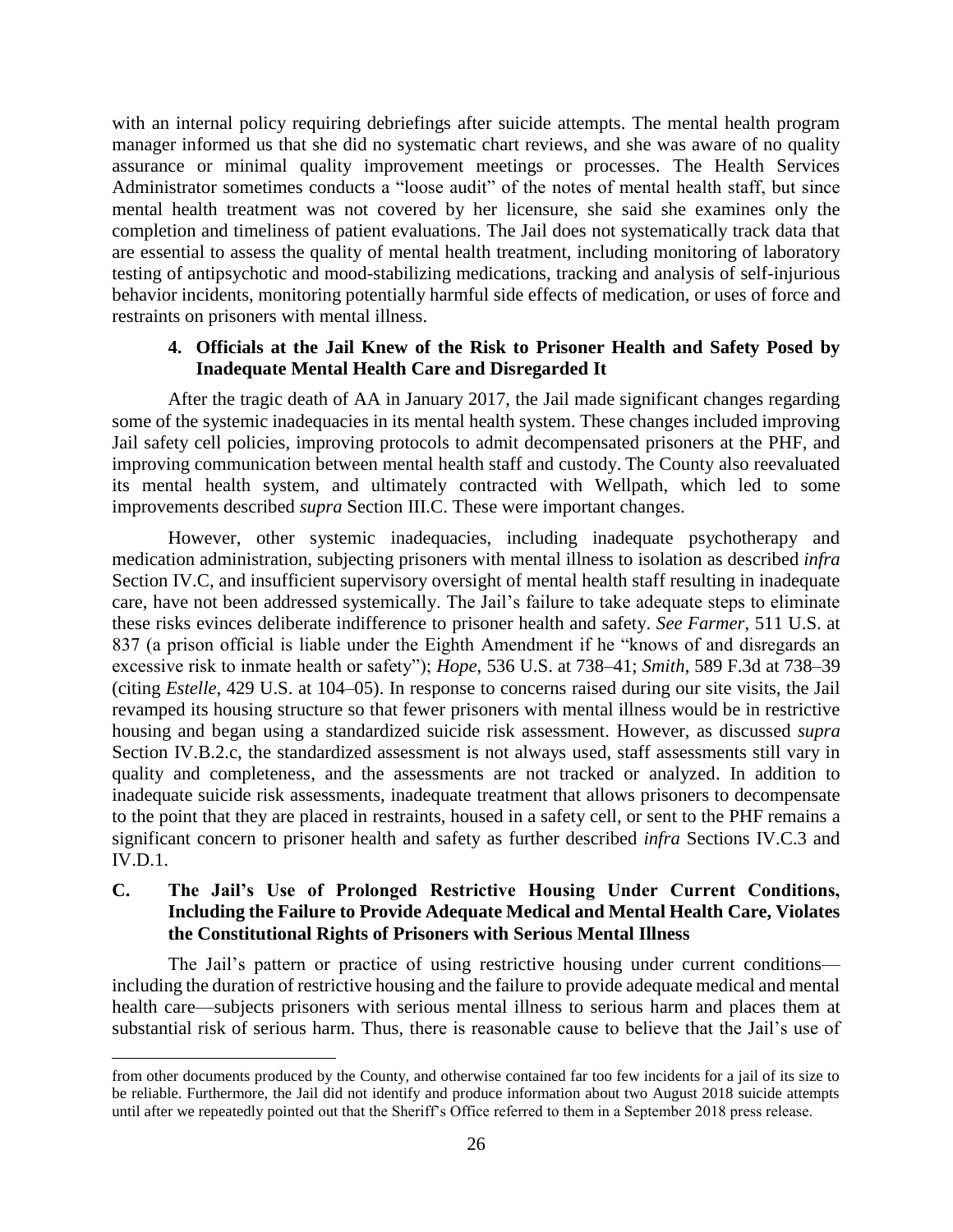restrictive housing for prisoners with serious mental illness under current conditions violates their 1098–99 (finding a complaint plausibly alleged an Eighth Amendment violation where it "described a distressing pattern of placing mentally ill prisoners in solitary confinement for 'weeks of this [solitary confinement] punishment for behavior arising from mental illness," denial of "diagnosis and treatment" of mental illness, and failure to "respond appropriately to threats of suicide by mentally ill prisoners"); *Sweet*, 529 F.2d at 861 (noting that the "cumulative effect of several conditions will bring solitary confinement within the prohibition of the [E]ighth rights under the Eighth and Fourteenth Amendments. *See Disability Rights Mont.*, 930 F.3d at and months at a time' without significant mental health care" and alleged "frequent, improper use [A]mendment").

 District courts in the Ninth Circuit have repeatedly held that isolating prisoners with serious (E.D. Cal. 2014) (explaining that placement of seriously mentally ill prisoners in California's suicide"); *Graves v. Arpaio*, 48 F. Supp. 3d 1318, 1335 (D. Ariz. 2014) ("Holding inmates with serious mental illness in prolonged isolated confinement may cause serious illness and needless [mentally ill] inmates, placing them in the [isolation unit] is the mental equivalent of putting an asthmatic in a place with little air to breathe."). According to the Ninth Circuit, "national prison health organizations" have found that "subjecting prisoners to extensive solitary confinement" is "unacceptab[le]" because it "can lead to or exacerbate mental illness and psychological mental illness can result in serious harm. *See, e.g.*, *Coleman v. Brown*, 28 F. Supp. 3d 1068, 1105 segregated housing units "can and does cause serious psychological harm, including decompensation, exacerbation of mental illness, inducement of psychosis, and increased risk of suffering in violation of the Eighth Amendment."); *Madrid*, 889 F. Supp. at 1265 ("For these deterioration, including increasing the risk of suicide." *Disability Rights Mont.*, 930 F.3d at 1098.

#### **1. Prisoners with Serious Mental Illness Are Subjected to a Substantial Risk of Serious Harm as a Result of the Jail's Use of Prolonged Restrictive Housing**

<span id="page-30-0"></span> The Jail holds prisoners with serious mental illness in restrictive housing (see image of cell to the right), including administrative segregation, where they are offered out-of-cell time only once per day for up to one hour.<sup>41</sup> Custody staff informed us housing for their own safety and to "stabilize" them. Prisoners in restrictive housing receive virtually no structured programming. The reliance on administrative segregation to house such prisoners increases the likelihood that they will decompensate and suffer that they put prisoners with serious mental illness in restrictive other harm secondary to decompensation.



 $41$  As discussed more fully below, administrative segregation is distinct from the use of restrictive housing as a disciplinary sanction.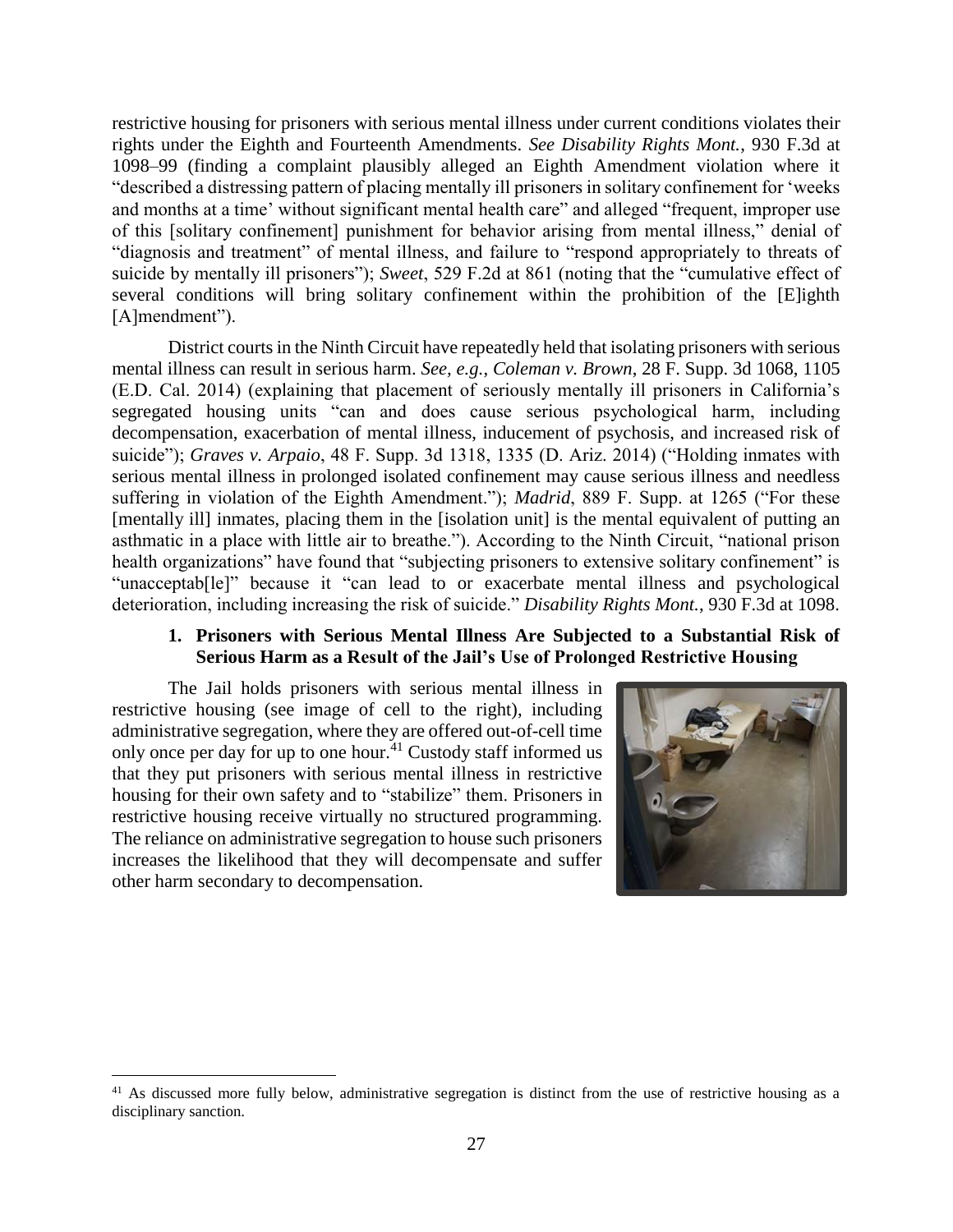

 $\overline{a}$ 

 A special type of restrictive housing used by the Jail is the stepdown cell. The stepdown cell (see image to the left) is even smaller than a normal restrictive housing cell, with a bed that sits low to the floor, and little floor space apart from the bed, a sink, and toilet. Stepdown cells are monitored by video surveillance. The Jail prisoners deemed to exhibit disruptive behavior. The Jail keeps some prisoners in stepdown cells for months at a time, including uses the stepdown cells for multiple purposes, including for prisoners with known serious mental illness.

 Because custody and mental health staff use different computer systems and because mental health staff do not inform custody staff which prisoners have serious mental illness, we could not determine precisely how many prisoners with serious mental illness were subjected to restrictive housing at a given time. However, Jail statistics produced in September 2019 show that 25.3% of Jail prisoners are held in protective custody and another 9.4% in administrative segregation, both of which are more restrictive than general population housing. These percentages are very high for a local jail, $42$  which by itself suggests the Jail inappropriately houses many prisoners in segregation for reasons other than safety, for example to manage behavioral issues associated with mental [illness.](https://illness.43)<sup>43</sup> Our own observations from site visits corroborate this: the Jail houses many prisoners with mental illness in restrictive housing cells. Jail policy arguably sanctions this practice; a policy on managing prisoners with special needs inappropriately lists "mentally deficient" as a factor justifying placement of a prisoner in administrative segregation.

 When prisoners are unable to function in general population because of their unmet mental health needs, the Jail sends them to restrictive housing on administrative [segregation.](https://segregation.44)<sup>44</sup> We saw segregation / mental health." Similarly, a prisoner might serve a short stay in restrictive housing, possibly for disciplinary reasons,<sup>45</sup> but then be held in restrictive housing for longer periods of many examples of prisoners being transferred from general population to restrictive housing on administrative segregation, sometimes with a status of "AS/MH," which stands for "administrative time on administrative segregation. Examples of prisoners with serious mental illness confined for long periods in restrictive housing include:

 • WW, who has unspecified schizoaffective disorder, was in the Jail approximately six times from 2014 to 2018 before his April 2019 booking. Twelve days after his April booking, he was moved to a restrictive housing unit. Even though his father on at least two occasions attempted suicide, and even though he had been in the Jail multiple times before, the first time he was seen by a psychiatric nurse practitioner or psychiatrist or received any informed mental health staff that WW had serious mental illness and had recently

 $42$  The unusually high use of protective custody and administrative segregation may arise from deficiencies in the Jail's classification system. The Jail does not have a classification plan, policies, or directives explaining how to make classification decisions, scheduled periodic review of classification decisions, nor specialized structured training for the supervisor who oversees the classification unit. Because of these deficiencies, prisoners assigned a classification often appear to carry that status indefinitely, as well as misclassifications. classification often appear to carry that status indefinitely, as well as misclassifications.<br><sup>43</sup> Prisoners may seek segregation for their personal safety, for example if they believe staff are unable to keep them

 safe in other areas. Protective custody status should receive periodic review.

<sup>&</sup>lt;sup>44</sup> Prisoners with serious mental illness, for the most part, do not appear to be spending long periods of time in restrictive housing due to disciplinary infractions.

 $45$  The Jail seems to discipline prisoners informally by placing them on lockdown, but that placement is not noted in  official discipline documents. *See infra* Section IV.C.2.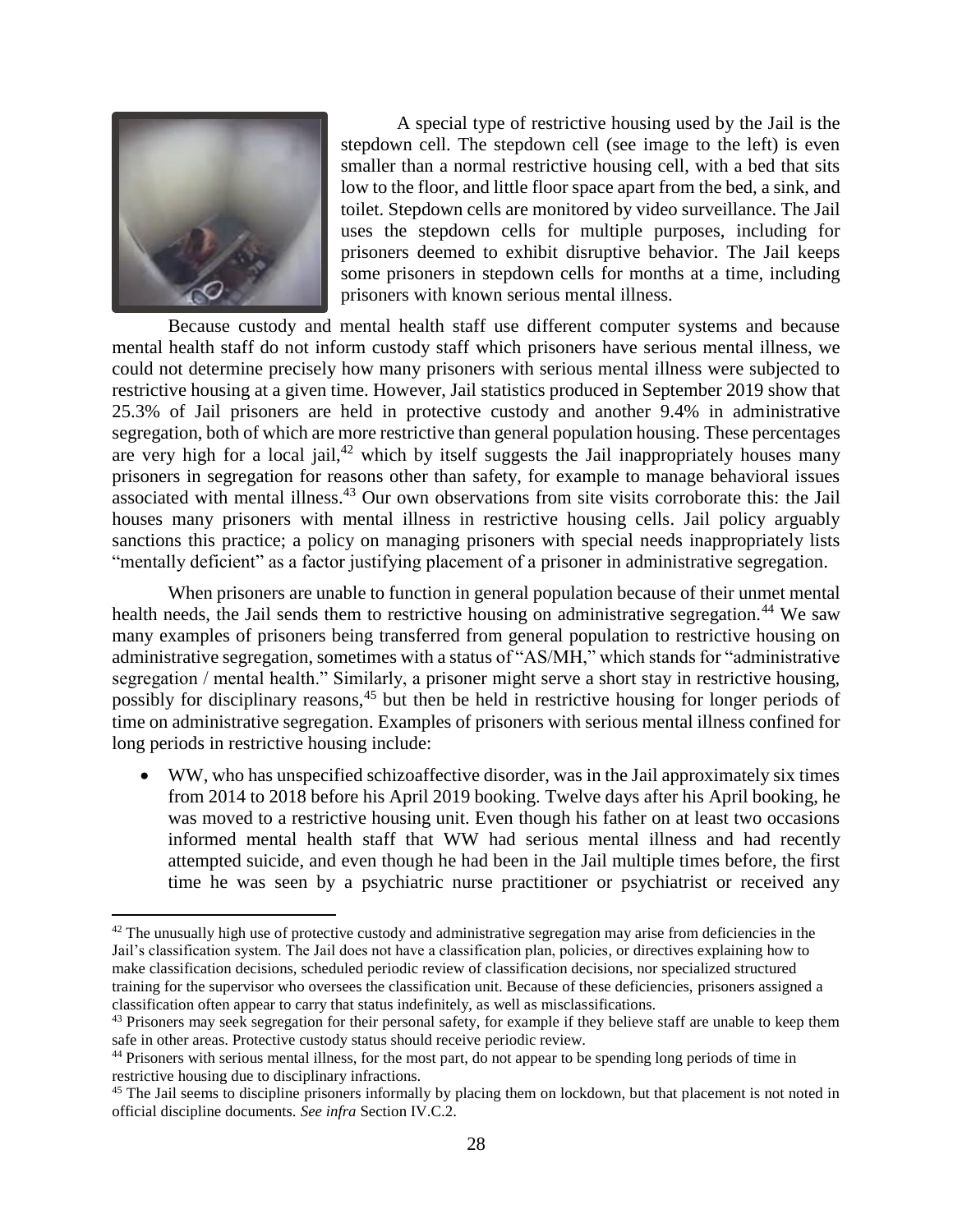medication during his 2019 stay was in July 2019. On July 2, 2019, he reportedly had "paranoid delusions," temporarily was placed in a safety cell, and received emergency mental health medication. He returned to a standard restrictive housing cell until he entered error," he was not given his psychotropic medication for two months, which resulted in him decompensating and being moved again to restrictive housing. He was placed in a safety cell five times from mid-October through the end of November. From approximately mid-September 2019 until his release in December 2019, he remained in some form of the JBCT program on July 23, 2019. He stayed in the JBCT program until September 2019, and he was rehoused in the Kansas mental health unit. However, due to an apparent "staff restrictive housing.

- • AC, who has schizophrenia, was first booked at the Jail on May 23, 2019. He was in restrictive housing from May 23, 2019 until July 15, 2019 when he was moved to Kansas for approximately three days before transferring to the JBCT. He remained in that program until transferring to a state hospital.
- AD was first booked at the Jail on March 22, 2019 and designated "AS/MH," though she was released that same day. On May 10, 2019, she returned to the Jail and was again classified "AS/MH." Custody staff noted she was "still goofy and paranoid," and sent a request to mental health for an evaluation. She was placed in restrictive housing for 20 days. On May 30, 2019, she was re-classified to "GP/MH," meaning "general population/mental health," yet she remained in the same restrictive housing unit. On July 10, 2019, she went to the PHF to regain competency to stand trial. When she returned, she was housed with a cellmate, but she remained in a restrictive housing unit.
- • AE was first booked at the Jail in October 2016 and immediately designated "AS/MH" because he was "found mentally incompetent . . . in 2013," "passive aggressive," and returned in early November 2016, when he was again made "AS/MH." He was placed in a safety cell for a day, and then in restrictive housing. He remained in restrictive housing until his release in early 2017. In 2018, he returned to the Jail and again was designated Jail for probation violations and again classified as "AS/MH," yet classification staff never interviewed him and there was no explanation for this determination. He was transferred to the PHF in May 2019, by which time he had decompensated, with mental health care staff observing he was "disorientated and floridly psychotic." As a result, staff determined "acting a fool." He was placed in restrictive housing. He left custody a few days later, and "AS/MH" and placed in restrictive housing. In February 2019, he was again booked at the that transport to the PHF was necessary (and used pepper spray and restraints in making this move). For each of his four stays at the Jail—which totaled approximately 11 months from October 2016 through June 2019—he was in restrictive housing.
- restrictive housing, where he remained for nearly five months. In May 2018, the Jail sent him to a state psychiatric hospital for treatment, noting he had no discipline, safety concerns, or custody issues. The Jail placed him back in restrictive housing when he returned in November 2018. Nearly three months later, classification staff discussed moving him to a less restrictive unit with programming. He expressed concern about being housed with a cellmate, but otherwise was interested in the move. Classification staff indicated they would check with him again in a few days. There is no record that they did so. Instead, AF remained in restrictive housing for another two and a half months before In December 2017, AF entered custody and was assigned "AS/MH" and housed in his release.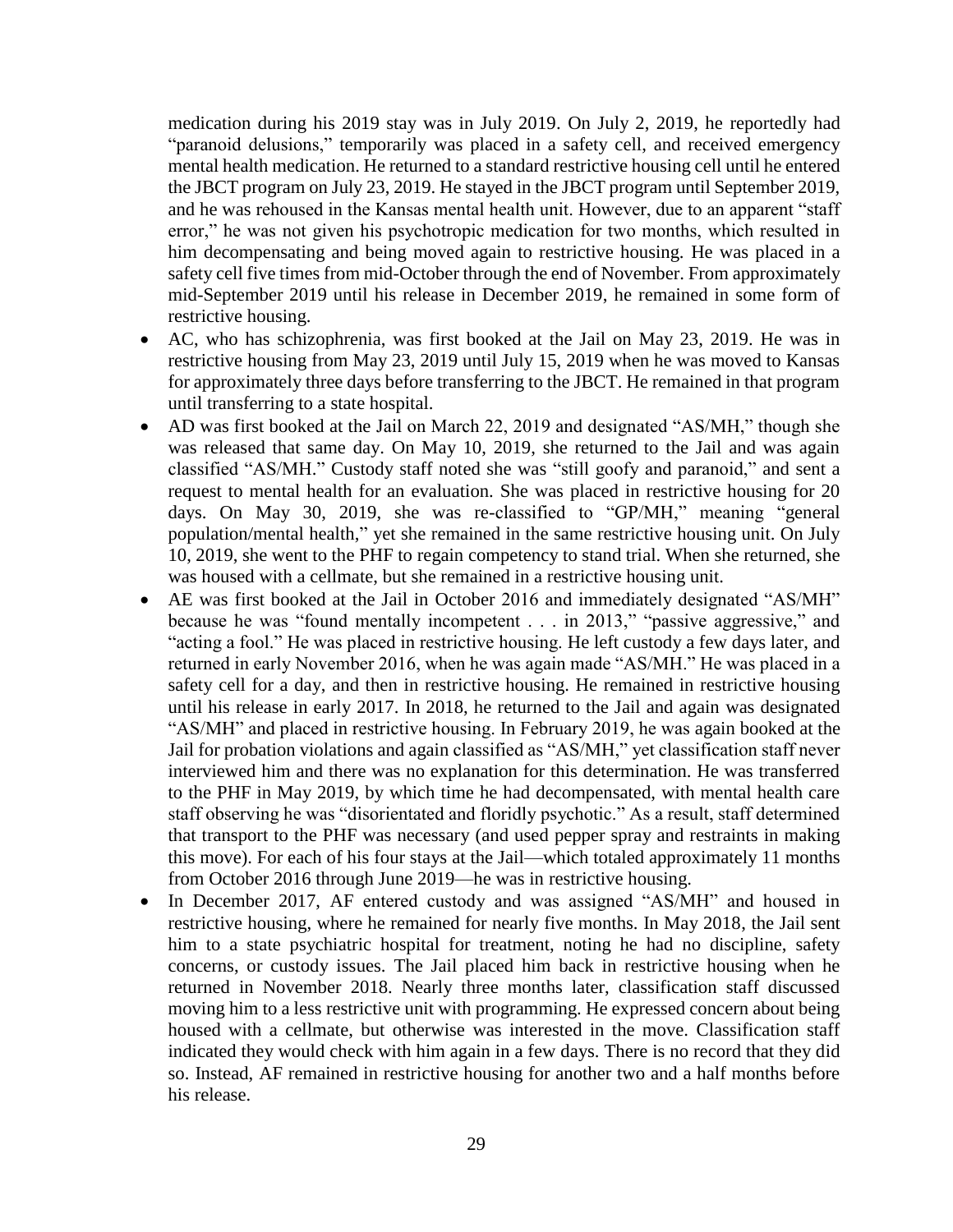In addition to being subjected to the physical conditions described above for prolonged treatment sessions. Instead, the only face-to-face contact mental health staff have with prisoners in restrictive housing often consists of staff walking to each cell and asking how the person is doing and whether they have any issues through a crack at the hinge of the solid metal door or makes it difficult to ensure confidentiality and hinders mental health staff's ability adequately to periods of time, prisoners with serious mental illness in restrictive housing do not receive adequate mental health care. Documentation reflects that they do not receive meaningful out-of-cell activities such as individual and group therapy, health education groups, or unstructured activities that allow for social interaction. Prisoners there often do not receive out-of-cell or confidential through a food port opening. These conversations are often in the presence of custody staff, which identify and monitor prisoners with acute symptoms in need of intervention.

 because the Jail's inability to provide adequate mental health treatment, programming, and the previous paragraph, mental health staff are not given the support that they need to address The deficiencies in the Jail's provision of mental health services, discussed *supra* Section IV.B, contribute to the Jail's use of restrictive housing, including administrative segregation, medication management exacerbates prisoners' mental health issues. In addition, as described in effectively the mental health needs of prisoners in restrictive housing with serious mental illness.

 The Jail does not aggregate or analyze data it keeps on the number of prisoners with serious mental illness held in restrictive housing, their length of stay there, or the number of repeated restrictive housing to incidents of harm and mental health deterioration. The Jail also does not appear to aggregate or analyze the number of suicide threats or self-inflicted injury incidents to placements there. This absence of data analysis impedes the Jail's ability to correlate stays in look for correlations between restrictive housing and these incidents or transfers.

 housing under conditions including the denial of access to adequate medical and mental health In sum, the Jail's placement of prisoners with serious mental illness in prolonged restrictive care exposes them to a substantial risk of serious harm.

#### **2. Jail Staff Inappropriately Use Isolation and Discipline Against Prisoners with Mental Illness Without Consulting Mental Health Staff**

<span id="page-33-0"></span> The Jail lacks an adequate system for managing and housing prisoners with mental illness. As a result, it appears that the Jail relies on inappropriate disciplinary sanctions, such as restrictive housing, to manage prisoners who manifest symptoms of serious mental illness or experience mental health [crises.](https://crises.46)<sup>46</sup>

 The Jail's prisoner discipline process is deficient, particularly for prisoners with mental illness. When making the decision to house prisoners with known or apparent mental illness in "lockdown" for possible disciplinary reasons, Jail staff typically do not appear to give prisoners the procedural protections to which they are [entitled.](https://entitled.47)<sup>47</sup> See Wolff v. McDonnel, 418 U.S. 539, 563– 67 (1974) (holding that procedural due process protections required in a disciplinary proceeding

 the number of beds needed for prisoners with special medical or mental health care needs, or for prisoners of <sup>46</sup> This may partially result from the absence of a housing plan at the Jail, without which the Jail cannot determine different security levels.

<sup>&</sup>lt;sup>47</sup> In nearly all files where classification make a notation of "LD" or lockdown for a possible disciplinary reason, there are no records of any disciplinary notice, hearing, or adjudication of that lockdown. Nonetheless, Jail staff frequently indicate that lockdown is eventually lifted with a notation, "times up," giving the appearance of discipline though there was no official discipline.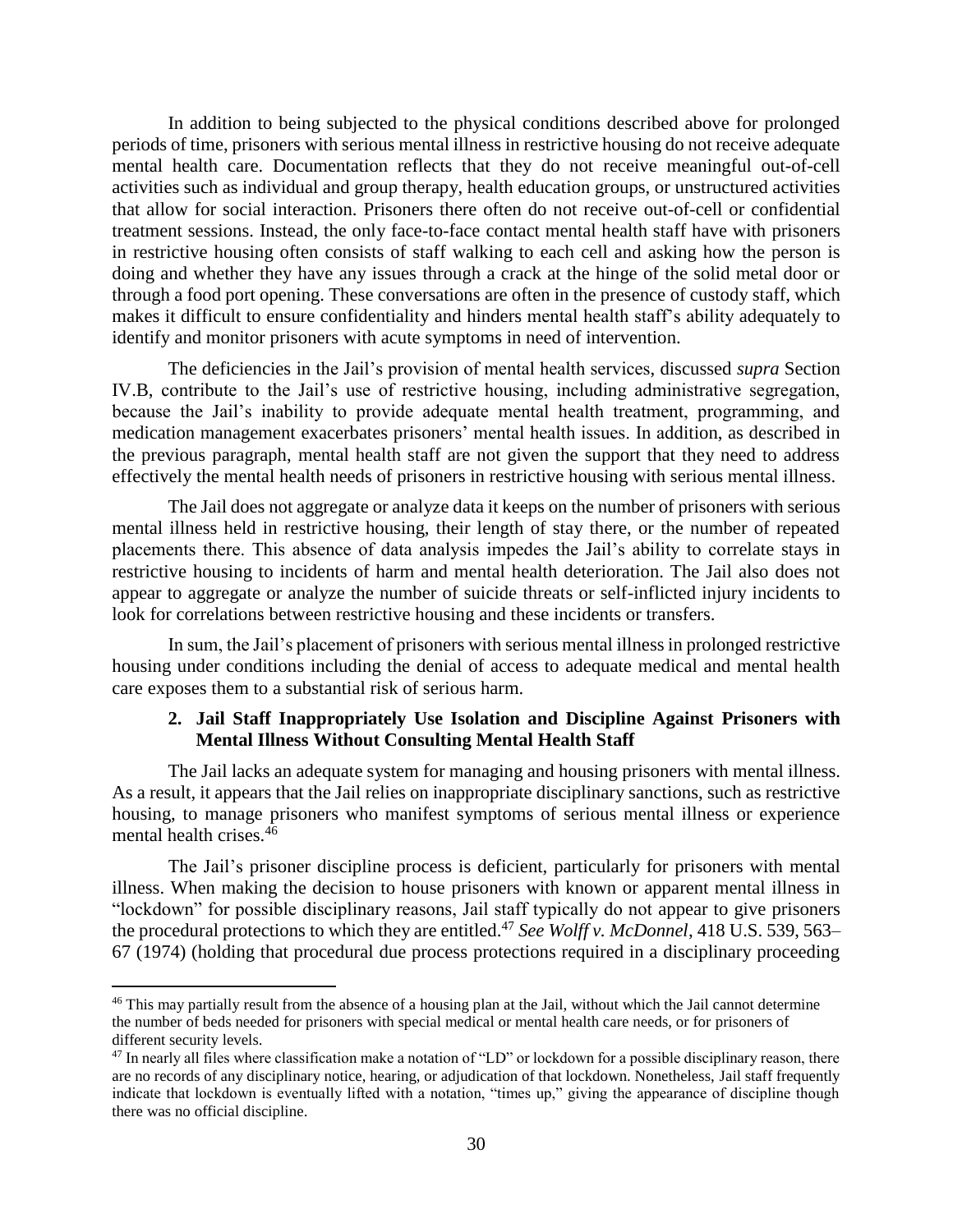include written notice, time to prepare for the hearing, and a written statement of decision, among other things). Prisoners reported that staff do not inform them of their rights in the discipline process, including the right to call witnesses. Classification staff conduct discipline "hearings" in the housing units in sight of other prisoners. Prisoners we interviewed did not believe they had sufficient privacy during these encounters. Disciplinary actions also are not tracked in any systematic way, and the Jail appears not to maintain any aggregated data about disciplinary actions, appeals, types of charges, or outcomes (such as guilty, not guilty, or dismissed).

 The sergeant who oversees the Jail's classification unit and is in charge of discipline told us that he and his staff do not consult with mental health staff before imposing discipline against prisoners on the mental health caseload. He also told us that he was unsure about the intersection staff before disciplining these prisoners has resulted in sanctions imposed by the Jail against prisoners with mental illness, effectively punishing behavior that may be a manifestation of mental illness without adequately considering mental illness as a mitigating factor or the potential mental health before imposing discipline is particularly concerning given the additional lapses in protection for prisoners with mental illness that we have identified, such as inconsistent use of some of the routine discipline imposed, such as taking away visiting privileges, appears to have between discipline and mental health. This practice of failing to consult with the mental health deleterious effects of discipline on a prisoner's mental health. Failure to consider the impact of mental health alerts in prisoner records, and failure to re-assess classification levels. Moreover, little impact on prisoner behavior, and could exacerbate mental illness.

 Custody staff also subject prisoners with mental illness to informal "lockdown" discipline, confining prisoners to their cells with a very limited amount of out-of-cell time compared to what is allowed in their housing area, or temporarily placing them in a restrictive housing unit.

<span id="page-34-0"></span> Staff's use of lockdown as an informal disciplinary tool causes harm to some of the Jail's most vulnerable prisoners, including those with mental illness.

## **3. Prisoners with Serious Mental Illness Have Suffered Serious Harm as a Result of the Jail's Use of Restrictive Housing Under Current Conditions**

 The Jail's overreliance on restrictive housing to manage prisoners with serious mental DD, discussed *supra* Section IV.B.2.c, killed himself while housed in a restrictive housing cell with no suicide-preventative property restrictions. CC, discussed *supra* Section III.B, died of a pulmonary embolism after decompensating severely (including covering himself in and eating his own feces) over a period of weeks in restrictive housing, being transferred to the PHF, and then returning to restrictive housing where he again decompensated, exhibited signs of depression, and illness has subjected many prisoners to serious harm, including in some cases death. For example, had virtually no physical [activity.](https://activity.48)<sup>48</sup>

 The County also inappropriately uses restrictive housing to manage prisoners who have recently attempted suicide or engaged in acts of self-directed violence. Prisoners who have been housed in restrictive housing for prolonged periods frequently engage in acts of self-harm. The Jail sends these prisoners to a psychiatric facility, such as the PHF, or places them in a suicide-resistant safety cell. Afterward, they are frequently returned to restrictive housing environments—for many prisoners, the same environments in which they had just engaged in self-harm. Examples include the following:

<sup>48</sup> See also the case of AA, discussed *supra* Section III.B.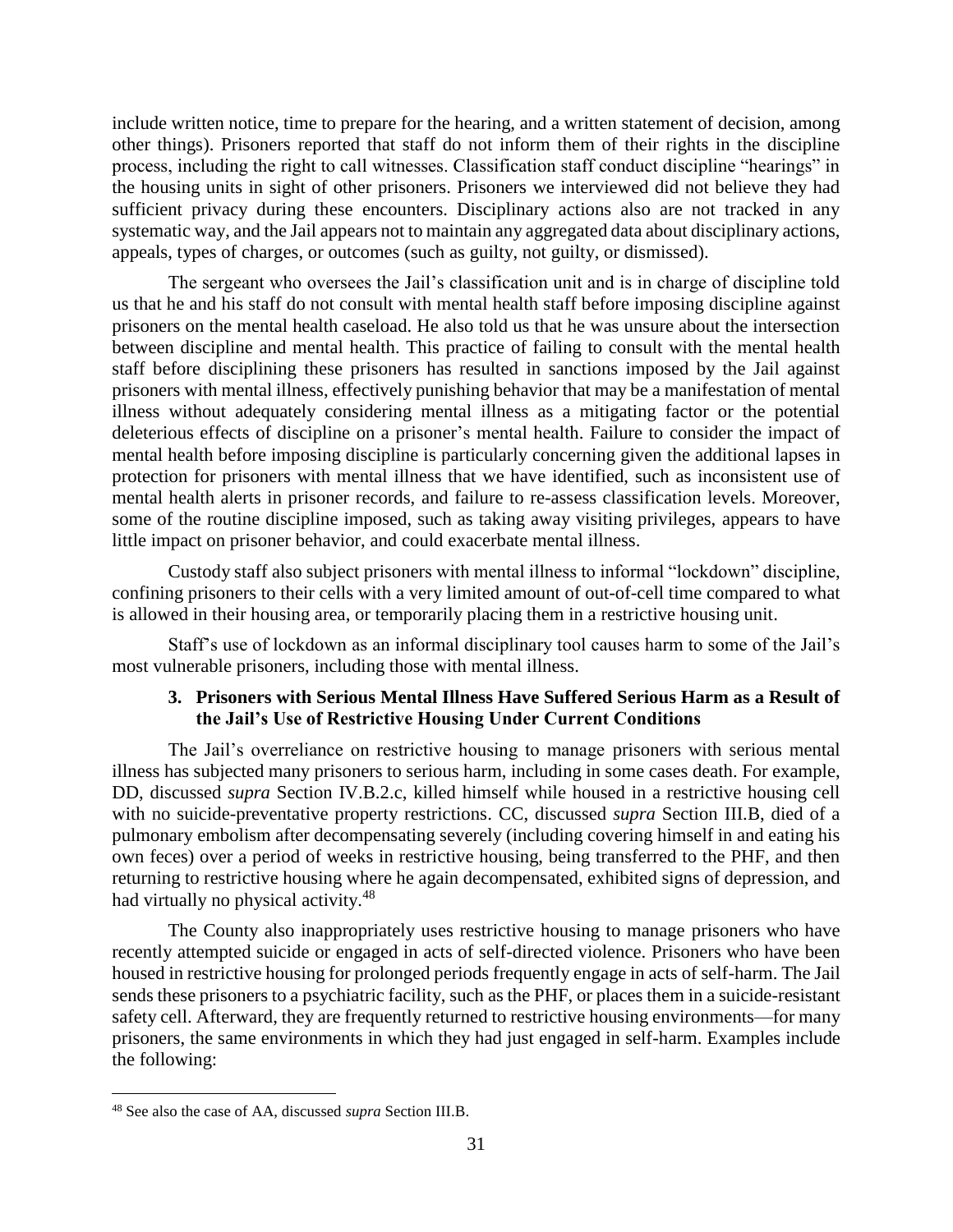- • A prisoner with unspecified psychosis, AG, was admitted to the Jail in early June 2019. He was placed in a restrictive housing cell, where he removed his clothes and remained naked for several days. Five days after admission to the Jail, he submerged his head in his toilet and began ingesting water. Staff removed him and placed him in a safety cell. Upon his release from the safety cell, he returned to restrictive housing, where he remained until he entered the JBCT in August 2019. In January 2020, he decompensated and was put back in restrictive housing where he stayed for the next five months.
- • A prisoner with major depressive disorder admitted in July 2019, AH, cut her wrists with to the Jail about a week later. Two days after her return, she tied another item around her a spork and tied a towel around her neck in her cell. She was sent to the PHF, and returned neck, and Jail staff placed her in a safety cell. When she was released from the safety cell, she was kept in restrictive housing until her release about two weeks later.
- • In May 2019, AI, a prisoner with bipolar disorder wrapped a torn towel around his neck reported him to custody, and he was placed in a safety cell. Two days later, he was housed and tied it to the bars of his cell, and then sat in a position to tighten the noose. A cellmate in a step-down cell where he remained for almost a month.
- • In February 2019, AJ, a man with schizophrenia and bipolar disorder, entered custody and was immediately placed in a safety cell. When he left the safety cell, the Jail placed him in a lockdown cell, where he remained for nearly a month with the exception of four safety cell placements. In late March, he went to the PHF, and on his return custody staff put him back in restrictive housing, noting "Don't think he's cured, but I'm not a doctor." He remained in restrictive housing for about three weeks, during which time he had an additional safety cell placement, and then was placed in a lockdown cell for nearly a month. Then, the Jail moved him to less restrictive housing in the Kansas Jail in May 2019. Based on his classification records, there were fewer incidents such as safety cell placements after the move to the Kansas Jail.

 action if prisoners appear to be decompensating. LPTs are supposed to do checks of administrative could not have been more than a few minutes per [prisoner.](https://prisoner.49) 49 Prisoners who are asleep or unresponsive during the rounds typically receive no evaluation at all, impeding staff's ability to evaluate whether they might be decompensating or at risk of self-harm. Indeed, the mental health program manager admitted that she did not review the checks to see if they were done consistently Mental health staff are responsible for monitoring prisoners in administrative segregation, but the process is not adequately supervised and mental health staff are not empowered to take segregation cells. One clinician who did the administrative segregation checks said she would see 50–60 prisoners per shift in addition to handling various other duties, meaning her evaluations with policy, and that she was unsure what the policy was.

 Prisoners with serious mental illness have suffered harm as a result of being kept in restrictive housing with inadequate monitoring by staff. In many cases, such as with AR described *infra* Section IV.D.1 and with AT described *infra* Section IV.D.2, prisoners in restrictive housing have decompensated, resulting in staff using force that could have been avoided had the prisoner not decompensated.

 accurate, as it would mean she spent nine to 10 hours doing the administrative segregation rounds, in addition to her other responsibilities, including several hours of documentation and reviewing sick call slips submitted by prisoners. <sup>49</sup> The clinician reported that her assessments were about 10 minutes per patient. Mathematically this cannot be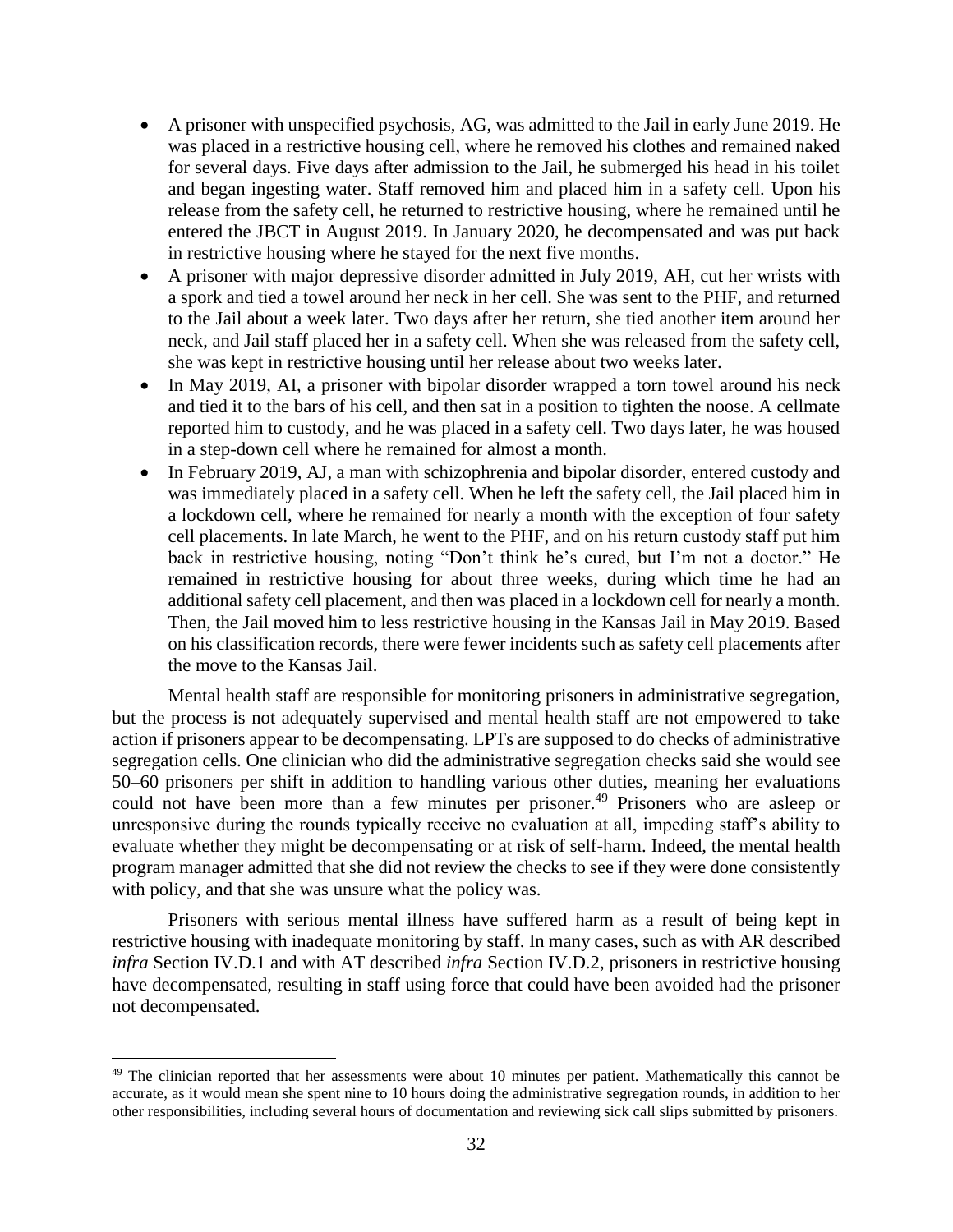#### **4. Officials at the Jail Knew of the Substantial Risk of Serious Harm and Disregarded It**

<span id="page-36-0"></span> prolonged restrictive housing posed to prisoners with serious mental illness, such as further mental *Wetzel*, 854 F.3d 209, 226 (3d Cir. 2017) (finding that it is an "obvious reality that extended stays illness, evincing deliberate indifference to prisoner health and safety. The Jail continues to place prisoners with serious mental illness in restrictive housing for extended periods, where they are isolated in their cells for the majority of the day, not provided programming or adequate mental health treatment, and not monitored for signs of decompensation, which has resulted in serious IV.C.3. That the Jail has not even analyzed the data it has on the length of time prisoners with serious mental illness spend in restrictive housing evidences a deliberate disregard of the risks The death of AA in January 2017 put Jail officials on notice of potential risks that health deterioration, as described *supra* Section III.B. *See Hope,* 536 U.S. at 738–45 (disregarding an obvious risk to prisoner health and safety shows deliberate indifference); *see also Palakovic v.*  in solitary confinement can cause serious damage to mental health"). Yet, the Jail has failed to take sufficient steps to eliminate systemic inadequacies in its treatment of prisoners with serious mental consequences like those suffered by CC, DD, AG, and AH. See *supra* Sections III.B., IV.B.2.c, presented by placing these prisoners in restricted housing under current conditions.

#### <span id="page-36-1"></span> **D. The Jail's Failure to Prevent, Detect, or Correct Excessive and Inappropriate Uses of Force Violates the Constitutional Rights of Prisoners.**

 The Department has reasonable cause to believe that, in the totality of the circumstances described below, the Jail has engaged in a pattern or practice of failing to protect prisoners adequately from harm or the serious risk of harm due to the use of excessive force by staff.

 prohibition against cruel and unusual punishment where prison officials are deliberately indifferent 346. Prisons are required under the Eighth Amendment to protect prisoners from a range of types 452 U.S. at 346; *Hoard v. Hartman*, 904 F.3d 780, 787–88 (9th Cir. 2018). Force may be necessary when a prisoner is noncompliant or if needed to gain control, but the use of force must stop when  Cir. 2002); *see also LaLonde v. City of Riverside*, 204 F.3d 947, 961 (9th Cir. 2000) (applying Fourth Amendment excessive force standard); *Padilla v. Beard*, No. 2:14-cv-1118 KJM-CKD, Amendment excessive force analysis). The use of excessive physical force against a prisoner may constitute cruel and unusual punishment even if the prisoner does not suffer serious injury. *Hudson*  As described *supra* Section IV.A, prison officials violate the Eighth Amendment's to a substantial risk of serious harm to prisoners. *Farmer*, 511 U.S. at 828; *see also Bell*, 441 U.S. at 545 (noting that pretrial detainees are entitled to at least equal protections under the Fourteenth Amendment). This includes punishments "which involve the unnecessary and wanton infliction of pain." *Estelle*, 429 U.S. at 102–03 (internal quotations and citations omitted); *Rhodes*, 452 U.S. at of harm and serious risk of harm and to take reasonable measures to provide for prisoners' safety. *Farmer*, 511 U.S. at 832; *Helling v. McKinney*, 509 U.S. 25, 33–35 (1993). The Eighth Amendment prohibits infliction of pain that is "totally without penological justification." *Rhodes*, the need to maintain or restore control has expired. *Skrtich v. Thornton*, 280 F.3d 1295, 1304 (11th 2017 WL 1253874, at \*23 (E.D. Cal. Jan. 27, 2017) (collecting cases applying *LaLonde* to Eighth *v. McMillian*, 503 U.S. 1, 9 (1992); *Hoard*, 904 F.3d at 788; *Martinez v. Stanford*, 323 F.3d 1178, 1184 & n.2 (9th Cir. 2003).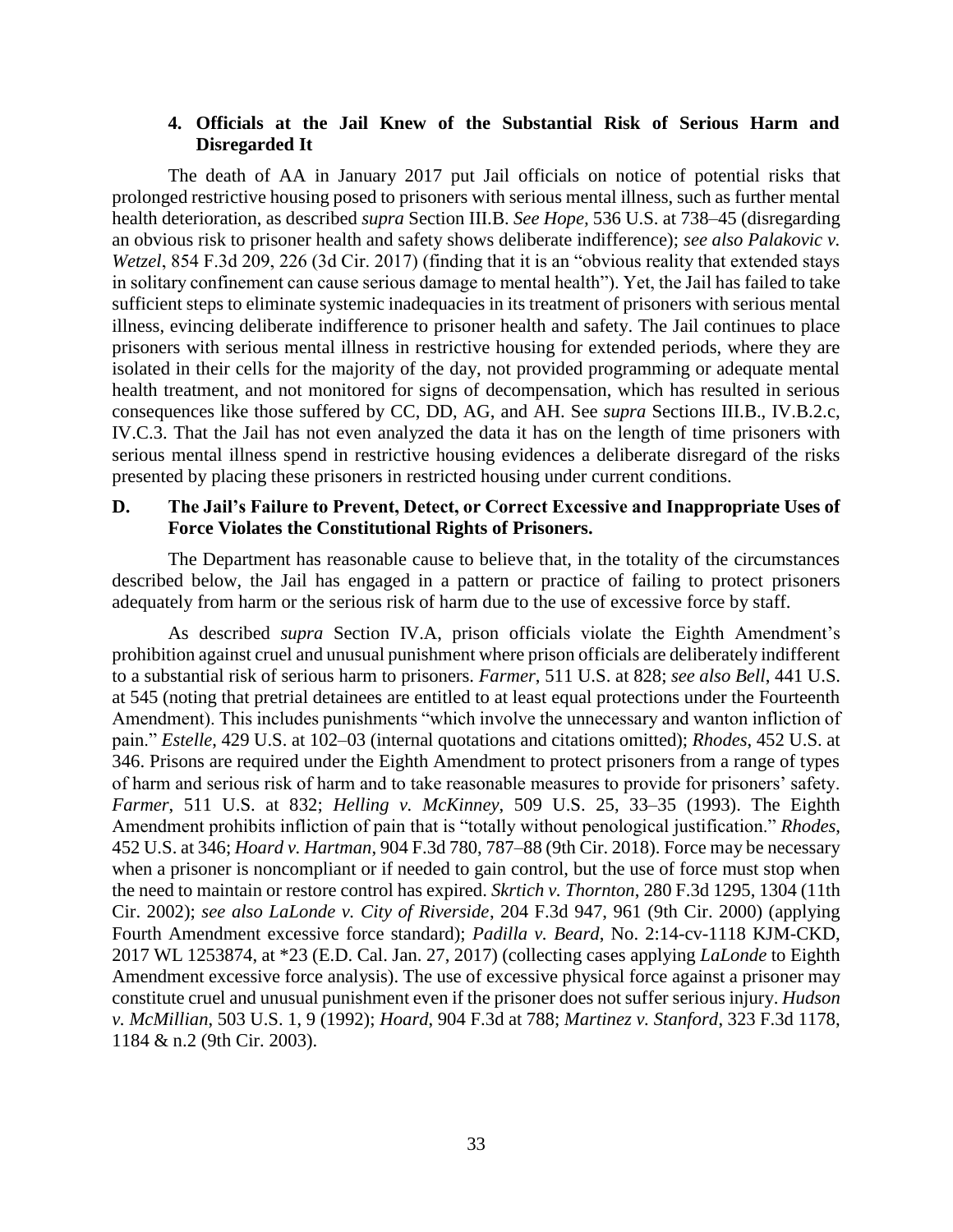## **1. Staff Use Force Regularly Where Unnecessary or to a Greater Degree than Necessary**

<span id="page-37-0"></span> Custody staff use force frequently against prisoners in circumstances where force is unnecessary, use a greater degree of force than necessary, and create circumstances necessitating the use of force against prisoners. In numerous instances, custody staff have deployed force on prisoners rather than first seeking their compliance by voluntary means. Prisoners who curse at deputies or disobey minor routine instructions—e.g., to stop yelling or kicking a cell—are often subjected to force even when the force is unnecessary to ensure safety. Below are several examples:

- In December 2018, AK yelled at deputies while secured in a caged area. Three deputies unlocked the door, and AK calmly exited. One deputy grabbed the unresisting AK from behind and pushed him headfirst into a wall, causing him to bleed. The deputy lied about the force in the incident report, stating that AK pulled away and "fell forward" toward the wall.
- In November 2018, a deputy reported "plac[ing]" AL against a wall to "gain better control of him" because he was complaining the handcuffs were too tight. AL filed an excessive force complaint that same day. When interviewed approximately two months later, the deputy stated for the first time he needed to "push" AL because AL "abruptly turned his head around, as if to face" the deputy.
- • In May 2018, AM was allegedly kicking his cell door. Deputies opened his cell and lifted to a wheelchair. There was no documented reason for staff's failure to bring him his him by his elbows after cuffing his hands behind his back and dragged him at least 30 feet wheelchair instead of dragging him to the chair.

 without wearing a top or bra, spoke with the senior deputy and another individual in plainclothes for several seconds, and then turned around and walked back into the cell she just left. As AN warning—snatched AN by her hair while she was facing away from him, and rapidly pulled her onto the ground. A sergeant and another deputy stood behind the senior deputy as he brought AN deputy's assistance, then dragged AN by her hair into the adjacent cell. This action, also rapid, Jail staff also have used a hair-pull takedown on a prisoner, AN, who posed no immediate threat. A senior deputy asked AN to exit her cell in the Jail's intake area. She came out of her cell reentered the cell, the deputy followed her, and then—apparently unprovoked and without to the floor. This sequence occurred in less than a second. The senior deputy, with the other occurred within just a few seconds.

 Custody staff also routinely use force on prisoners even when they are restrained or complying with instructions, such as with AK described above and AT described *infra* Section IV.D.2. In another example, AO allegedly cursed at two deputies from inside his cell. The senior deputy grabbed the prisoner by the neck and repeatedly shoved him against a wall and to the ground even though AO exited his cell with his hands behind his back. The senior deputy then pulled AO onto his feet and escorted him in the "chicken wing" hold<sup>50</sup> while handcuffed. The senior deputy then inserted his right thumb and applied pressure to the soft tissue under AO's jaw

 handcuffed behind their back, a deputy places his arm underneath the prisoner's armpit or elbow and lifts up the arm, forcing the prisoner on their toes. <sup>50</sup> The "chicken wing" hold is a control hold used to gain compliance with resistive prisoners. While a prisoner is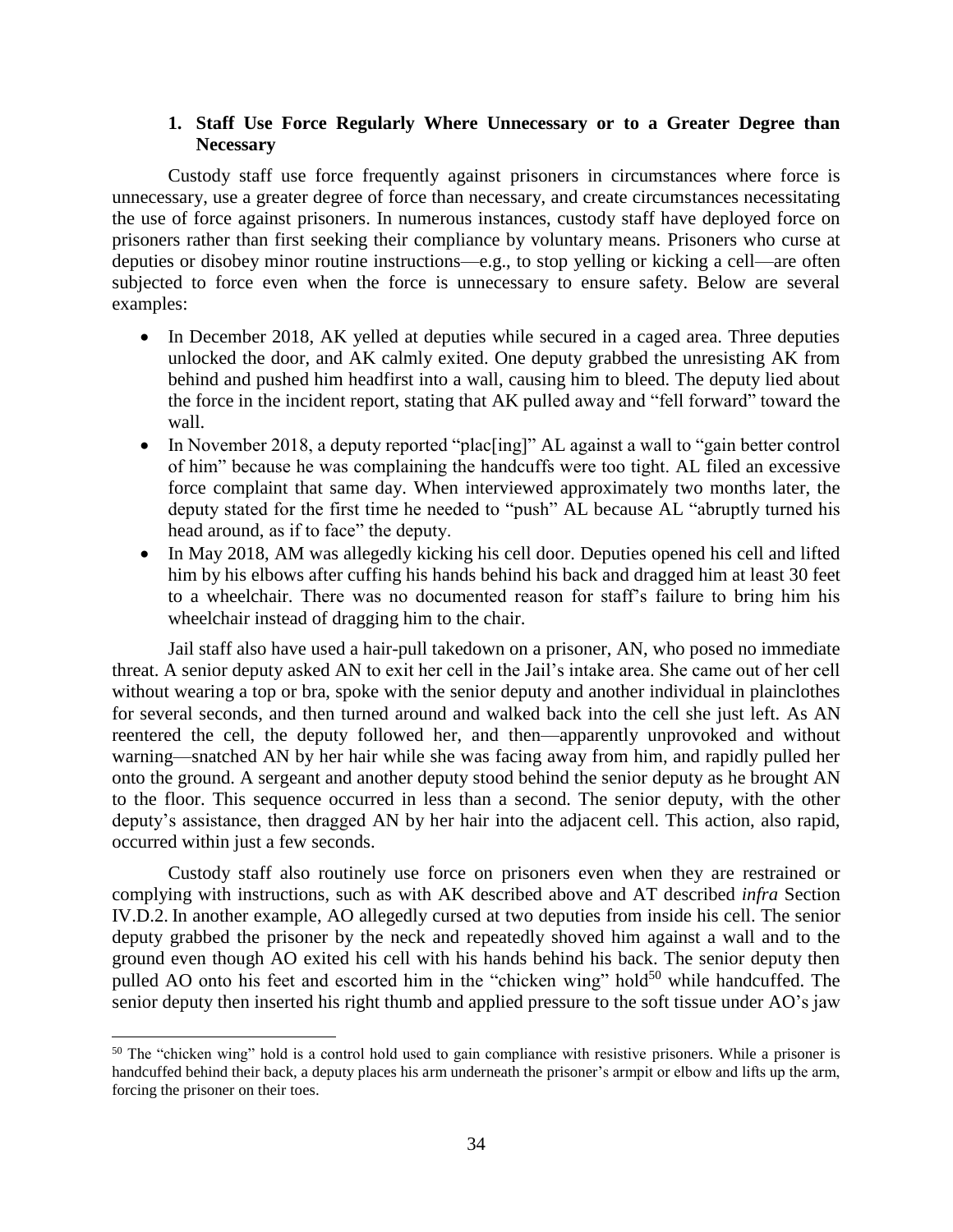while waiting for a gate to open even though AO was handcuffed and complying. After the gate opened, the senior deputy escorted AO while applying pressure against his neck and keeping him Then, after AO was seated by himself in a different cell, he twice banged the back of his head against the wall. Approximately one minute passed without further head banging, and then nine deputies, at a sergeant's direction, entered the cell and placed him in the WRAP where he remained for one hour. The Jail found that the deputy who grabbed AO's neck used excessive force, but the Jail did not examine other issues related to the force incident, including the bystander deputy's failure to intervene despite being required to do so pursuant to policy, or the over a dozen custody staff who abandoned their posts yet failed to intervene. Critically, the Jail did not examine whether video footage belied custody staff's written statement that it was necessary to stop "self-destructive in the "chicken wing" hold for several hundred feet to another part of the Jail. At no point in time did AO appear to resist. Over a dozen custody staff observed and followed after the senior deputy as he escorted AO in this fashion—apparently abandoning their posts—but no one [intervened.](https://intervened.51)<sup>51</sup> the sergeant's direction to place AO in the WRAP was appropriate or retaliatory, even though behavior."

 Custody staff often unnecessarily enter the cells of prisoners who are exhibiting bizarre behavior or who are known to be unpredictable even when there is no urgent need to do so, thus creating situations in which force becomes necessary. In each of the examples below, custody staff appeared to resort to force before exhausting alternatives such as de-escalation, yet in not a single instance did supervisors raise concerns or retrain staff:

- • In January 2019, a deputy brought AP, who had been acting bizarrely, into a meeting room wriggled free from the deputy's grasp and walked toward the center of the room. The deputy—who was standing just outside the entrance, and could simply have sealed AP chair inside the room, apparently in a defensive stance. The deputy then attempted to spray AP with the OC spray several times, but AP apparently deflected the spray with the chair. The deputy then took out his Taser and aimed it at AP for about a minute before finally exiting the room through the open doorway and sealing the door behind him. In their review, command staff did not criticize the deputy for failing to exit the cell earlier, which with plastic chairs and a table, and took off his handcuffs at the entrance of the room. AP inside the room at this time—instead took out his OC, or pepper, spray, walked through the door toward the prisoner, and aimed the OC spray at him. AP then picked up a plastic would have made the deployment of OC spray and brandishing of the Taser unnecessary.
- In October 2018, AQ was in a cell in the Jail's strip-down area. He refused to take off his clothes as instructed by a deputy, and then allegedly raised his hands in a "fighting stance" entered the cell to secure AQ. They performed a takedown, and AQ alleged that a deputy force investigation did not examine why the deputies entered the cell rather than simply while looking toward one of the deputies. The deputies—who were outside the cell—then punched him. AQ sustained injuries to his chin, upper cheek, and right ear. The use-ofshutting the cell door with AQ inside and attempting to de-escalate.

 $51$  A deputy who watched the senior deputy apply handcuffs and the pressure point technique stated that AO did not appear to be struggling during this incident. In addition, a sergeant filed a complaint against the senior deputy. The Jail investigated the incident, determined the senior deputy had used excessive force and falsified a report about the incident, and demoted him.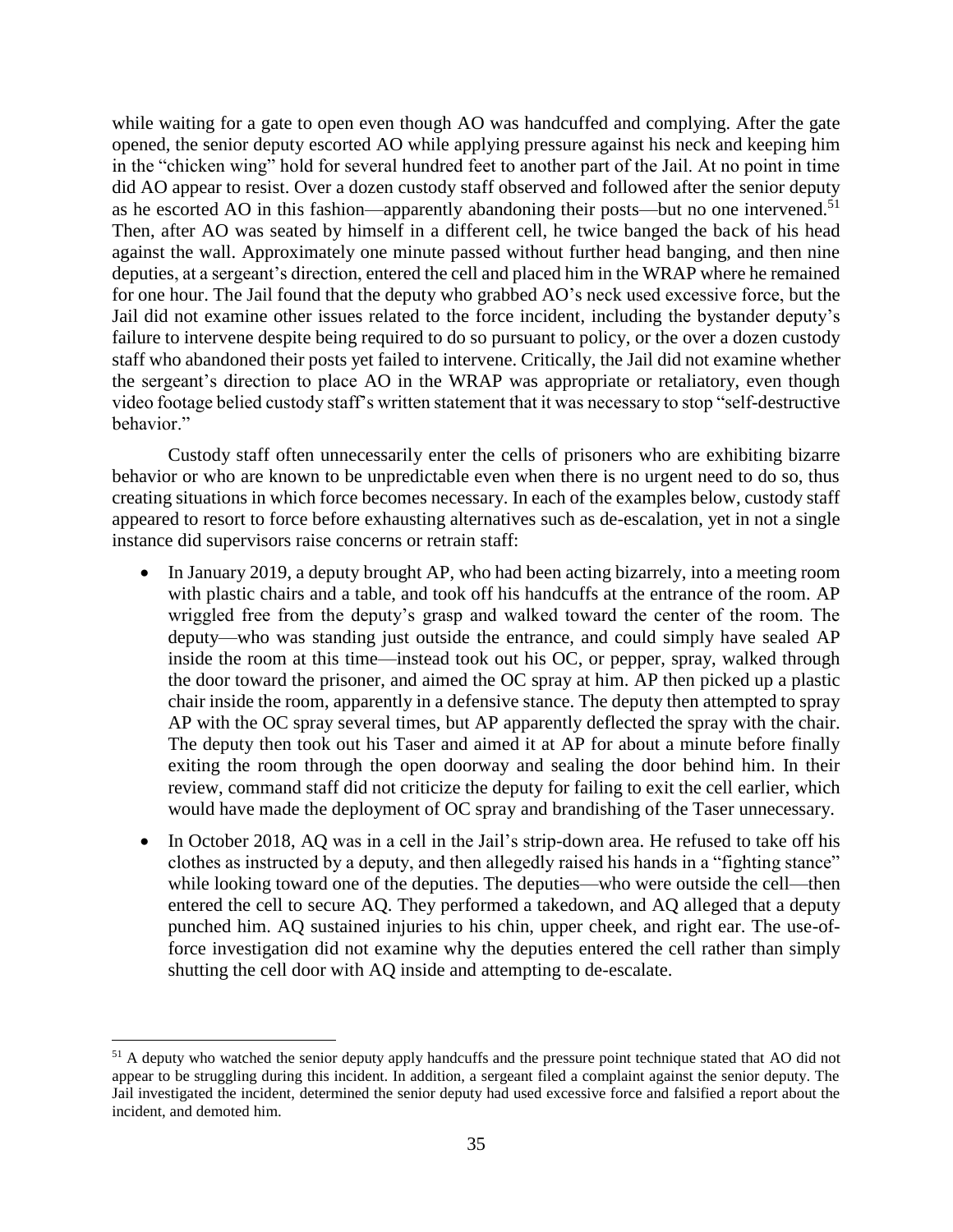• In July 2018, a deputy instructed AR, a prisoner known by custody staff to have a mental AR refused and cursed at the deputy. The deputy recognized that AR was not a threat but rather an "inmate with mental health issues having a crisis." But rather than contact mental health staff, he radioed for backup and ordered AR to the ground. When AR did not comply, the deputy took out his OC spray and ordered AR again to the ground. According to the deputy, AR initially complied but then stood back up and took a threatening stance. The deputy was in the doorway and AR was in the back of his cell, so the deputy could have simply closed the cell door. Instead, he sprayed AR three times with OC spray for illness, to remove disposable trays and empty milk cartons he had been hoarding in his cell. three seconds each. Staff then handcuffed AR, removed him, and placed him in the WRAP. The force was found to be within policy.

 For many uses of OC spray documented by staff in jail incident reports or use-of-force reports, staff have failed to document whether they decontaminated affected prisoners. And in some of the documented instances, decontamination was delayed for at least one hour. In one jail incident report, staff appeared to justify not decontaminating prisoners in a housing area affected by OC spray, writing that a nurse had "advised that all other inmates housed in the 513 pod did not have a recorded history of respiratory issues should [OC] be utilized." Failure to decontaminate prisoners after the use of OC spray can cause unnecessary pain, respiratory issues, and chemical burns, and thus can be extremely [dangerous.](https://dangerous.52) $52$ 

Jail staff appear to use Tasers in ways that create or increase risk of harm to prisoners.<sup>53</sup> For example, in November 2018, AS was injuring himself with a spork in his cell. Custody staff entered his cell after he refused to stop, grabbed his right arm, put it in a lock behind his back, and then laid him down on the ground. He refused to put his left hand behind his back. Although he was face down on the floor at this point, and a total of eight custody staff were in his cell, a sergeant and then a deputy repeatedly used Tasers on him. Reports stated that an emergency transport took escalate or secure compliance before staff deployed force, and gave no justification for using the him to the emergency room with no further explanation. The reports mentioned no efforts to de-Taser, much less multiple [Tasers.](https://Tasers.54)<sup>54</sup>

 not question even though they risk causing death or substantial injury to prisoners. For instance, in August 2018, a Custody Emergency Response Team (CERT)—which the Jail uses to perform cell extractions, handle major disturbances, and secure prisoners in restraints—used OC spray on, and then extracted, AT from his cell after he shoved urine and feces under his cell door. AT voluntarily placed his hands through the food port and allowed staff to handcuff him. The CERT team opened the door while AT's hands were in the food port and pulled his legs straight out with Custody staff also employ dangerous techniques when using force, which supervisors do

 52 Relatedly, as discussed *infra* Section IV.D.2, staff almost always place prisoners in the WRAP without first consulting with medical staff.

<sup>&</sup>lt;sup>53</sup> The County's IAPro database reported just one use of the Taser in a use of force between March 15, 2016 and August 27, 2019. It is unclear whether this figure is intended to include instances in which the Taser is brandished but not discharged. The reports we reviewed included one instance in which a Taser was used on a prisoner, and another in which the Taser was brandished but apparently not used. in which the Taser was brandished but apparently not used.<br><sup>54</sup> The use-of-force investigation found that the force was within policy, though command staff recommended

 retraining because they concluded that staff should have used options less lethal than the Taser. No remedial actions were identified. The report does not address how the force could have been within policy if in fact less lethal force should have been used.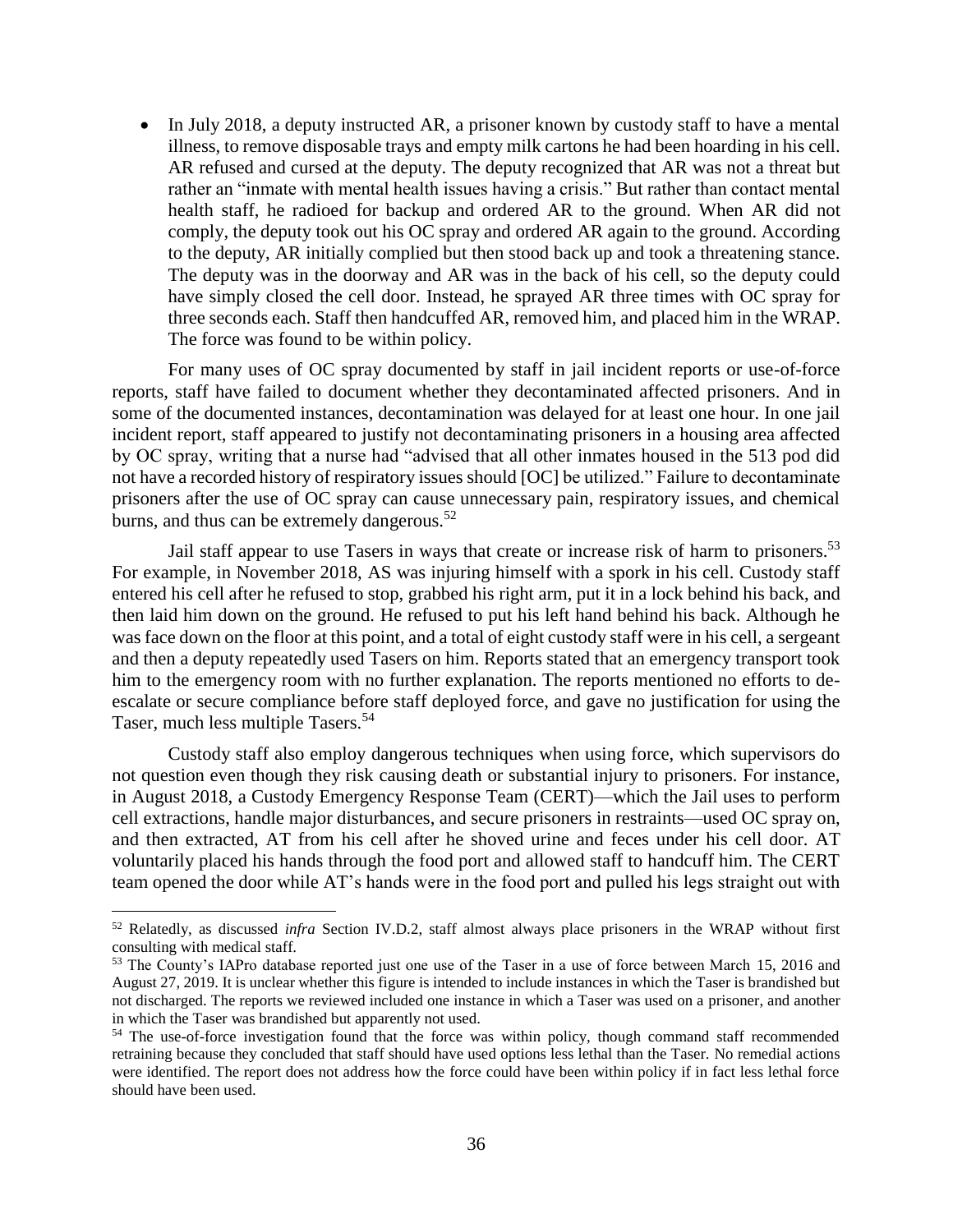his body suspended. While AT's body was elevated, a deputy folded his legs, put them on the breaking, and repeatedly asked to be restrained normally. But the deputy did not lift his knee. and placed him in a WRAP.<sup>55</sup> The food port appears to have been used in a similar fashion in at ground, and then placed his knee on AT's upper legs and applied his body weight as pressure. AT, whose torso was still suspended, cried out in pain, expressed concern about his back or bones While AT remained partially elevated and cuffed in the door, custody staff stretched out his body least one other instance in August 2018.

 In some instances, the sheer number of staff involved in uses of force against prisoners creates a substantial risk of harm to prisoners.

- • In a December 2018 incident, a group of six deputies participated in a takedown, with at least three using their bodies to pin AU face down on the ground. Then, after the deputies appeared to have AU under control on the ground, one of the deputies slowly took out his OC spray and—about one foot from AU's face—sprayed it in his eyes.
- In one December 2016 incident, a total of 11 deputies and two sergeants were involved in a takedown of AV during which they struck him four times, including at least two strikes to the head, to "gain [his] compliance," and then started to place him in a WRAP, possibly compromising his circulation. After partially restraining AV in the WRAP, the custody staff discovered that he was unconscious and not breathing, necessitating emergency hospitalization.<sup>56</sup>

## <span id="page-40-0"></span>**2. The WRAP Is Frequently Used Unnecessarily, and Staff Fail to Document It as a Use of Force**

 The Jail's "Use of Restraints" policy defines the WRAP as a restraint device consisting of "polyurethane soft restraints, waist typically resist WRAP placements. A use of force includes the application of control techniques against resistive prisoners. Staff explained that, to be placed in a WRAP, custody staff first lay a Usually at least two deputies use their body weight to keep the prisoner pressed against the ground, one securing the head and torso and another securing the legs to prevent kicking. Ankle straps are used to secure the feet, and then the bottom half of the WRAP is restraints."57 Custody sergeants explained to us that prisoners prisoner face down on the floor and cuff the hands behind the back. secured around the length of the legs as tightly as possible. Custody staff then apply the top half of the WRAP to the upper portion of the



 body, fitting it over the head and fastening it with a carabiner to handcuffs behind the back. Custody then rolls the prisoner face-up, places the prisoner in a sitting position, and uses buckle

 justified) noted he was unable to view video camera footage and only viewed surveillance video. However, the video camera footage in fact did depict the cell extraction, although much of it is hard to see because of the number of deputies standing around the prisoner. In addition, unlike the surveillance footage, it is the only footage that contains sound. Despite not reviewing the video camera footage, command staff determined the force to be within policy. <sup>55</sup> At the time the use-of-force report was prepared, the sergeant (whose job was to determine whether the force was

<sup>&</sup>lt;sup>56</sup> Command staff recognized that there were training deficiencies with this force episode, noting that fewer staff should have entered AV's cell. But they nonetheless found the force to be within policy.

<sup>&</sup>lt;sup>57</sup> The image is of a SLO Jail prisoner in the WRAP on January 17, 2018.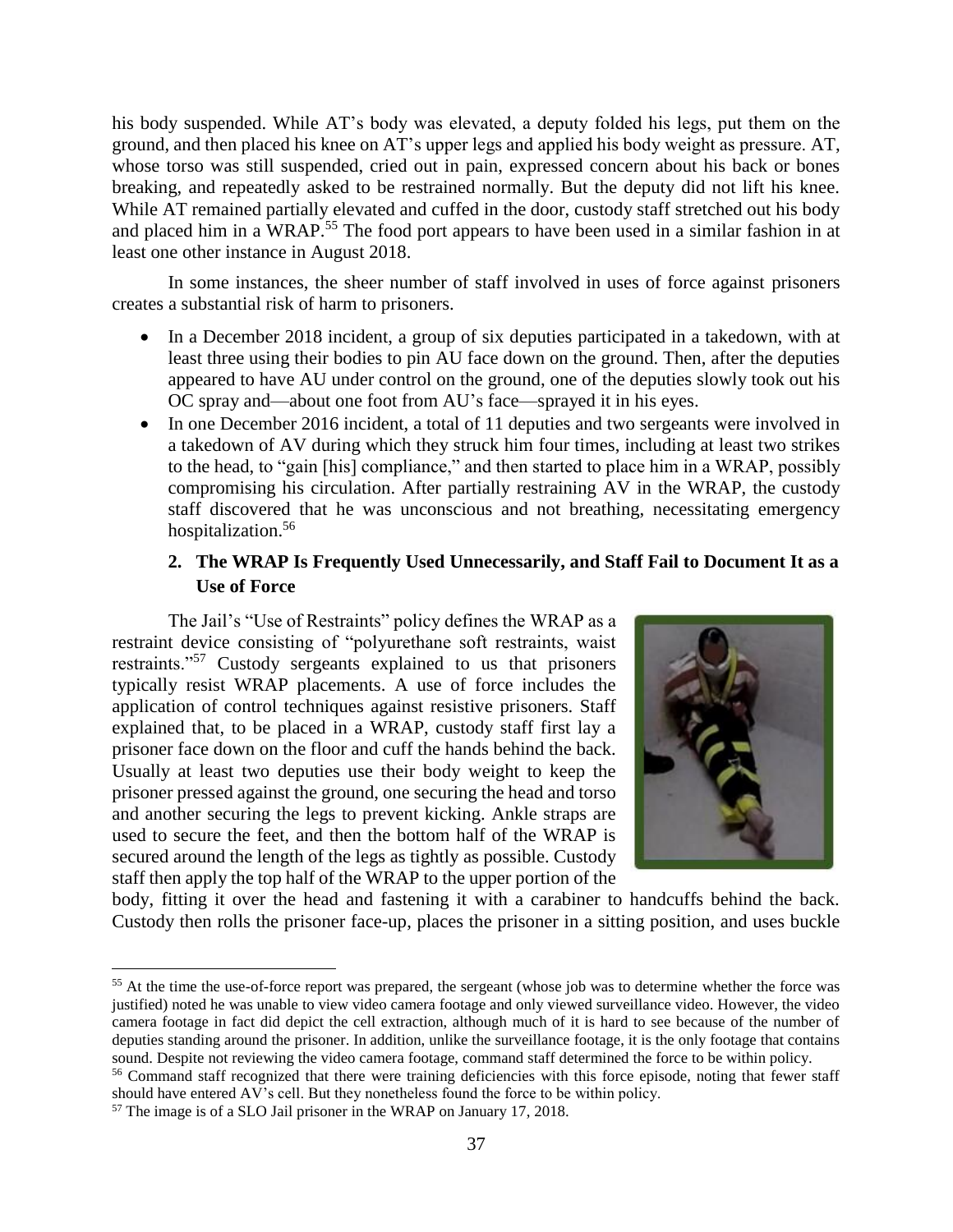straps to fasten the top portion of the WRAP (around the torso) to the lower portion (around the legs) as tightly as possible. Custody may also apply a helmet to the head.

 The Jail reports using the WRAP approximately 14 times each month. The WRAP presents an extreme risk of harm to prisoner health and safety. Placing a prisoner in a WRAP is dangerous because it restricts blood circulation and respiration, as well as causing pain and discomfort. Thus, certain prisoners, such as those who are geriatric or pregnant, generally should not be placed in a WRAP; if they are, policies and practices should account for their special needs. Nor should it be a way to manage prisoners who are experiencing psychosis or intoxicated. There should also be an evaluation as to whether prisoners with physical or mental disabilities can safely be placed in a Mental Health informed us that they were not aware of any contraindications to WRAP placement. Indeed, they explained that medical staff are not consulted until *after* a prisoner is already in the WRAP.<sup>58</sup> Nationally accepted practices require that mental health be consulted before use of a four-point restraint like the WRAP when possible yet the Jail has no policy requiring their WRAP. However, the Jail's Health Services Administrator and Wellpath's Regional Director of involvement pre-WRAP use.

 Despite the risks posed by use of the WRAP, staff training is deficient and inconsistent with County policy. The policy and training-course outline contemplate that the WRAP can be in conjunction with healthcare staff before extending beyond two hours, and the training-course "every six hours thereafter," and that a mental health consultation must occur "no longer than 8 hours from time of placement." The training materials do not refer to the policy requirement that prisoners be removed from the WRAP after two hours unless the Sheriff personally approves an used indefinitely, although the policy requires approval from the "Sheriff via chain of command" outline states prisoners must receive medical checks "no later than four hours after placement" and extension.

 Custody staff typically do not consult with medical or mental health staff prior to a WRAP placement to determine whether prisoners have a health contraindication that would make it dangerous. Custody staff also rarely call on medical staff to evaluate or assess prisoners before illness such as "erratic and unpredictable behavior" and "paranoia," yet there is no indication that with critical mental health care, which is all the more troubling because WRAP placements using the WRAP.<sup>59</sup> They also do not coordinate with mental health personnel to de-escalate prisoner behavior and thus avert the need for the WRAP. Indeed, many of custody staff's narrative descriptions supporting WRAP placement describe prisoner behaviors consistent with mental mental health staff were consulted. This points to a potential failure to connect prisoners in crisis themselves can cause adverse mental health effects.

 The Jail frequently uses the WRAP on prisoners who are experiencing a mental health crisis, and after the WRAP has been applied, medical staff often administer emergency antipsychotic [medications.](https://medications.60)60 Sometimes, this appears to occur at the direction or request of custody

 pain. That prisoner went to medical staff because he had chest pain and, according to medical records, told the nurse that it "fe[lt] like my heart stopped," but was placed in a WRAP after making a passing comment to the nurse about wanting to bang his head. <sup>58</sup> We are aware of at least one instance in which a prisoner was placed into a WRAP despite complaining about chest

<sup>&</sup>lt;sup>59</sup> Only a single WRAP record we reviewed reflected that medical staff evaluated a prisoner before WRAP placement.  $^{59}$  Only a single WRAP record we reviewed reflected that medical staff evaluated a prisoner before WRAP placement.<br><sup>60</sup> Moreover, because the use-of-force policy permits staff to use force against prisoners to prevent

 property, staff routinely use WRAP placements against prisoners for potentially destructive behaviors including hitting cell doors that may implicate mental illness.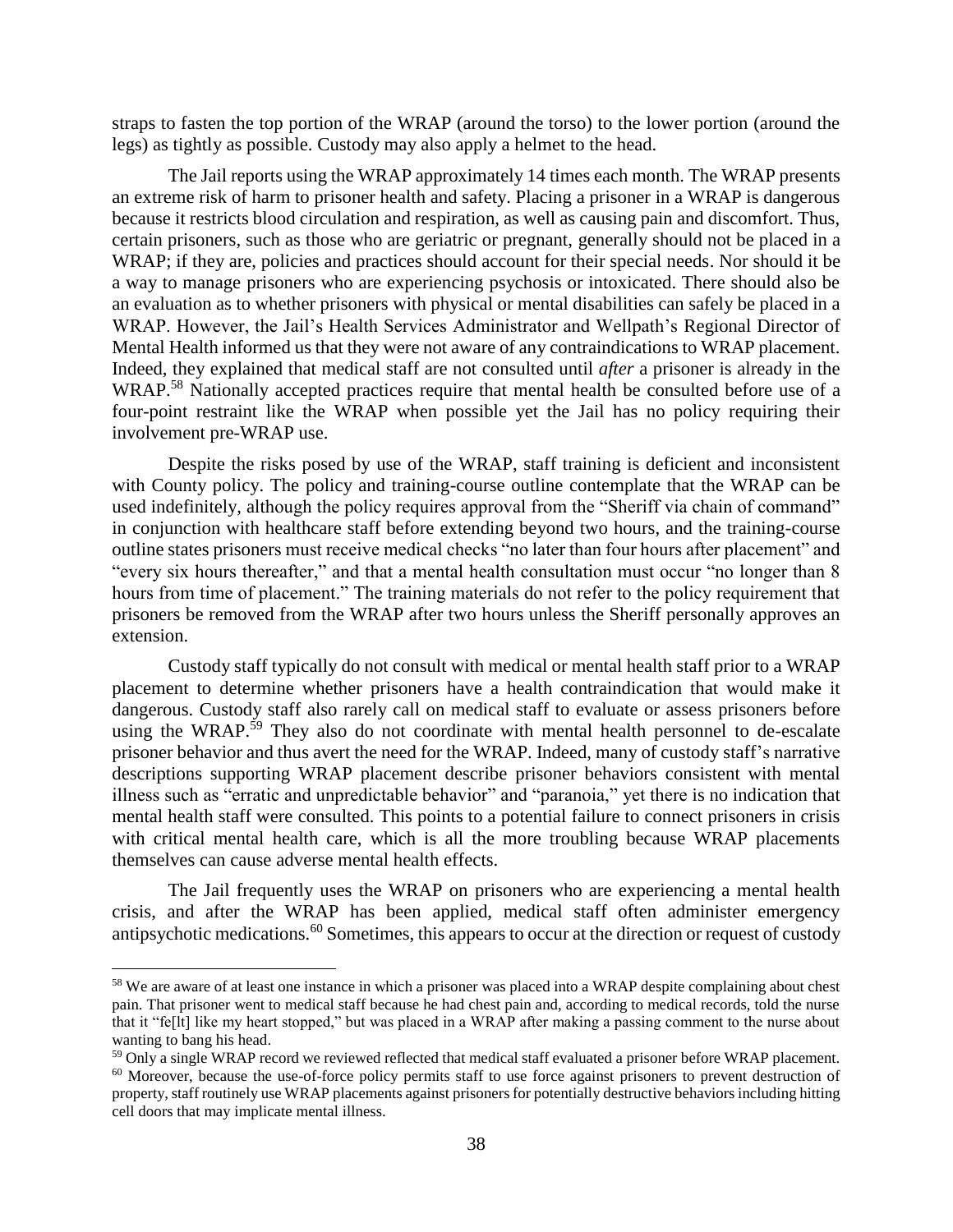staff. Indeed, psychiatrists appeared to receive pressure from custody staff to authorize emergency medications for prisoners in the WRAP with mental illness to make them more manageable. Other times, a nurse administers emergency psychotropic medication without documented consultation with a psychiatrist.

 In addition, contrary to policy, custody staff use the WRAP to restrain prisoners who are not exhibiting any self-injurious or destructive behavior. Frequently, custody staff justify the WRAP by referring vaguely to "uncooperative" or "resistive" conduct. Some examples include a prisoner being escorted to a cell who "stopped and began resisting . . . efforts to control him"; a prisoner "showing signs of paranoia and . . . actively resisting"; a prisoner who was screaming and "fail[ing] at following directions"; a prisoner "show[ing] no signs . . . of cooperation" and "continu[ing] to shout profanities"; and a prisoner arrested for public intoxication who refused instructions to enter the Jail and to kneel.

 doors or hitting cell windows with their hands. And in several other cases, custody staff used the Furthermore, the majority of the WRAP placement records we reviewed did not reveal that a danger to prisoners or staff was present. In over a quarter of the cases we reviewed, the prisoner conduct concerned little more than potential (but unlikely) property damage, such as kicking cell WRAP after a prisoner's unpredictable or uncooperative conduct had ceased and the prisoner was calm and cooperative. Examples include:

- • A sergeant told AW who was yelling and punching his cell wall to stop, or else he would be OC sprayed. AW stopped, and then followed instructions to be handcuffed through the food port of his cell door. Staff then took him to IRC and placed him in the WRAP.
- A CERT team summoned to extract AT from a cell ordered AT to place his hands through down on his knees. Staff opened the cell door while he remained in the kneeling position the food port to be handcuffed. AT complied, and also complied with instructions to get with his hands through the food port, and then placed the lower half of his body in the WRAP.<sup>61</sup>
- • AX shattered a glass window in his cell with a metal drawer from beneath his bottom bunk. The responding deputy noted that AX seemed angry at first, but by the time deputies he appeared to pose no further threat to himself or jail property, custody staff still placed entered his cell several minutes later, he had calmed down and was cooperative. Although him in a WRAP.

 before or while being placed in the WRAP. The combination of OC and the WRAP can have a In addition, several records we reviewed reflected prisoners being sprayed with OC shortly grave effect on a prisoner's medical condition and ability to breathe.

 By accepting vague and uncertain grounds such as prisoner uncooperativeness or resistance to justify use of a WRAP, jail supervisors cannot assess whether WRAP applications are actually justified, especially given that use-of-force reports are rarely generated. This compromises accountability and enables staff to use the WRAP as a punitive device or for retaliation. The lack of medical and mental health assessments to determine whether the WRAP can be safely administered, lack of reporting and oversight, and apparent overutilization, makes the Jail's use of the WRAP dangerous and likely to result in harm to prisoners.

<sup>61</sup>*See* discussion *supra* Section IV.D.1.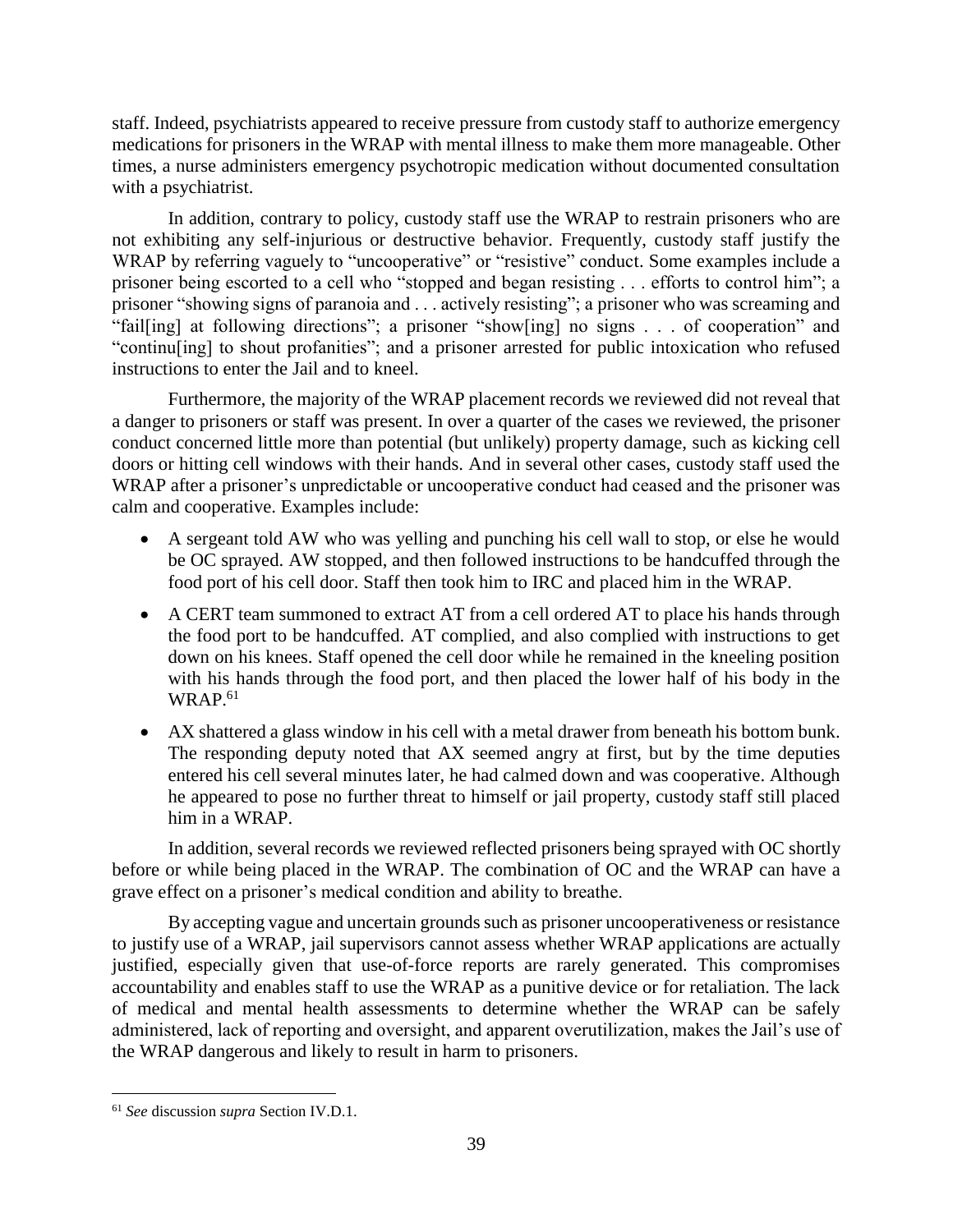## <span id="page-43-0"></span>**3. The Jail's Policies, Training, Investigations, and Oversight Fail to Protect Prisoners from Harm**

#### a. *The Jail's Policies and Training Provide Insufficient Guidance to Custody Staff*

Jail policies and training concerning jail operations, uses of force, and restraints are inadequate and fail to protect prisoners from the harm of excessive or unnecessary uses of force.

 The use-of-force policy fails to give direction to staff or trainers. It provides no guidance about the types of situations that warrant a use of force, or the level of force allowed. Similarly, the policy permits carotid control holds<sup>62</sup> to control a prisoner who is resisting or has the potential to harm others. The use-of-force policy also fails to list application of the WRAP as a use of force even though significant force is generally required to apply it. The lack of directives about force has given staff too little guidance about which circumstances warrant what level of force, which in turn poses a substantial risk of serious harm to prisoners.

 Jail staff fail to comply with policies regarding use-of-force reporting. Although policy requires that every staff member who uses or observes force submits documentation (like an incident report), for almost every use of force we reviewed, there was just a single jail incident report prepared regardless of the number of deputies involved. Moreover, custody staff have differing understandings of what triggers the reporting requirement; many incorrectly state that jail incident reports are only required if a prisoner is injured, complains of injury, or threatens a [lawsuit.](https://lawsuit.63) $63$ 

 Beyond policy gaps and non-compliance, the Jail also fails to train its staff adequately regarding uses of force. There are significant inconsistencies between the Jail's policies and its training course [outlines.](https://outlines.64)<sup>64</sup> Staff are trained to use dangerous practices, such as a "hair pull takedown" that involves grabbing an individual's hair and pulling her off her feet.

## b. *Staff Do Not Adequately Investigate Uses of Force*

 Supervisory staff consistently fail to conduct adequate investigations when force is used. Investigations almost never include witness interviews, and reports do not even include a description of attempts to interview or record witnesses. Critical evidence including video footage is often ignored or omitted.

 Other serious deficiencies were present in nearly half of the use-of-force files we reviewed. In many cases, such as with AK and AM described *supra* Section IV.D.1, clear inconsistencies between narrative accounts and video footage were unaddressed. In another example, video footage showed a 60-year old female prisoner, AY, who was 5'4" and 108 pounds, walking towards the cell door where a 6'3", 210-pound deputy stood. The deputy pushed her, causing her

 holds the wrist of that arm with his other hand. The officer, by using his lower forearm and bicep muscle, applies pressure concentrating on the carotid arteries located on the sides of the subject's neck." *City of Los Angeles v. Lyons*, 461 U.S. 95, 97 n.1 (1983). This hold can "render[] the subject unconscious by diminishing the flow of oxygenated blood to the brain." *Id.* <sup>62</sup> With a carotid control hold, "an officer positioned behind a subject places one arm around the subject's neck and

 $63$  Regarding complaints of injury, some staff said that jail incident reports are needed any time a prisoner complains of an injury, whereas others stated that reporting was required only if the prisoner's complaint of injury appeared reasonable based on the apparent level of force used. 64 *See supra* Section IV.D.2.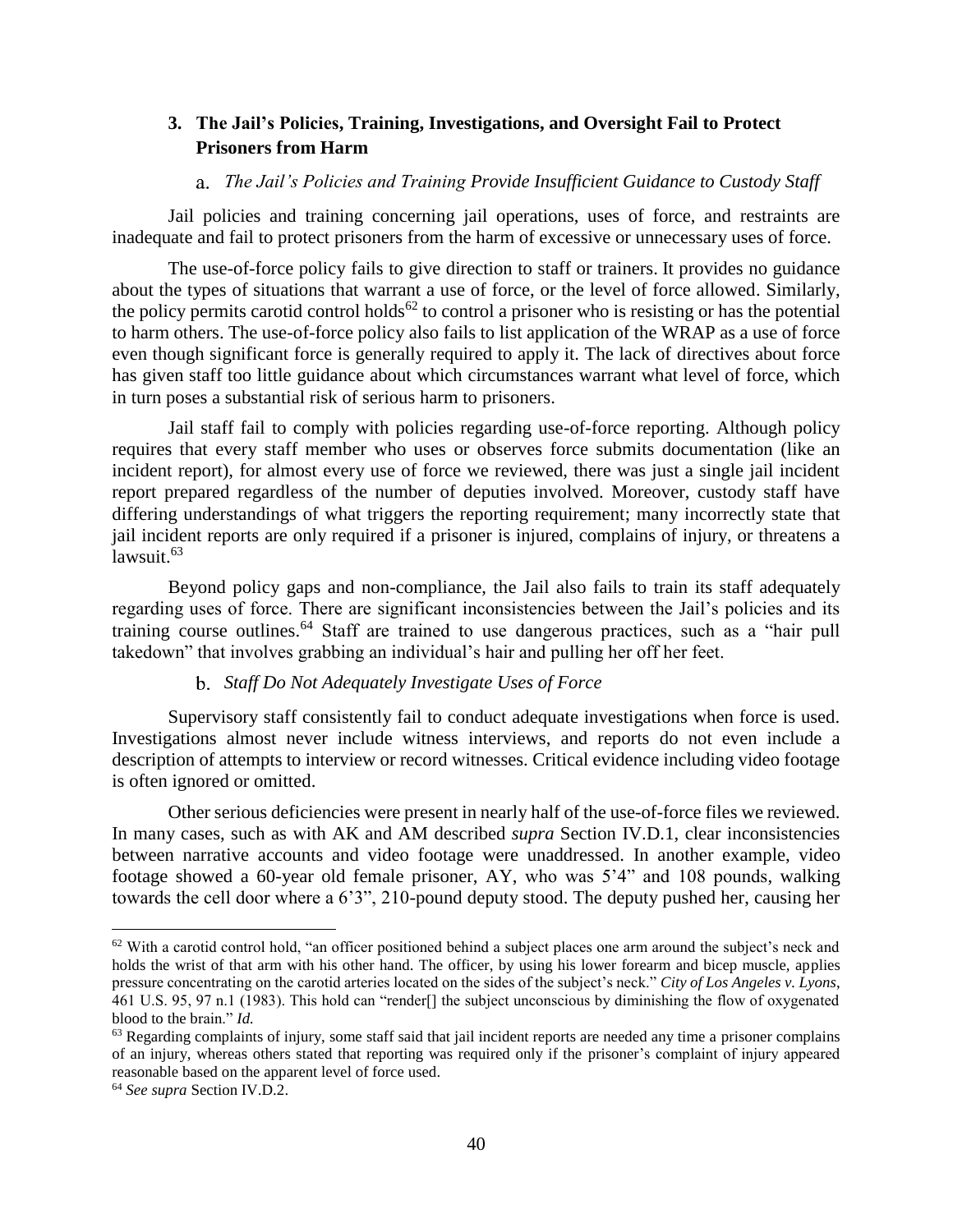to fall backward and hit the wall. The deputy reported that AY tried to rush past him and out of the cell.

 In multiple reports, supervisory review failed to explore apparent policy violations, such as placing prisoners in WRAPs without any clear reason. Statements from staff involved in uses of force were omitted from multiple reports. Several reports showed investigators asking questions whether a deputy had used his Taser against a prisoner. Multiple reports failed to specify any that seemed to assume—or were designed to establish—that the prisoners were at [fault.](https://fault.65)<sup>65</sup> Additionally, reports lacked adequate follow-up investigation, including one that failed to resolve remedial action despite acknowledging reasons for concern about officers' conduct.

 The Sheriff's Office's handling of a complaint against a senior deputy who grabbed a female prisoner off her feet and dragged her along the floor by her hair is emblematic of many of package, despite being required by policy to do both. Custody staff also did not summon medical Sheriff's attention, and the deputy who performed the hair-pull was ultimately fired. But before that happened, he was allowed to continue working with prisoners for several weeks, during which time he was involved in another use of force in which a prisoner was injured. No other ranking members of the Sheriff's Office told us the reason no other staff were investigated was these deficiencies. Although the senior deputy completed a jail incident report, a sergeant who witnessed the incident neither documented it in the sergeants' log nor prepared a use-of-force staff to evaluate the prisoner even though policy required them to do so. The incident came to the individuals—such as the sergeant who failed to report the incident—received discipline. Highthat the hair-pull incident was "optically bad," but not in violation of Jail policy.

 The Jail's failure to conduct adequate, objective investigations into uses of force or violations of the use-of-force policy places prisoners at significant risk. The failure to detect violations of policy and take appropriate remedial action fosters a culture that allows this behavior to continue.

## C. *The Jail Lacks Adequate Accountability, Data Collection, Analysis, and Corrective Action to Protect Prisoners from Harm*

 The Sheriff's Office does not adequately supervise or oversee investigations into uses of force to identify potential problem areas or trends, thus increasing the risk of harm to prisoners. Jail officials do not gather and analyze data about known uses of force and WRAP placements in a way that permits them to track patterns of staff misconduct, identify problem employees and supervisory issues, and identify corrective actions. The use-of-force database the Sheriff's Office maintains does not include many use-of-force reports and complaint investigations, and it contains inadequate or inaccurate information about the uses of force that are in the system. Because the Jail does not accurately capture use-of-force information in its database, there is no assurance that uses of force will be adequately reviewed or that appropriate corrective action will be taken.

 Finally, even when the chain of command identifies policy violations or a need for training, there often is no documentation whether any remedial action was taken. This further impedes tracking of incidents and identification of systemic needs. The Jail fails to collect and analyze data

 $65$  For example, one investigator asked a prisoner at the beginning of the interview, "did you follow directions like a good inmate?" In another, the investigating sergeant asked why the staff had to put the prisoner on the floor. The same sergeant questioned another prisoner in English after the prisoner repeatedly attempted to speak Spanish. And another investigator pressed forward with an interview after the prisoner said he was not fit to proceed.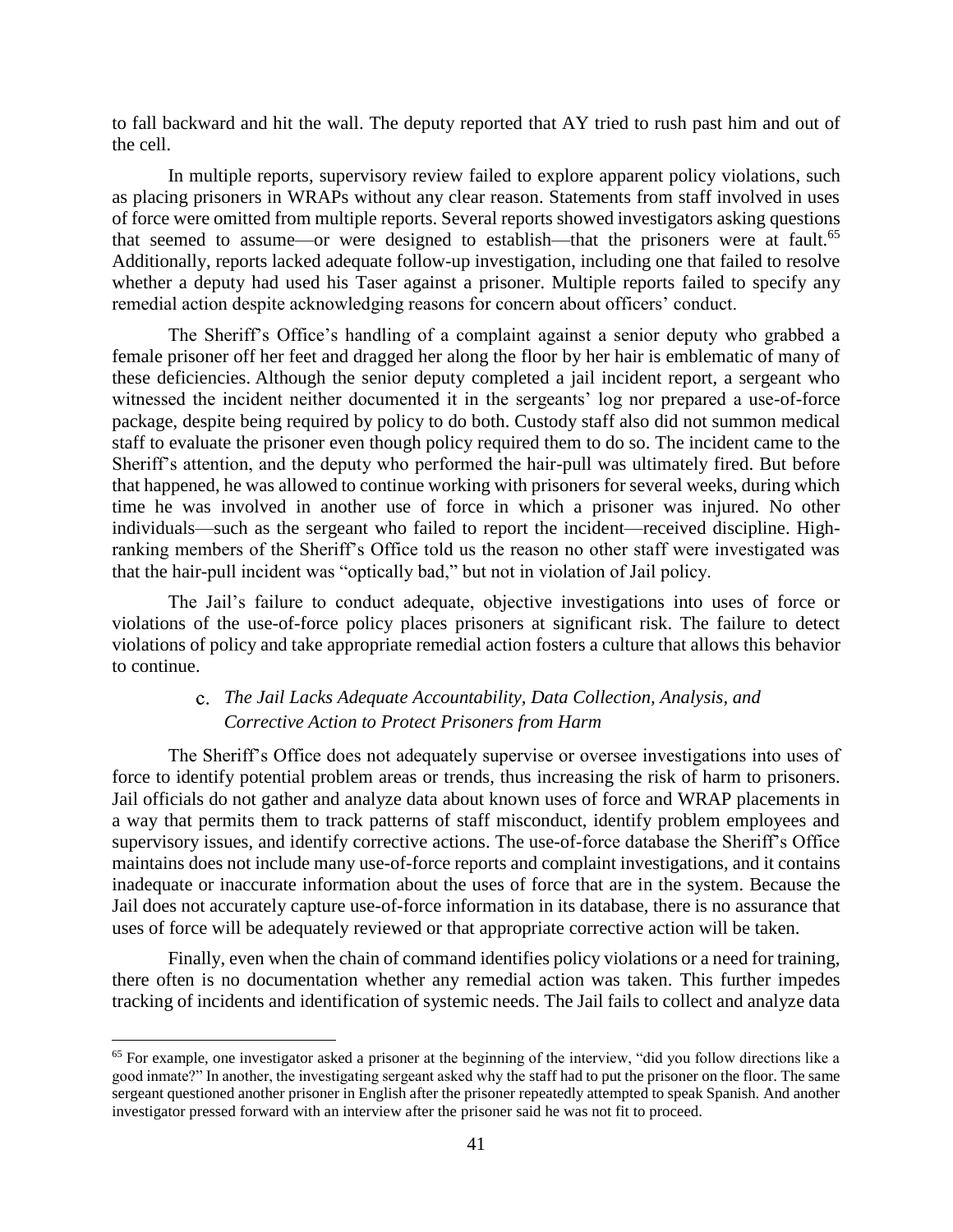on critical issues, which is necessary for the development of corrective actions, employee intervention, and training improvements. Without this oversight, prisoners cannot be safe.

#### <span id="page-45-0"></span>**E. The Jail Denies Equal Access to Individuals with Disabilities**

 Title II of the ADA prohibits jails from excluding prisoners with disabilities from, or practices, or procedures when the modifications are necessary to avoid discrimination on the basis of disability. . . ." *Pierce v. County of Orange*, 526 F.3d 1190, 1215 (9th Cir. 2008) (internal quotations and citations omitted). Public entities on notice about an accommodation need are "required to undertake a fact-specific investigation to determine what constitutes a reasonable  accommodation." *A.G. v. Paradise Valley Unified Sch. Dist. No. 69*, 815 F.3d 1195, 1207 (9th Cir. 2016) (internal quotations and citations omitted). Failing to provide accommodations to June 11, 2019) (holding that a jail could be liable for failing to provide accommodations under the denying them the benefits of, the services, programs, or activities they offer other prisoners. 42 U.S.C. § 12132. This includes the obligation to "make reasonable modifications in policies, individuals with disabilities, including mental health disabilities, may violate the ADA. *See, e.g.*, *Merino v. County of Santa Clara*, No. 18-CV-02899-VKD, 2019 WL 2437176, at \*11 (N.D. Cal. ADA); *Leonard v. Denny*, No. 2:12-cv-0915TLN-AC-P, 2016 WL 43550 at \*3, 7–8 (E.D. Cal. Jan. 5, 2016) (same).

 Prisoners with mental health disabilities are excluded from many of the programs and services the Jail offers. Information provided to us about eligibility for various programs and maintenance, bicycle repair and maintenance training, culinary, and graphics arts—for no reason offered explanations based on stereotypes or generalizations, for example stating that a culinary program was open only to prisoners who could work, and thus prisoners with disabilities were disabilities because only prisoners living in particular housing areas could participate, thus opportunities or outdoor recreation—including by housing them in areas that do not offer such cannot be categorically excluded from a beneficial prison program based on his or her disability alone," and that a jail "may not shunt the disabled into facilities where there is no possibility of services, ranging from mental health groups to education and work programs, showed that individuals with disabilities were excluded entirely from many—including construction except disability. The sergeant and a civilian staff person who oversee Jail programs and services confirmed that individuals with disabilities were often excluded from programs and services, and ineligible. They also told us that many programs and services were unavailable to prisoners with excluding, for example, prisoners with mental illness living in the Jail's restrictive housing areas. Categorically excluding prisoners with disabilities from programs or activities such as work programs, services, or activities—violates the ADA. *Pierce*, 526 F.3d at 1221 (stating "an inmate access to [such] programs" (citing *Penn. Dep't of Corr. v. Yeskey*, 524 U.S. 206, 210 (1998))).

 In addition, the Men's Honor Farm—a coveted housing area among prisoners with a work program and outdoor recreation space, to which prisoners must apply to participate—is unavailable to many prisoners who take any psychotropic medications or other medications that prisoners by policy are not allowed to self-administer, with only a single exception that we could identify. This practice inappropriately excludes many prisoners with mental health disabilities, including those who would have no difficulty performing work tasks at the Honor Farm and whose disabilities can be effectively managed with medication.

 Prisoners with mental health disabilities are routinely placed in restrictive housing because of their disabilities. As discussed *supra* Section IV.C.1, custody staff routinely designate prisoners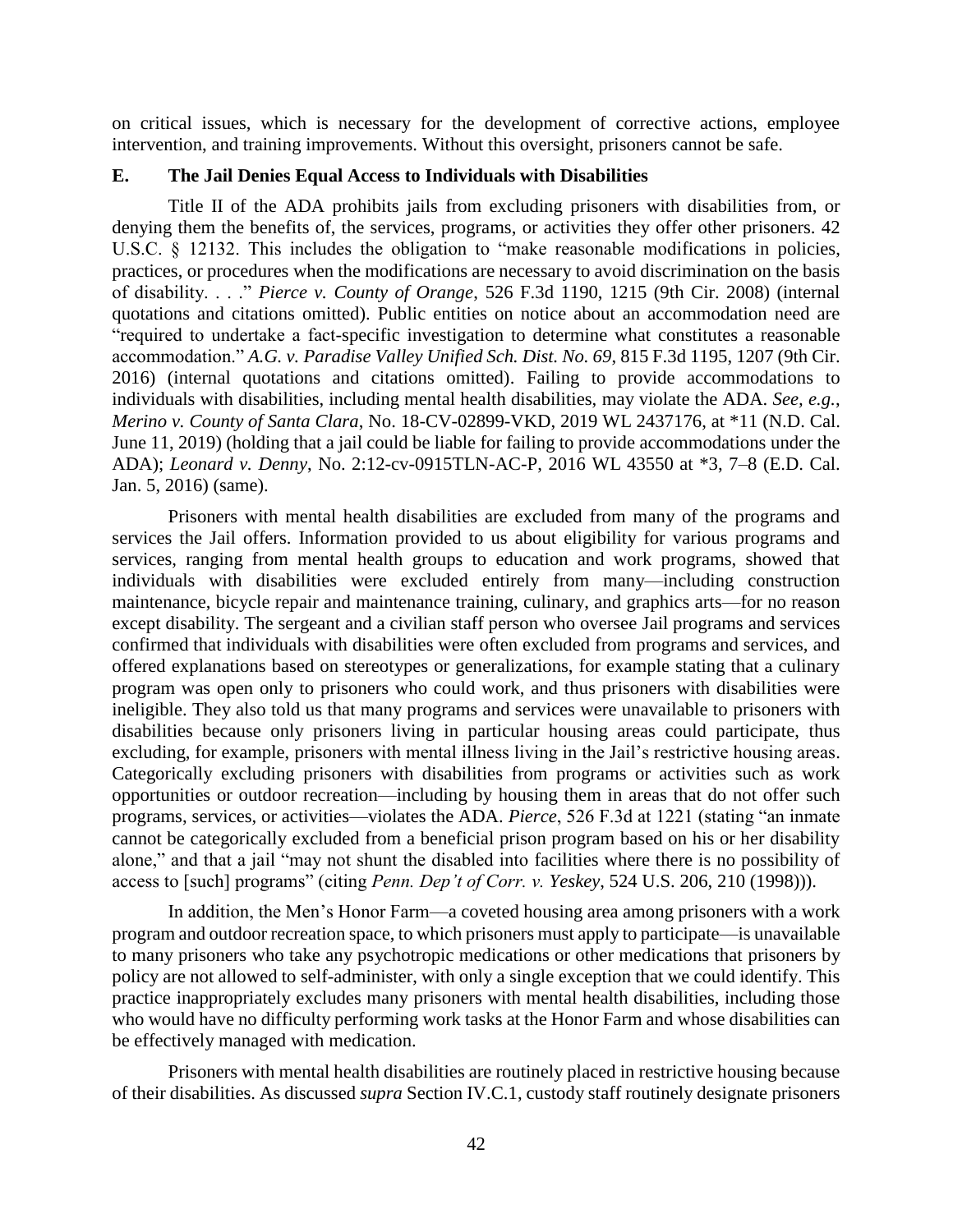as "AS/MH," meaning administrative segregation/mental health. These prisoners are placed in restrictive housing by reason of their disability in violation of the ADA, because the prisoner's mental health status is the Jail's sole justification for placing the prisoner in restrictive housing. This is different from placing a prisoner in restrictive housing for a permissible disciplinary reason.

 The Jail also appears to place prisoners in restrictive housing based on behaviors that are likely symptoms of their disabilities, in violation of the ADA. *See Latson v. Clarke*, 249 F. Supp. 3d 838, 856–57 (W.D. Va. 2017) (denying a motion to dismiss a prisoner's ADA claim that prison officials discriminated against him on the basis of his mental health disabilities by placing him in restrictive housing for symptoms of his disabilities without a reasonable modification, and by denying him access to benefits while in restrictive housing). For example, the Jail kept an 84-year- old man with serious mental illness, in restrictive housing without privileges for over a year-and- a-half for rude conduct. In addition, staff have placed prisoners with known mental illness in restrictive housing for days and weeks as a "time out," without offering them protections associated with the formal discipline process. As the examples *supra* Sections IV.C.1 and IV.C.2 show, Jail staff do not typically review whether prisoners with mental health disabilities should remain in restrictive housing, and thus prisoners with mental health disabilities can be and are housed in restrictive housing without temporal limit. *See Hewitt v. Helms*, 459 U.S. 460, 477 n.9 (1983) (explaining prisoners in isolation for extended periods must receive "some sort of periodic review" to verify that they "remain[] a security risk").

 The Jail does not place every prisoner with mental illness in restrictive housing. Indeed, after we expressed our concerns regarding the use of isolation against prisoners with mental illness in January 2019, the Jail made significant changes to its housing configuration so as to allow more male prisoners with mental illness to be housed in a less restrictive environment. *See* Section III.C. Moreover, the Jail places some prisoners with mental illness in restrictive housing for reasons other staff with minimal mental health training—and no mental health training specific to correctional eligibility for mental health housing units and restrictive housing units. These determinations are than their disability, which by itself does not violate the ADA. However, it remains that custody facilities or training about correct classification assessments—make determinations about not guided by written protocols or consultation with the Jail's mental health staff.

 Prisoners with mental illness who are placed in restrictive housing on the basis of their disability are—like all other prisoners in restricted housing—excluded from structured and confidential mental health treatment (as opposed to cell-side clinician visits conducted within the hearing range of other prisoners and staff, which are available for prisoners in restrictive housing), group mental health treatment, substance use treatment programs, work and education programs, and opportunities to interact with other prisoners in a common space during meals or dayroom unstructured programs and benefits offered to prisoners not in restrictive housing. This includes time.

 To prevent discrimination on the basis of disability, jail officials must "make reasonable modifications in policies, practices, or procedures."66 For example, the Jail could make individual

<sup>&</sup>lt;sup>66</sup> The ADA's obligation to make "reasonable modifications in policies, practices, or procedures" is not limitless. A modification is not required if it would "fundamentally alter the nature of the service, program, or activity." 28 C.F.R. § 35.130(b)(7)(i). The modifications described here would not "fundamentally alter" the Jail's programs. The Jail already offers some services tailored toward prisoners with mental illness, including some mental health training for custody staff and some mental health treatment to prisoners. It even has some designated mental health units. In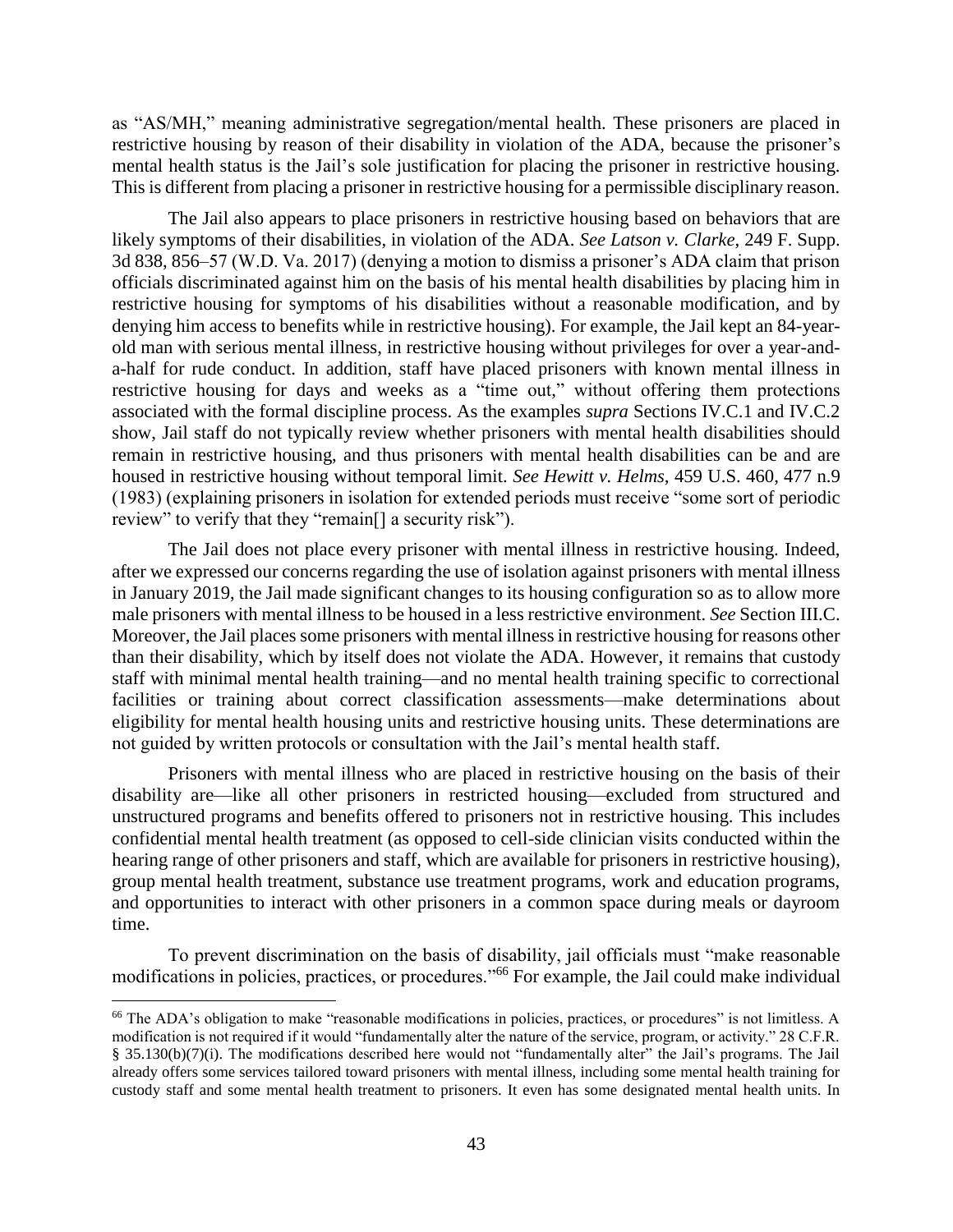in the Honor Farm, either by assigning a nurse to distribute those medications, or by allowing self- administration. It could provide more comprehensive mental health training for custody staff, more the prisoners that staff label as "mentally deficient," rather than place them in restrictive housing C13-5367, 2015 WL 4039322, at \*11 (W.D. Wash. May 13, 2015) (finding that placing a prisoner in a restraint chair for behavior that is related to his mental illness rather than "accommodating exceptions to the policy that excludes prisoners taking psychotropic medication from participating mental health treatment housing alternatives, or better mental health treatment and strategies for because of behaviors related to their untreated disabilities. *See Brown v. Wash. Dep't of Corr.*, No. [his] mental illness with appropriate treatment" may indicate a "discriminatory response"), *report and recommendation adopted*, 2015 WL 4039270 (W.D. Wash. July 2, 2015).

## **V. MINIMUM REMEDIAL MEASURES**

<span id="page-47-0"></span> To remedy the constitutional and statutory violations identified in this Report, the County these remedies, we note that over the course of our investigation the Jail has made changes to its personnel, policies, and procedures. We have taken those changes into account, but find they are of San Luis Obispo should implement, at minimum, the remedial measures listed below. In listing inadequate to protect prisoners from the harms identified.

## **A. Medical Care**

- 1. Revise Jail policies, procedures, and practices relating to intake, chronic care, continuity of care, sick call, access to medical care by those in restrictive housing, medical grievances, medication administration, and quality assurance, to ensure that prisoners receive adequate medical care.
- 2. Conduct a staffing study and increase medical staffing by hiring sufficient additional staff with appropriate credentials (e.g., MDs, RNs, and LVNs) and increasing the hours that current staff with higher credentials are onsite on evenings and weekends to ensure that prisoners receive adequate medical care.
- 3. Conduct a staffing study and increase staffing to ensure that there are sufficient staff to escort prisoners to the medical clinic for their appointments, and transport prisoners to outside medical appointments.
- 4. Ensure that adequate health assessments are provided.
- 5. Ensure that trained medical care providers conduct or review the complete health assessments performed on prisoners within their first 14 days in custody (or sooner if clinically indicated) in order to provide prisoners timely access to medical providers as clinically appropriate.
- 6. Ensure that prisoners' acute and chronic health needs are identified in order to provide adequate medical care.
- or specialist as clinically appropriate, and that needed laboratory studies are completed 7. Ensure that prisoners with chronic conditions are routinely seen by a medical provider

 addition, the Jail may "impose legitimate safety requirements necessary for the safe operation of itsservices, programs, or activities." 28 C.F.R. § 35.130(h). However, those requirements must be "based on actual risks, not on mere speculation, stereotypes, or generalizations about individuals with disabilities." *Id.* Thus, the reason for holding a prisoner with mental illness in restrictive housing cannot be based on speculation, stereotypes, or generalizations about individuals with disabilities. In addition, mental health staff should be consulted before placing a prisoner in restrictive housing to minimize the risk they will decompensate as a result.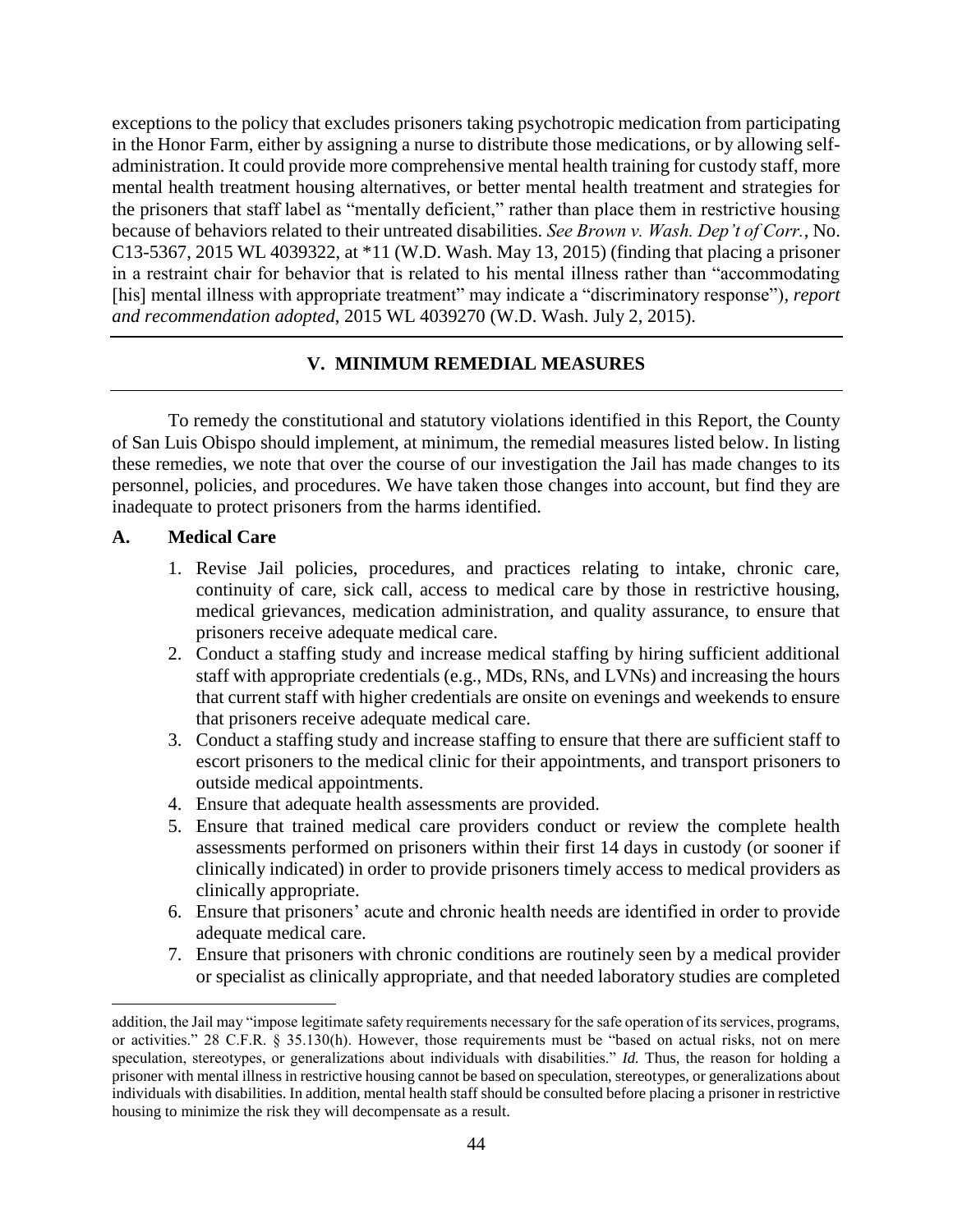and evaluated to assess the prisoners' health status and the effectiveness of the medication and treatment.

- 8. Ensure that the Jail provides appropriate treatment to individuals who are HIV positive.
- 9. Ensure that all women are screened for pregnancy at intake and that pregnant women receive adequate treatment while in custody.
- 10. Ensure that prisoners have adequate access to appropriate medications without gaps in medication administration.
- 11. Ensure that the medical request process for prisoners provides them with adequate responses by medical staff as clinically appropriate, and should include regular audits access to medical care. This process should include logging, tracking, and timely by Jail staff to ensure compliance with this process.
- 12. Ensure that medical and sick call requests are appropriately triaged based upon the seriousness of the medical issue. Ensure that medical requests submitted in the form of a grievance or through another mechanism are appropriately triaged, even if submitted through improper channels.
- 13. Provide for physician oversight, including periodic review of sick call, and adoption of nursing protocols and clinical assessment forms that guide the nurses performing sick call.
- 14. Ensure that prisoners are provided with diagnoses for identified medical problems and that appropriate treatment plans are developed.
- 15. Provide timely medical appointments, including appointments for specialty care outside of the facility.
- 16. Ensure that prisoners receive appropriate testing and treatment that adequately addresses their serious medical needs in a timely and appropriate manner.
- 17. Ensure that the Jail provides effective communication to prisoners who are deaf or hard of hearing, in particular with respect to addressing their health care needs.
- 18. Ensure that all custody, medical, and mental health staff receive adequate preservice and annual in-service training on first-responder medical care, mental health care, and suicide prevention.
- 19. Conduct timely and adequate multidisciplinary morbidity-mortality reviews for all requiring hospitalization). Ensure the senior Jail staff have access to all such reviews prisoner deaths, including suicides and serious suicide attempts (i.e., suicide attempts conducted by the Jail's medical or mental health provider.
- 20. Ensure that the Jail's quality assurance program identifies and corrects deficiencies with the medical care system.

## **B. Mental Health Care**

- 1. Ensure that all initial screenings are performed by staff who are trained to identify mental health issues and that appropriate care is taken to record accurately a prisoner's current medications.
- days after their arrival (or sooner if clinically indicated), with a psychiatrist conducting 2. Ensure that comprehensive health assessments of all prisoners are conducted within 14 the screening or overseeing RNs who conduct the screening.
- 3. Provide immediate treatment to prisoners who are suicidal or psychotic, as soon as those conditions are known to the Jail. Ensure timely access to mental health professionals when the prisoner is presenting symptoms requiring mental health care.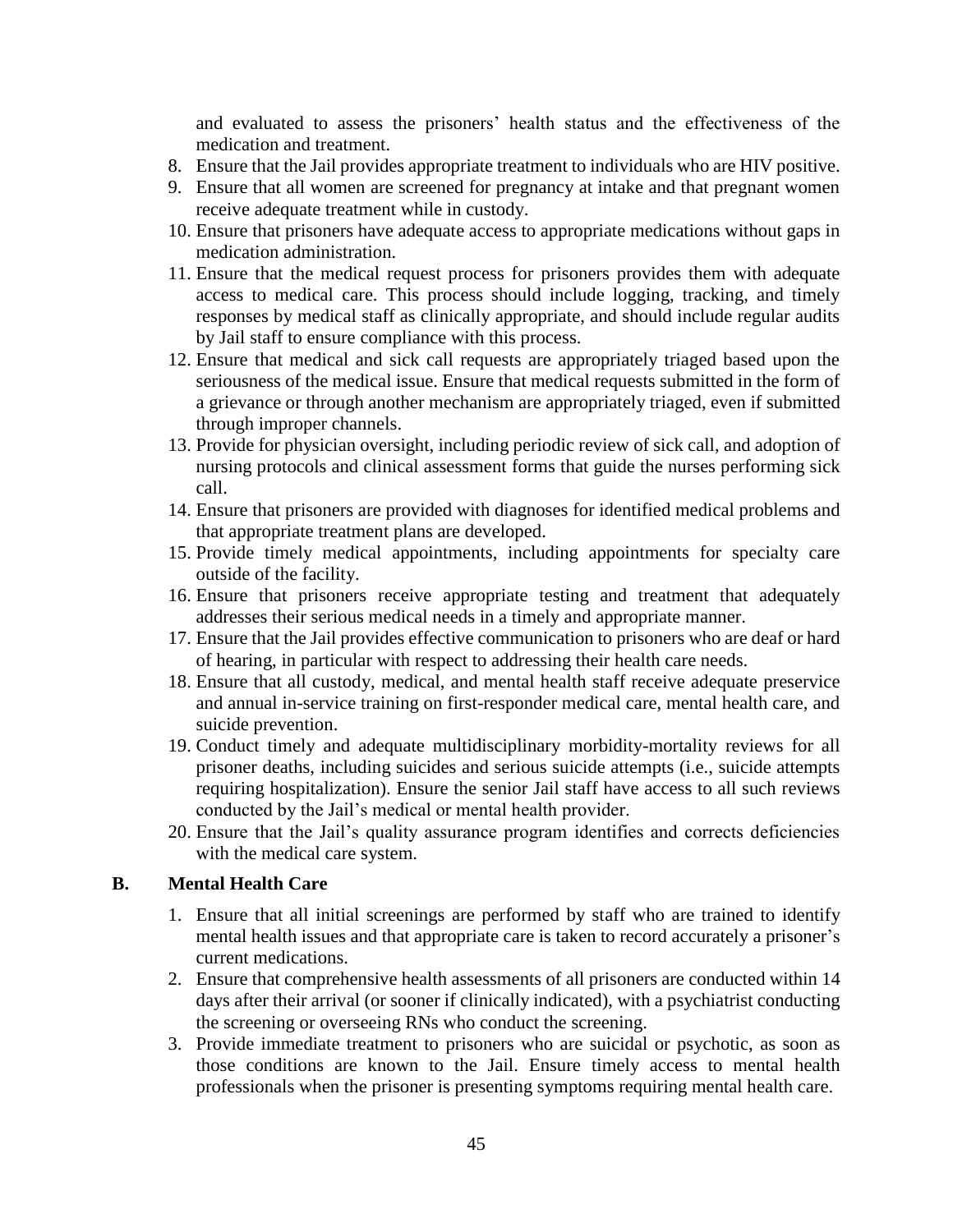- 4. Ensure that all reasonable efforts are made to obtain a prisoner's prior mental health records from prior jail admissions and from community services boards or other community providers. Ensure that this information is incorporated into prisoners' medical charts.
- health needs receive timely treatment as clinically appropriate, in a clinically 5. Develop and implement policies and procedures to ensure prisoners with serious mental appropriate setting.
- mental health needs and implement procedures whereby treatment plans are regularly reviewed to ensure they are being followed. 6. Ensure that appropriate, detailed treatment plans are developed for prisoners with
- 7. Ensure that all prisoners with serious mental health needs have access to clinically necessary therapy and counseling.
- 8. Ensure access to inpatient-level care or other appropriate levels of care, as clinically necessary.
- conducted in a confidential setting to allow for effective information sharing and 9. Ensure that conversations between mental health professionals and prisoners can be treatment.
- 10. Provide adequate psychiatry coverage and psychiatry support staff in order to address prisoners' serious mental health needs timely.
- 11. Ensure that the psychiatrist conducts follow-up assessments, as clinically appropriate, with prisoners on any new psychotropic medications or change in medication dosage.
- 12. Ensure that psychotropic medications are ordered in a timely manner, are accurately delivered to prisoners on lockdown status, and are administered to prisoners in the correct dosages.
- 13. Ensure that medication administration records are regularly audited by Jail staff for completeness and accuracy.
- appropriate to their acuity, as determined by a qualified mental health professional. 14. Ensure that suicidal prisoners receive the level of care and housing classification
- care, including out-of-cell counseling as determined by a qualified mental health 15. Ensure that suicidal prisoners receive adequate mental health treatment and follow-up professional.
- 16. Provide quality, private suicide risk assessments of suicidal prisoners on a daily basis.
- 17. Ensure that the Jail's quality assurance program is adequately maintained and able to identify and correct deficiencies with the mental health care system.
- 18. Reduce the unnecessarily harsh nature of mental health watch. Removal of a prisoner's clothing (excluding belts and shoelaces), as well as use of physical restraints and shackles, and cancellation of routine privileges (e.g., showers, visits, telephone calls, recreation), should be avoided whenever possible, and only utilized as a last resort for periods in which the prisoner is physically engaging in self-destructive or assaultive behavior.

## **C. Restrictive Housing**

- 1. Ensure that Jail policies, procedures, and practices regarding the use of restrictive housing for prisoners with serious mental illness comport with the Constitution.
- 2. Ensure that if a prisoner shows credible signs of decompensation in restrictive housing, the prisoner's mental health needs are assessed by a qualified mental health professional and promptly addressed.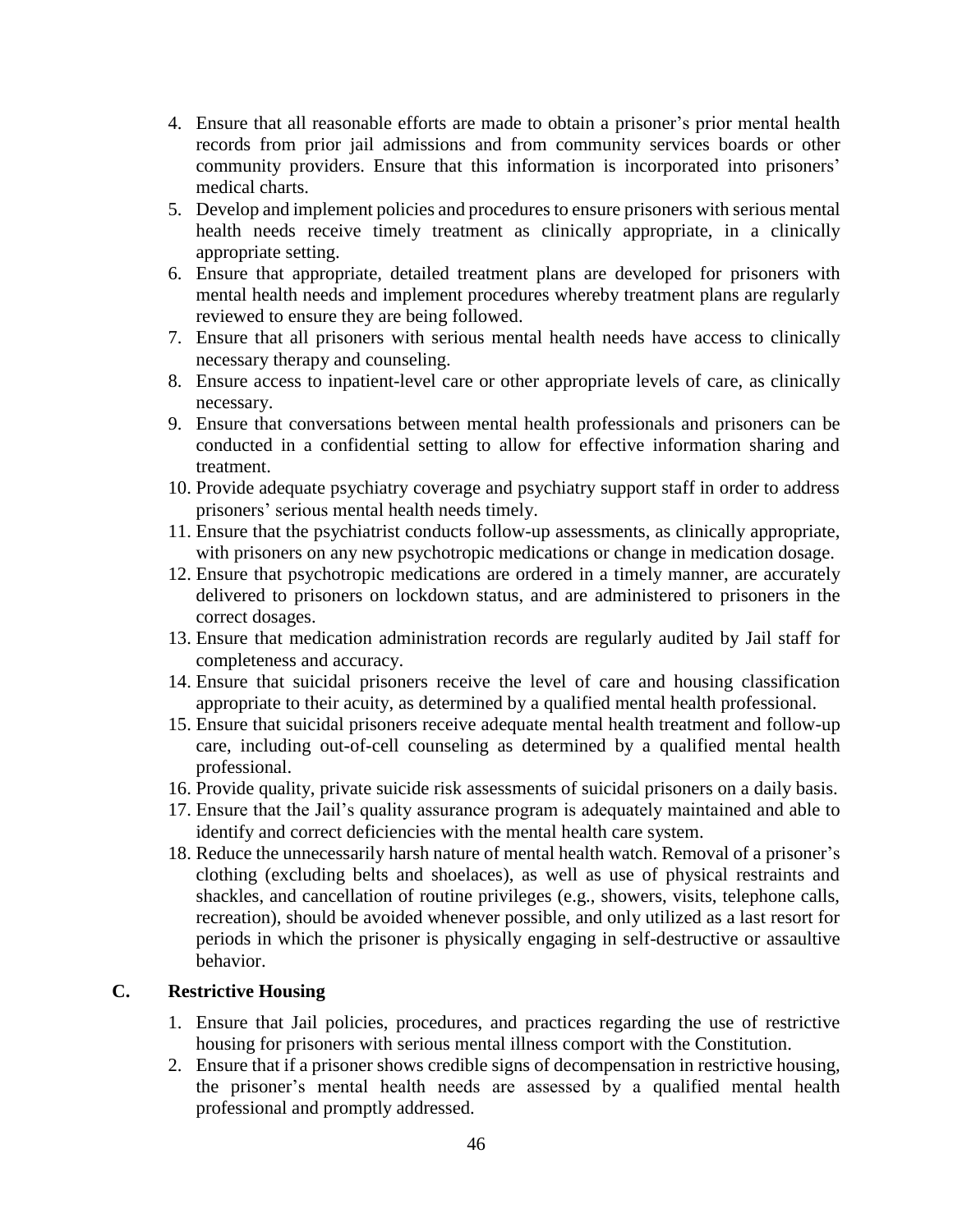- 3. Ensure that prisoners expressing suicidality or self-harming behavior are not placed, by reason of their suicidal ideation or self-harming behavior, in restrictive housing and instead are provided clinically appropriate mental health care except as provided by remedial measure C.4.
- 4. Ensure that custody staff consult with mental health staff before placing a prisoner in restrictive housing or discipline, to determine whether it is appropriate in light of the prisoner's mental health. If it is impracticable to consult with mental health staff before the placement, then mental health staff should evaluate the prisoner as soon as possible after placement to determine the appropriateness of the placement.
- 5. Conduct periodic review of all prisoners in restrictive housing to determine whether their housing is appropriate.
- with respect to prisoners with serious mental illness, and take appropriate corrective 6. Report and review data regarding lengths of stay in restrictive housing, particularly action.

## **D. Use of Force**

- 1. Ensure Jail policies provide sufficient guidance on the use of force and what constitutes excessive force.
- 2. Modify use of force policies to:
	- a. Emphasize de-escalation as a first resort and clarify that force is to be used only after all other reasonable efforts to resolve a situation have failed.
	- b. Require that, where practical, physical force shall not be used until the following conditions have been met: (i) a warning or command has been given, warning or command; and (iii) it appears that the prisoner is going to continue and, if practical, repeated; (ii) the prisoner has had time to comply with the to resist the order or the staff's effort to control the situation.
	- c. Incorporate additional non-force alternatives, including crisis intervention methods and specific defusing techniques.
	- d. Contain explicit prohibitions on the following: (i) the use of force to retaliate against a prisoner; (ii) the use of force in response to a prisoner's verbal insults, taunts, or swearing; (iii) the use of force on a prisoner who is under control; and (iv) the use of unjustifiably painful escort or restraint techniques.
	- e. Contain an explicit requirement stating that "all force shall cease when control of the prisoner has been established."
- 3. Ensure that all staff are properly trained on policies and procedures surrounding use of particular emphasis on permissible and impermissible use of force, de-escalation techniques, alternatives to isolation and discipline, and use of force on prisoners with force, including chemical agents, electronic control devices, and the WRAP, with mental illness.
- 4. Ensure that staff adequately and promptly report all uses of force.
- 5. Consistent with *Garrity v. New Jersey*, and applicable law, require that any officers who have used or witnessed force submit a report or statement immediately after an incident occurs and before leaving for the day. The Jail should take measures to ensure that statements are prepared independently by affected staff, and not in consultation with anyone else.
- 6. Require that all incident reports describe any use of force, including what precipitated the event, the level of resistance encountered, and any attempts at de-escalation.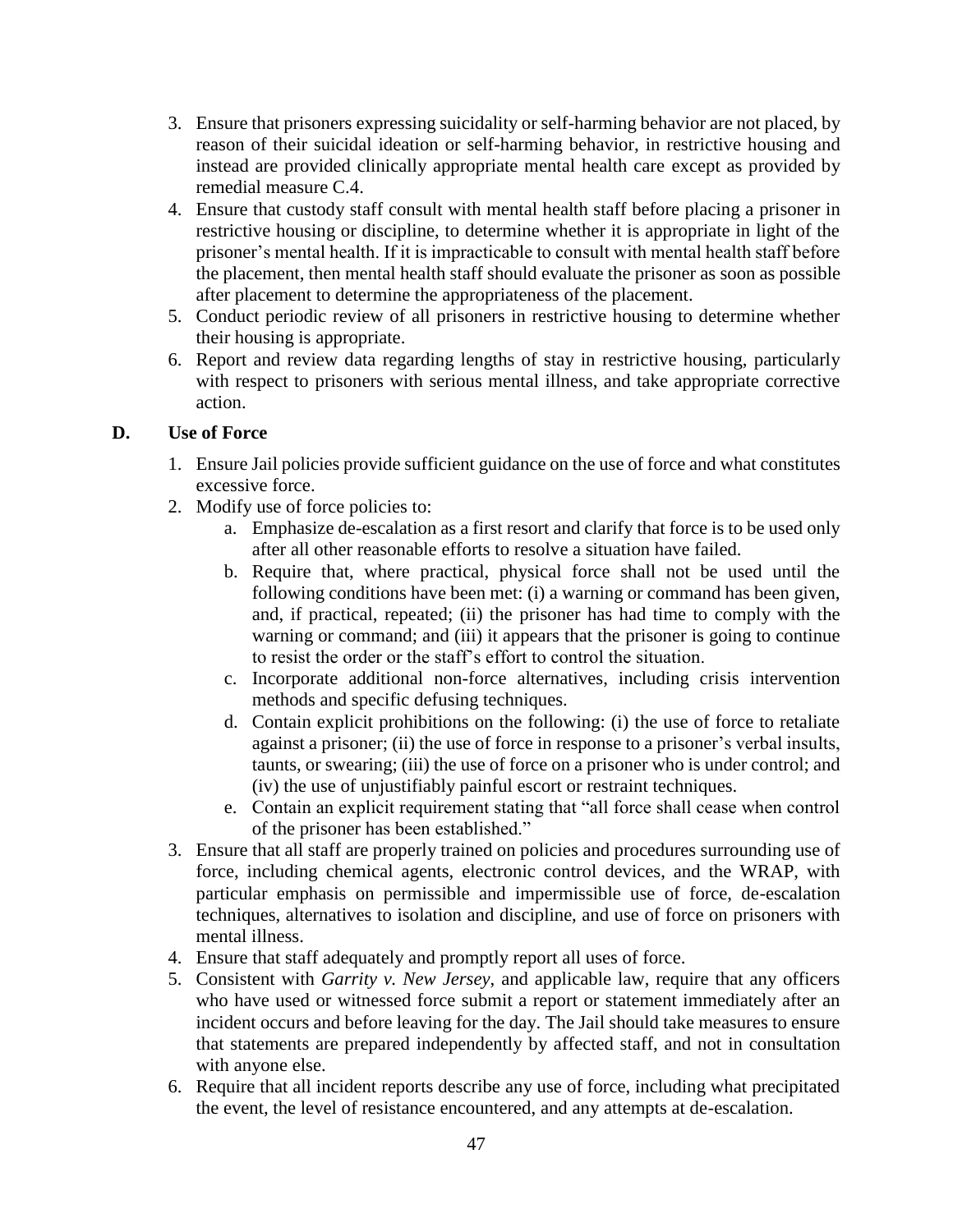- 7. Prohibit use of the WRAP when a prisoner is not resisting or is compliant.
- 8. Require the creation of a use-of-force report for every WRAP placement.
- 9. In every use-of-force report for a WRAP placement, describe with specificity the behaviors leading to the use of the WRAP.
- 10. Develop a manual on how to conduct sergeant-level use-of-force investigations and train sergeants on conducting those investigations.
- interviews of all relevant staff and prisoners who were involved in or who witnessed 11. Ensure that use-of-force investigations include timely, thorough, and documented the incident in question, to the extent practicable.
- 12. Ensure that use-of-force investigations include all supporting evidence, including logs, witness and participant statements, references to policies and procedures relevant to the incident, physical evidence, body charts, photographs, and video or audio recordings.
- 13. Ensure that use-of-force investigations thoroughly document the basis for the investigator's finding, based on application of a preponderance-of-the-evidence standard.
- 14. Ensure that the Jail has a fully functioning objective classification system that reliably assesses a prisoner's risk of becoming either an aggressor or a victim of harm, including periodic review based on behavior within the Jail.
- 15. Develop and implement a system to track all uses of force by custody staff and any complaints related to the use of excessive force designed to alert the Jail administration to any potential need for retraining, problematic policies, or supervision lapses. The system shall be used to identify trends such as rates of use of force in general, as well as by unit, shift, time of day, prisoner, and staff member. The system should include an early-intervention component to alert administrators of potential problems with staff.
- 16. Conduct systemic reviews of use of force at least quarterly, in order to identify patterns or trends. The Jail should incorporate such information into quality management practices and take necessary corrective actions.
- 17. When there is evidence of staff misconduct related to excessive force against prisoners, initiate personnel actions and implement systemic remedies, as appropriate.
- 18. Develop procedures that will reduce reliance on chemical agents, electronic control devices, and the WRAP while still ensuring officer and prisoner safety.

## **E. Compliance with the Americans with Disabilities Act**

- 1. Ensure that policies, procedures, and practices are reasonably modified and maintained so that prisoners with disabilities including mental illness are not unnecessarily placed in restrictive housing based on their disabilities.
- 2. Ensure that prisoners with mental illness who are in restrictive housing have the opportunity to participate in and benefit from services, programs, and activities available to prisoners without disabilities consistent with significant health or safety concerns.
- 3. Ensure that the Jail does not apply eligibility criteria that screen out or tend to screen out prisoners with disabilities from fully and equally enjoying the Jail's services, programs, or activities, unless the Jail demonstrates that such criteria are necessary for its provision of those services, programs, or activities.